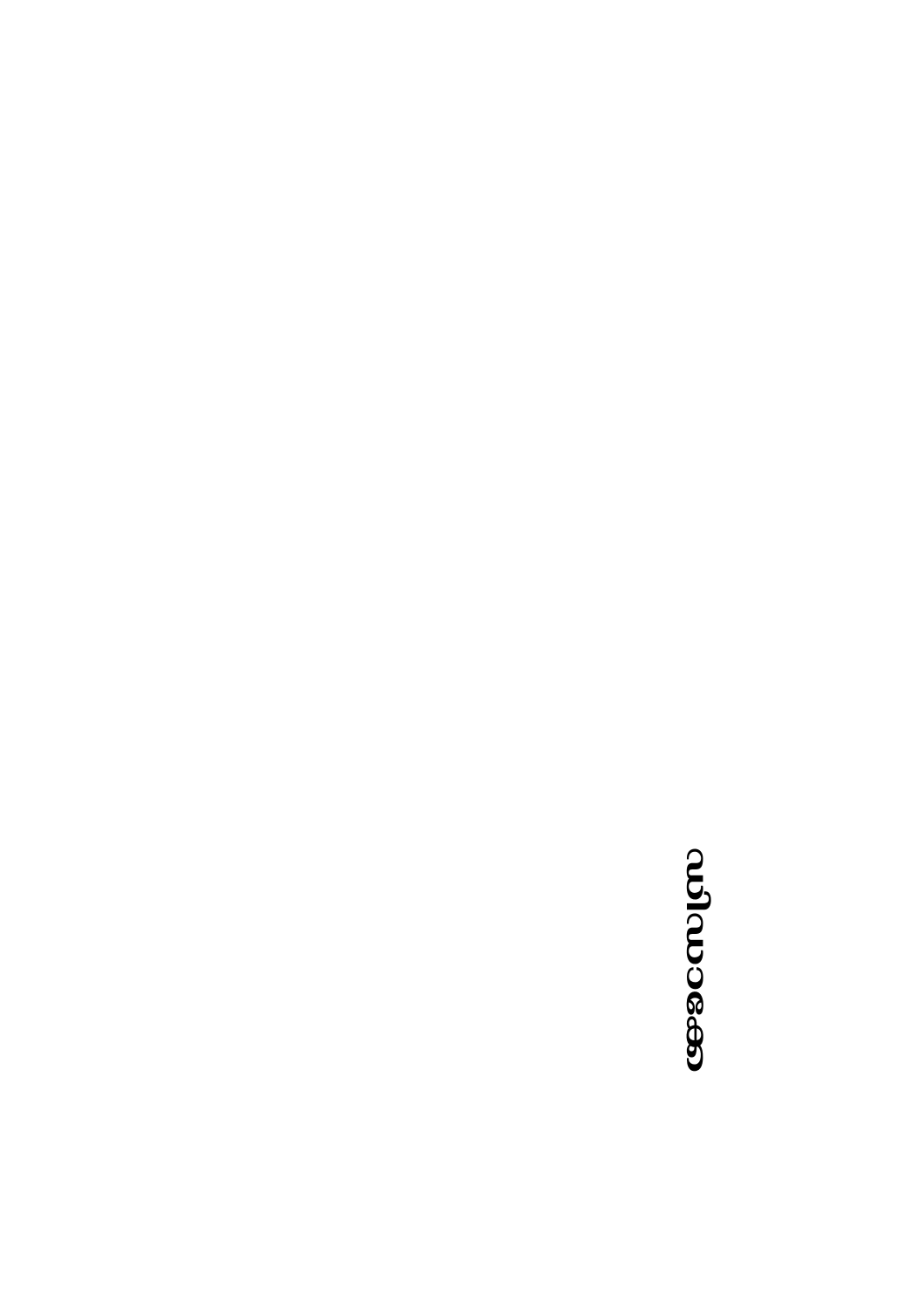| Rs. 25/-           | <b>Typesetting &amp; Printing</b>      | Cover Design.                                                     | Published by               | Copies               | <b>First Published</b> | Copy Right               |
|--------------------|----------------------------------------|-------------------------------------------------------------------|----------------------------|----------------------|------------------------|--------------------------|
|                    | Sophia Print Horse, Kottayara          | M. J. D. Propishing House, Kunnamkulam                            | Dr. Geevarghese Mar Yulios | $\overrightarrow{5}$ | 3102 AIPP              | Reserved with the Author |
| <b>45095603174</b> | എം. ജെ. ഡി. പബ്ലിഷിഗ് ഹൗസ്, കുന്നംകുളം | ານໃສ່ໂອເຈົ້າງິງເຕີ ເເນນ, ທ່ານເປີດກັນ ຈາດ ໝູງຂါໂຍໝາກນັ້ ຈານ ສູງສູງ | യനഡേസി                     |                      |                        |                          |

Translated by<br>Fr. Dr. Joseph Cheeran

**Didache** 

(Malayalam)

ഹാ. ഡോ. ജോസഫ് ചീരൻ முமூலை

## cosscangas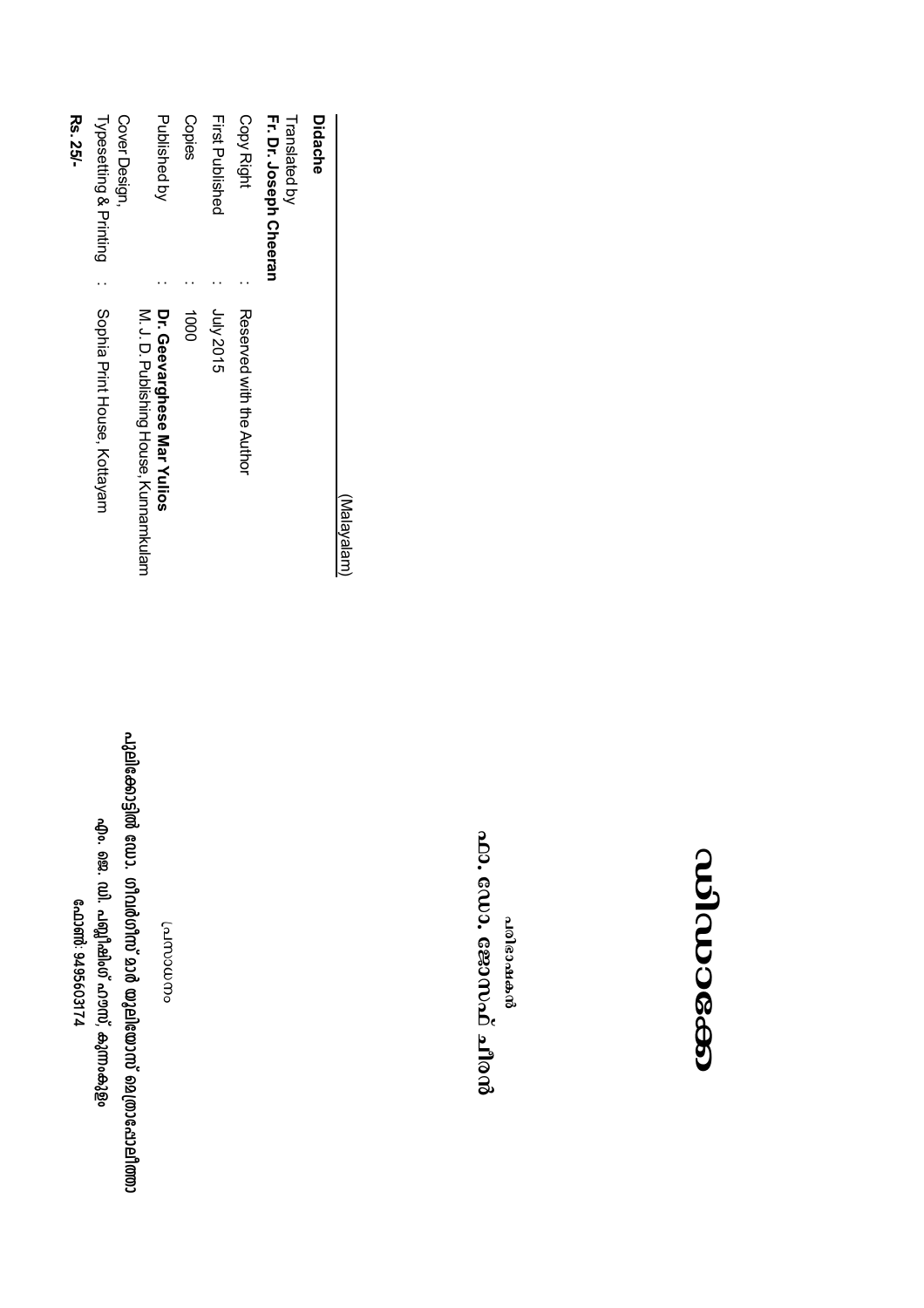ഭിദാനനത്തിലും 1885 മുതൽ കുന്നാകുളം ഭദ്രാസനത്തിലും വിവിധ ഇടവകകളിൽ എന്നിങ്ങനെ പൗരന്ന്ത്യ – പാശ്ചാതി സുറിയാനിയിലും കർന്നോനിയിലും വട്ടെട്ട്യ ടുത്തുവാൻ റഫ്വർക്ക് ചെയ്ത കാനോൻ, ആർത്താറ്റ് ചെപ്പേട് (പടിയോല) ബ്ബാന്തക്സ, ഹൂദായ കാനോൻ 18 അക്കം കാനോൻ ആയി വ്യത്യാസപ്പെ യെമ്മാശന്മാർ വശം കൊടുത്തയച്ച കത്ത്, കാട്ടുമങ്ങാട്ട് കൂറിലോസിന്റെ കുർ വത്തിക്കാനിലേക്കയച്ച കത്ത്, മാർ അഹത്തള്ളാ (1653) ഗോവയിൽ നിന്ന തോമസ് ബൈബിൾ, തോമസ് അർക്കദിയാക്കോൻ (ഒന്നാം മാർത്തോമ്മാ, കാതോലിക്കായുടെ (1885) പള്ളിക്രമപ്പുസ്തകങ്ങൾ, ഭാത്തത്തിലെ പ്രാചീന സെന്റ് നടത്തി. മാർ ഗ്രീഗോറിയോസ് അബ്ദുൽ ജലീൽ (1665), മാർ ഇൗവാനിയോസ് ന്നഹായത്തോടെ കേരളത്തിലെങ്കുമുള്ള ആർക്കെന്നുകളിൽ ഗവേഷണപര്യടനം ഓർത്തഃഡാക്സ് ചർച്ച് ഹിസ്റ്ററി അസോസിയേഷൻ പ്രസിഡണ്ടായും പ്രവർത്ത് ഒാർത്തയേക്സ് സ്റ്റഡി ബൈബിളിന്റെ മലയാളം പരിശോധകൻ ആയും മലങ്കര ്യസിദ്ധീകരിച്ചു. മഹാത്മാഗാസ്ഥി സർവകലാരാലയിൽ റിസർച്ച് ഗൈഡ് ആയും ്ള്ളോന്ഥലോ ഗ്രന്ഥാരാ കുട്ടി ഇതുന്നു പ്രത്യാന്നതിന്റെ ഗുവഷണവാങ്ങളും ഇടവകപത്രിക എന്നീ സഭാപ്രസ്വദ്ധീകരണങ്ങളുടെ സ്ഥാപക ചീഫ് എഡിറ്റർ അസോസ്യേഷൻ എന്നിവയുടെ സ്ഥാപക ചെയർമാൻ. സീയോൻ സന്ദേശം പഠനകേന്ദ്രം, കുന്നംകുളം ക്രിസ്ത്യൻ സ്റ്റഡി സെന്റർ, എറണാകുളം ചർച്ച് ഹിസ്റ്ററി കുളമ്പ്, കാക്കിനിക്കാട് എന്നീ ഇടവകകളിൽ സേവനം ചെയ്തു. നോവനം ചെയ്തു. 2004 ജുലായ് 1 മുതൽ ത്യശൂർ ഭ്യദാസനത്തിൽ ആലായ്ക്കൽ അദ്ദേഹത്തിൽ നിന്ന് വൈദികസ്ഥാനങ്ങൾ സ്വീകരിച്ചു. 1972 മുതൽ കൊച്ചി ജൂണിൽ റിട്ടയർ ചെയ്തു. സ്കൂളിലും ആലുവാ യൂണിയൻ ക്രിസ്തൃൻ കോളജിലും അധ്യാപകൻ. 2000 ലിസാ മകൾ: മേഴ്സി ജോർജ്ജ്, ജാമാതാവ്: ഡോ. പി. ഐ. ജോർജ്ജ് ചീരൻ, സ്നുഷ ദീപാ പ്രസാദ്. പൗത്രിമാർ: എൽസാ പ്രസാദ്, ടെസ്സാ പ്രസാദ് ത്തിലും എഴുതിയ ഒട്ടധികം സഭാചരിത്രതേകൾ കണ്ടെടുത്ത് പ്രസിദ്ധീകരിച്ചു. (1885) എന്നിവരുടെ സുസ്താത്തിക്കോന്നുകൾ, മാർ ബസ്സേലിയോസ് യൽദൊ പ്രബന്ധത്തിന് പി.എച്ച്.ഡി. ബിരുദം ലഭിച്ചു. തൃശ്ശൂർ സി.എം.എസ്. ഹൈ ഡ്ര ഭാര്യ; കെ. വി. ഏലിയാമ്മ (റിട്ട, ഹെഡ്മിസ്ട്രസ്). മകൻ: ഡോ. പ്രസാദ് യുണൈറ്റഡ് ബോർഡ് ഓഫ് ക്രിസ്ത്യൻ ഹയർ എജുക്കേഷന്റെ ധന ദൗഹിത്രർ: ഹിമാ ജോർജ്ജ്, റാണാ പി. ജോർജ്ജ് യൂഹാനേൻ മാർ സേവേറിയോസ് ഫൗണ്ടേഷൻ, മാർ ദീവന്നാസ്യോസ് മൊപ്പികഗുരു യൂഹാനോൻ മാർ നേവേറിയോന് മെത്രാപ്പ്പോണ്താ വിലാസം: ചീരൻ ഹൗസ്, കിഴക്കേ അങ്ങാടി, പഴഞ്ഞി, തൃശൂർ ജില്ല GoDoom: 9495603174. ന്നും എന്ന വിഷയതെന്നുപ്പറ്റി തയാക്കിയ ഗണ്ഡോ യിൽ നിന്ന് 'അധുനിക മലയാള കവിതയിൽ ബൈബിളിന്റെ നിന്ന് മാസ്റ്റർ ബിരുദം. മഹാത്മാഗാന്ധി സർവകലാശാല മിദ്ധര് ബിരുദം നേടി. കാലിക്കട്ട് സർവ്വകലാശാലയിൽ മാത്തപ്പൻ – കുഞ്ഞാത്തിരി. അവിഭക്ത കേരള സർവകലാ പൗത്രനായി 1945 ചിങ്ങം 1-ന് ജനിച്ചു. മാതാപിതാക്കൾ ശാലയുടെ ഒന്നാം റാങ്കോടു കൂടി മലയാളം ഭാഷയിൽ ത്തഡോക്സ് ഇടവകയിൽ ചീരൻ ഗീവർഗീസ് കശ്ശീശായുടെ തൃശ്ശ ജില്ലയിൽ പഴഞ്ഞി സെന്റ് മേരീസ് ഓർ ഹാ. ഡോ. ജോസഫ് ചീരൻ

### ပါအစားဖြင့

കയിൽ പ്രസിദ്ധീകൃതമായി ന്നത് പ്രവാനിസഭയുടെ 'കുത്താടുകളുടെ ചാത്രവാന്ത്രം മായ തയ്യാറാക്കുകയും ചെയ്തു. 1988 മെയ് ലക്കം മുതൽ മലബാർ ഇംഗ്ലീഷ് പരിഭാഷ കണ്ടെത്തി. 1985-ൽ ഈ സ്ഥതന്ത്ര പരിഭാഷ പൊടിപിടികികിടക്കുന്ന തിയോളജി ശാഖയിൽ ഡിഡാക്കേയുട്ടെ യിയിവായി പ്രവേശിച്ചു. യു.നി. കോളജിലെ ലൈബ്രറിയിൽ കഴിഞ്ഞില്ല. 1984-ൽ ആലുവാ യൂണിയൻ ക്രിസ്തൃൻ കോളജിൽ ട്ടുണ്ട്. അക്കാലങ്ങളിലൊന്നും അത് പൂർണ്ണരൂപത്തിൽ കാണാൻ മലയാളത്തിൽ ലഭ്യമായിരുണെങ്കിലെന്ന് അക്കാലത്ത് ആഗ്രഹിച്ചി അതഭുതം വിടർന്ന മിഴികളോടെ കുട്ടിക്കാലത്ത് കേട്ടിട്ടുണ്ട്. അത് <u>തന്ന്യരം യെ സൈലെ ലിം. ന്നിന തിത് രംഖാധിധാ കെഡംഗ്നപ</u> ചില കൺവൻഷൻ പ്രസാഗങ്ങളിലും ലൈബിൾ ക്ലാസ്റ്റുകളിലും

ര്ചറിയ അവഞ്ചോധാ വായനക്കാരിൽ സ്യഷ്ടിക്കുവാൻ കഴിഞ്ഞാത് തിൽ എനിക്ക് സന്തോഷമുണ്ട്. ഓർത്തഡോക്സ് സഭയുടെ ആഴ ങ്ങളെപ്പറ്റിനും അപ്പോസ്തോലിക പൈതുകങ്ങളെപ്പറ്റിയും ഒരു ഇപ്പോൾ ഈ ക്യതി പുസ്തകരൂപത്തിൽ പ്രസിദ്ധീകരിക്കുന്ന

മേരീസ് പള്ളിയുടെ ആയുഷ്ക്കാല വികാരി) അവർകളുടെ സ്മര എന്റെ പിതാമഹൻ റവ. ഫാ. ഗീവർഗീസ് ചീരൻ (പഴഞ്ഞി സെന്റ്

ന്നയ്ക്കായി ഈ ലഘുവനയവിരാവുർവ്വ സമർപ്പിക്കാളുടെ ട്ര

ഹാ. ഡോ. ജോസഫ് ചീരൻ

ജൂലായ് 12, 1999 യൂണിയൻ ക്രിസ്ത്യൻ കോളജ്, ആലുവാ (പുലിക്കോ ട്രാസ്രാന്നാർ

ദീവന്നാനേഗ്യാസ് II ചരമ നവതി വാർഷികം)

 $(\omega \Theta \omega \omega \rho \Omega | \mathcal{D})$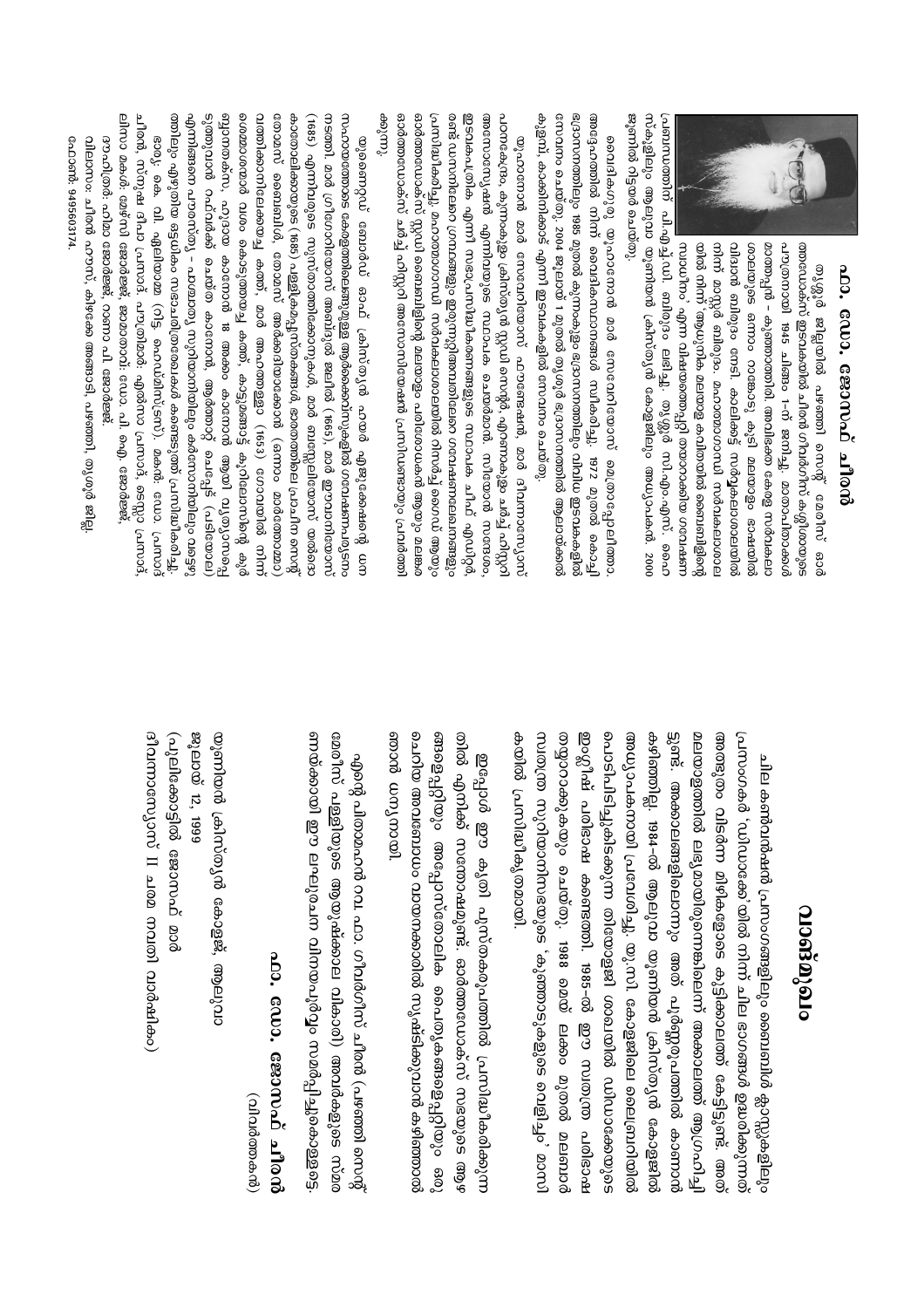### ദേശം' എന്നാണ്. സൗകര്യത്തെപ്രതി 'പ്രബോധനം' എന്നർത്ഥ ത്താവ് പുറജാതികൾക്ക് (സ്നാനാർത്ഥികൾക്ക്) നൽകുന്ന ഉപ രക ഭരൂലിരെത്വേലാതാന്നലുണ്ടെ അത്വപ്പും പ്രത്യേത് ാനിഡ്രാക്കര ത്ത് യാവിദ്ധലം തിരുക്കുന്നത്.

### $\alpha$

കൊഡിധ ന്നമാണിക ഗ്രനമാണ് ഡിഡാക്കേ മുമ്പ് അധികൃതമായി പ്രബോധനം നൽകേണ്ടത് സഭയുടെ കർത്ത ടൊപ്പം ക്രിസ്തീയ സന്മാർഗ്ഗാസ്ത്രത്തെപ്പറ്റിയും മാമ്മൂദീസായ്ക്കു ത്തിലുമുള്ള സ്നാനാർത്ഥികൾക്കു വിശ്വാസാനുഷ്ഠാനങ്ങളേ: <u>വരതാവരാ</u>ം ം(ലിത്താവാലിന ം(ലിത്താവാരത്തിലും പശ്ചാത്താന കഴിഞ്ഞേക്കുമെന്ന് അവർക്കു ബോദ്ധ്യപ്പെട്ടു കാണണം. ആദിമ കിടുത്തിയെന്നുകിന്നും അപ്രകാരം ഒരു പാമാണികഗ്രന്തരിന്നു ഉണ്ടതും വെണ്ടയും തിരിച്ചറിഞ്ഞ് അവരോടുള്ള സമീപനം രൂഹ ളായിരുന്നു. അവരെ തിരിച്ചറിയുവാനും അവരുടെ ഉപദേശത്തിന്റെ ന്താരിഗായിറ്റ് പവാകന്മാരും ഉപദേഷ്ടാകളും അതിമാത്ര സുലഭങ്ങ പ്രാഭദശികനാഭകൾക്കും ബോധ്യുമാവി. അക്കാലത്ത് സഞ്ചാര മിഷ യിരിക്കേണ്ടുന്ന ഒരു പ്രാമാണികഥ്രാന്ന അനിവാര്യമാണെന്ന് എല്ലാ കശ്ക്കും അനുഷ്ഠാനങ്ങൾക്കും വിശ്വാസങ്ങൾക്കും നിയാമകമാ വികം മാത്രം. അക്കാലത്തു പ്രാദേശിക സഭകളിലെ ആരാധന വാതന്ത്രങ്ങളുമായ നിരവധി വൈവിധ്യങ്ങൾ ഉത്ഭവിക്കുക സാദഭാ ലത്ത് ആരാധനകൾക്കും വിശ്വാസങ്ങൾക്കും പ്രാദേശികവും പരമ ശാസ്ത്രസിദ്ധാന്തങ്ങൾ ഉരുത്തിരിഞ്ഞു കഴിഞ്ഞിട്ടില്ലാത്ത അക്കാ ഗാരാളം പ്രത്യക്ഷപ്പെട്ടിരുന്ന ഒരു കാലമായിരുന്നു അത്. ദൈവ ആയി സ്വീകരിക്കപ്പെടാത്ത സുവിശേഷങ്ങളും ലേഖനങ്ങളും ബോദ്ധുംപ്പടുത്തുന്നു. സുപരീക്ഷിതങ്ങളോ സുസമ്മതങ്ങളോ ലേയും വി. പൗലുസിന്റെ ലേഖനങ്ങളിലെയും പരാമർശങ്ങൾ നമ്പെ <u>രൂ</u>കിട്ടു കഴിഞ്ഞിരുന്നുവെന്ന് അപ്പോസ്തോല പ്രവൃത്തികള് യസഭയിൽ ദേവാലയാവും ആരാധനകളും പുരോഹിതമ്പവാനങ്ങളും വ്യവുമായിരുന്നു. ഈ ലക്ഷ്യങ്ങളെയെല്ലാം മുൻനിർത്തി രചിക്ക ്ത്നിക്ക പുത്തുമാർ രൂപപ്പെടുന്നതിനു മുമ്പുതന്നെ ക്രിസ്ത്

## **2Galağa<br>Distr**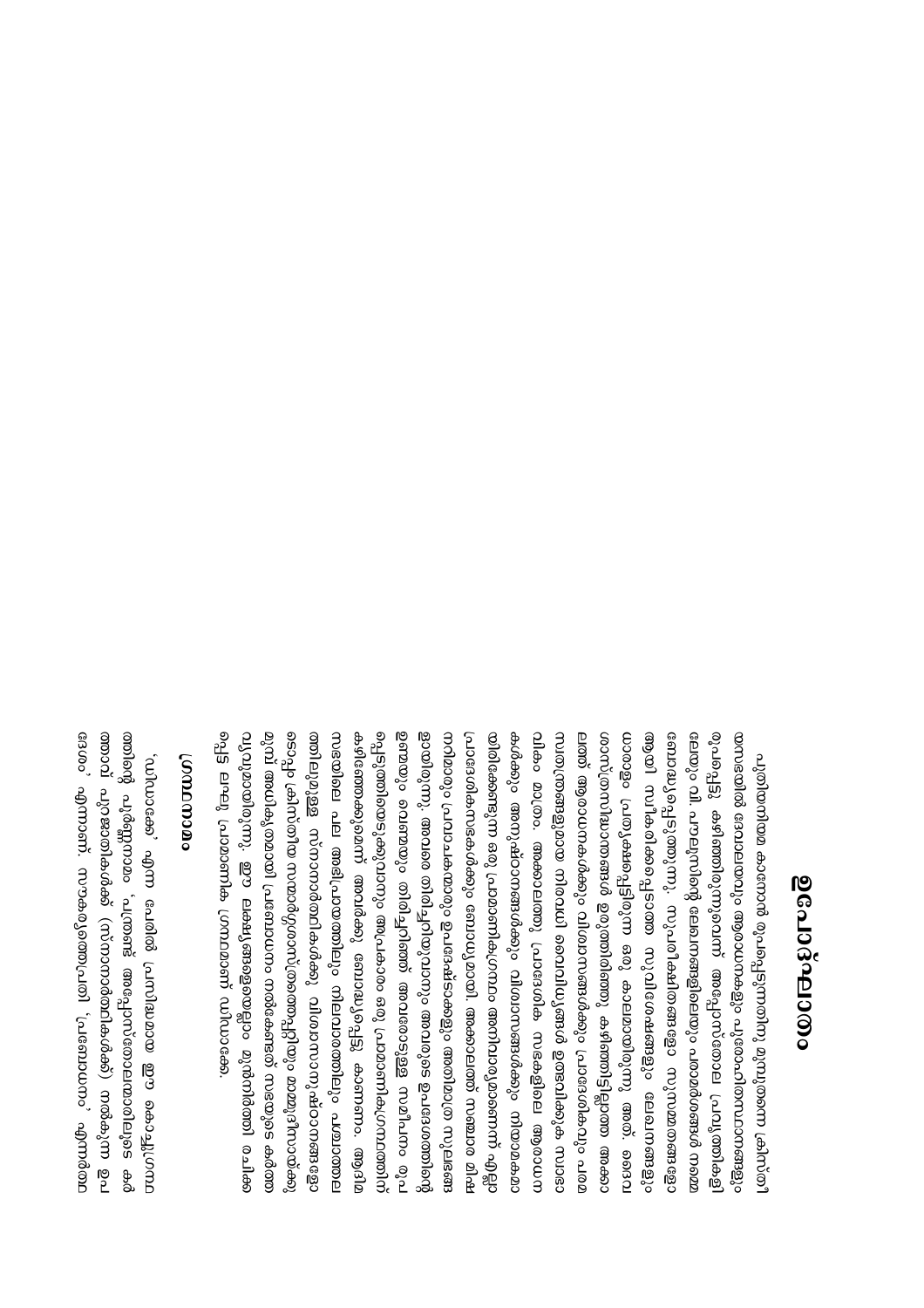| വി. ഓറിഗൺ പിതാവിന്റെ ഗുരുനാഥൻ. എ.ഡി. 215-ൽ അന്തരിച്ചു.          | ຣັຍໃ   |
|-----------------------------------------------------------------|--------|
| വൈശാസ്ത്ര വിദ്യാപീഠത്തിലെ അദ്ധ്യാപകൻ പാന്റീനസിന്റെ ശിഷ്യൻ.      | g      |
| 2. ക്ലിമ്മീസ്. എ.ഡി. 185 മുതൽ അലക്സാന്ത്യായിലെ പ്രസിദ്ധമായ      | ದಲ     |
| സാക്ഷ്യം തന്റെ സഭാചരിത്രത്തിൽ അവതരിപ്പിക്കുന്നുണ്ട്.            | မ<br>မ |
| <u>ിടെ ക്യൂയും പല കൗണ്ടിനുക്കുളപ്പുറ്റും അവകാരിക്കായ സാകോല</u>  | ğ      |
| സഭാചരിത്ര സാദേവങ്ങളെപ്പറ്റിയും ശ്രൈന്തവർ അനുഭവിച്ച പീഡക         | วั     |
| വിശ്ചാസവും ചരിത്രവും രൂപട്ടെടുവരുന്ന കാലമായിരുന്നു. അക്കാലത്തിന | ရေ     |

അവശിയായ വ്യതുവാങ്ങൾ വരുതിയിരിക്കാം ഗാത്തുക്ഷമായി ഉപയോകിരാത്തുക്കവിധം ഗ്രന്മകരത്തുവ നിറം ചാർത്തി, ആദ്യകാലത്തെ സ്നാനാർത്ഥികൾക്കുള്ള പ്രബോ 2. ആ പ്രാചീന ധാർമ്മികപ്രമാണങ്ങൾക്കു ക്രിസ്തീയതയുടെ ഉ്ധിള്ള യഹുദനാഭയുടെ വേദപഠസ്ഥനമാകാൻ സാധ്യത്ത് 1. ഒന്നു മുതൽ 6 വരെയുള്ള അധ്യായങ്ങൾ ക്രിസ്തുവിനു ളുണ്ട്. അവ താഴെ ചേർക്കുന്നു: എന്നാൽ ഈ ക്യതിക്കുതി നർക്കമില്ലാത്ത ചില സാഗതിക ലഘു ഗ്രന്ഥം രചിക്കപ്പെട്ടതെന്ന് അവർ ചൂണ്ടിക്കാണിക്കുന്നു. കന്മാർ അംഗീകരിക്കുന്നു. A.D. 150-നോടടുത്ത കാലത്താണ് ഈ ശ്വേകളുടെ പ്രാചീനതമായ മാതൃകയായി ഈ ക്യൂകിതയിന്റെ ന്നുണ്ട്. പുതിയനിയമത്തിന് വെളിയിലുള്ള പ്രൈകസ്തവ സാഹിത്യ പുസ്തകത്തിൽ ഈ ക്യുതിയിലെ ഒരു ഭാഗം ചേർത്തതായി കാണു. ഹത്തിന്റെ സാകാലികനായ വി. സെറാപ്പിയോൻ തന്റെ പ്രാർത്തവ പഠിതാക്കൾക്കായി ഈ കൃതി ശുപാർഗ ചെയ്തിരിക്കുന്നു. അദ്ദേ ന്ഥാനം വ്യക്തമാക്കിയ വി. മാർ അത്താനാസേ്യാസ് വിശ്വാസ റ്റഴിച്ചുവിട്ട് സഭയിൽ ക്രിസ്തുശാസ്ത്രയെ സംബന്ധിച്ച അടി പിശ്ചാസവിപരീതത്തിനെതി ആപ്രതിരേധപ്പതികോടുങ്കാ ക്സാന്ത്രിയൻ ബിഷപ്പിനോടുകൂടി സംബന്ധിച്ച്, അറിയോസിന്റെ യിൽ ചേർന്ന ഒന്നാമത്തെ സാർവ്വതിക സുന്നഹദോസിൽ അല ങ്ങളും അധികൃതമായി ഉദ്ധരിക്കുന്നുണ്ട്. A. D. 325-ലെ നിഖ്യാ യുട്ടും പ്രാത്തന്നെ അക്കാര് അന്ത്രം ശേക്രിയുമ്പോരുതിയി പുല്യ ന്ത്രിയായിലെ വി. ക്ലിമ്മീസ്<sup>2</sup> ഈ ക്യതിയെ വേദപുസ്തകത്തിനു ചരിത്രത്തിൽ ഈ കൃതിയെപ്പറ്റി പരാമർശിക്കുന്നുണ്ട്. അലക്സാ

യിലെ ബിഷപ്പ് ആയി. 340-ൽ അന്തരിച്ചു. 3, 4 നൂറ്റാണ്ടുകളിൽ സഭയ 1. യൂസേബിയോസ്. എ.ഡി. 260-ൽ ജനിച്ചു. 314-ൽ കൈസറ്

ക്രെസ്തവസഭാ ചരിത്രകാരനായ യൂസേബിയോസ്' തന്റെ ന സുപ്രസിദ്ധിയ സുസമ്മതവുമായിരുന്നു. ഒന്നാമത്തെ ലോ തായി നമുക്ക് കാണുവാൻ കഴിയും. അന്നുതന്നെ ഈ ലഘുഗ്രാ സൂചനകളിൽനിന്ന് ഇപ്രകാരമൊരു കൃതി നിലവിലുണ്ടായിര<br>' ത്തപ്പറ്റിയും ഇതുവരെ ഏകാഭിഗ്രായപ്പായിക്കഴിഞ്ഞിട്ടില്ല. ഈ അക്കാര്യം തർക്കവിഷയമാണ്. ചില പ്രാചീന ഗ്രന്ഥകാരന്മാരുടെ കൃതി കണ്ടുകിട്ടിയ കാലം മുതൽ ഇന്നോളം അവിരാമമായി ദക്കേന്ദ്രം ഉരിത്തുവായ ലംപ്പം ഗ്രന്ത്യന് പ്രാക്രന്തരേക്കേന്ന

#### ab OElo

ാത്രിയ്യവാക്പലഞ്ഞ് (ക്കാധ്വിധാ) പ്രാന്തിതയമ്പടുകുന്നത് രീകന്ഥപ്യന <u>േശ്യം അലക്സാന്ത്രിയാക്കാരായതിനാലും ആഭ്യന്തരമായ ചില</u> ന്നത്. ഡിഡാക്കേയെപ്പറ്റി ക്ലിമ്മീസ്, അത്താനാസോസ്, സെറാപ്പി ാത്ത്രമുള്ക മാതാം ലിച്ചും മറ്റു ചില ഭാഗങ്ങൾ കൂട്ടിച്ചേർത്തു ഹരിച്ച് അവശ്യമായ മിനുക്കുവണികൾ നടത്തി ചില ഭാഗങ്ങൾ കന്മാർ അഭിപ്രായപ്പെടുന്നു. പുരാതനമായ ചില രേഖകൾ സമാ രുഭടയും കൈവുക്കൾ ഈ കൃതിയിൽ പതിഞ്ഞിട്ടുള്ളതായി ചിന്ത പകന്മാരും നിരീക്ഷിച്ചിട്ടുണ്ട്. നഗരത്തിൽ വച്ച് വിരചിതമായി എന്ന് ചരിത്രപണ്ഡിതന്മാരും നിര യോൻ എന്നിവരുടെ രചനകളിൽ സൂചനകളുണ്ട്. ഇവർ മൂന്നു ഈ കൃതി രചിക്കപ്പെട്ടുവെന്നാണ് പൊതുവിൽ വിശ്വസിക്കപ്പെട്ട ഗ്രന്ഥകാരത്രെ നാമാ ഇന്നും അജ്ഞാതമാണ്. പല എഴുത്തുകാ

### മ്പ്രാരക്കോ

ക്കാരുടെ യോമ്പ്രകൃതിയിൽ പ്രതാക്കാരുന്നില് പരാമ്യശാ ഉൾട്ടെടുത്തിയത്. ഒരു പക്ഷേ അപ്പോസ്തോലന്മാരിൽ രിക്കപ്പെട്ടിരുന്നതു മൂലമാകണം ഈ പേരിൽ അപ്പോസ്കോലിക തനിമയും ഉരച്ചുനോക്കുവാൻ ഈ ക്യതി ഒരു മാനദണ്ഡമായി സ്ഥീക കാനോൻ രൂപപ്പെടുന്നതിനു മുമ്പ് ഉപദേശങ്ങളുടെ മൂല്യവും മായോ ഉപയോഗപ്പെട്ടു എന്ന് ഗ്രന്ഥനാമം സാക്ഷിക്കുന്നു. മുള്ള 'ഡിഡാക്കേ' എന്ന് വിളിക്കപ്പെട്ടു പോന്നതാണ്. പുതിയനിയമ

 $\infty$ 

ശാന്ധത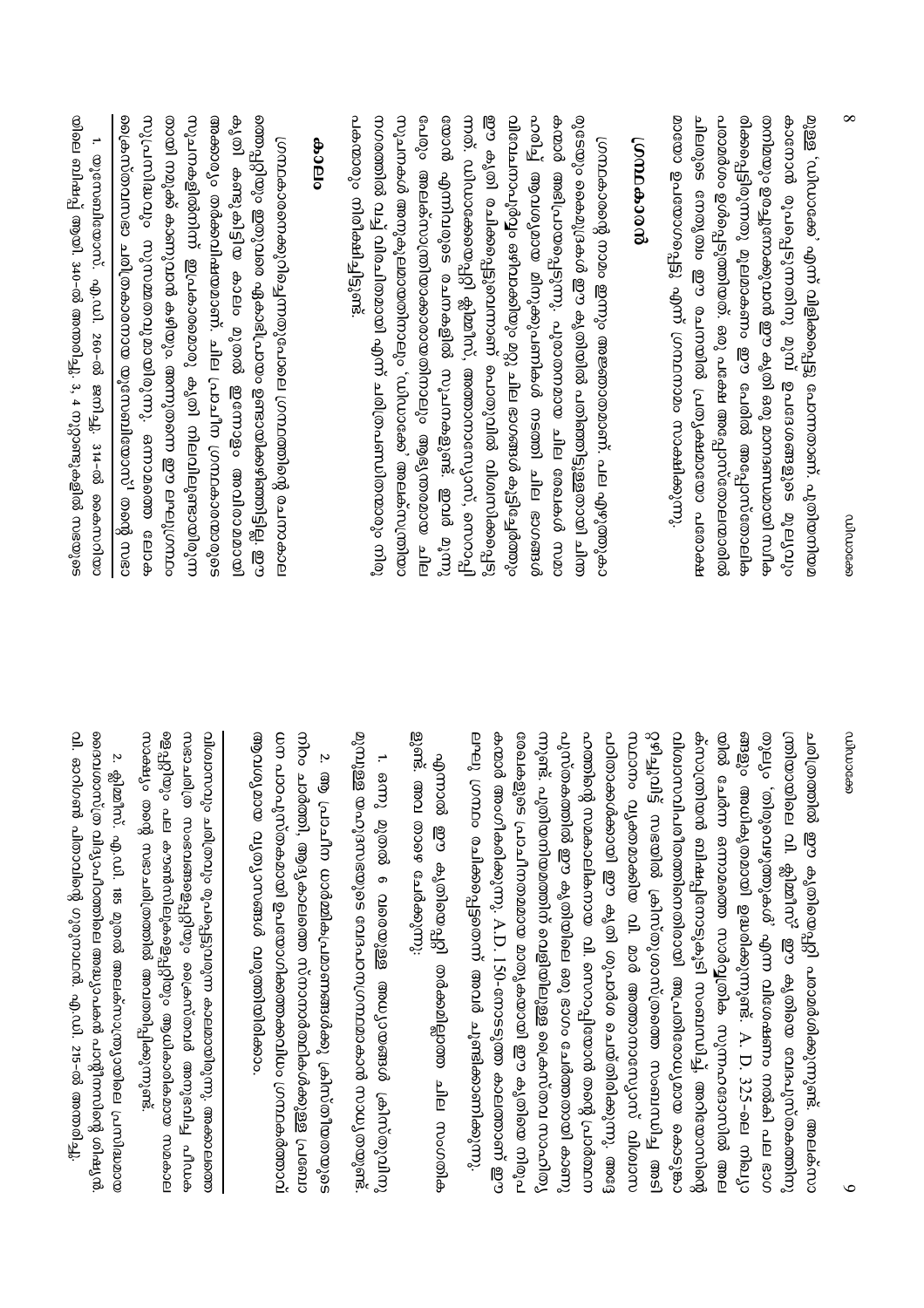| 3. ഏഴു മുതൽ പതിനാറു വരെ അധ്യായങ്ങളുള്ള രണ്ടാം ഭാഗം                                                                                                                                                                   | വിദ്യാർത്ഥികൾക്കു ഒരമൂല്യനിധിയായി അനുഭവപ്പെട്ടു. പ്രൈകസ്ത                                                                                                                                                                 |
|----------------------------------------------------------------------------------------------------------------------------------------------------------------------------------------------------------------------|---------------------------------------------------------------------------------------------------------------------------------------------------------------------------------------------------------------------------|
| നഭാനിയമങ്ങളുടെ അതിപ്രാപീന കാനോനാകൾ കൂട്ടിച്ചേർത്ത്<br>സമാഹർത്താവ് എഡിറ്റ് ചെയ്തിട്ടുണ്ട്.<br>ബൊശാസ്ത്രത്തെക്കുറിച്ച് സ്ഥതമായി ഒരദ്ധ്യായം എഴുതിച്ചേർത്ത്<br>anollsolls<br>ചില ചില്ലറ പരിഷ്ക്കാരങ്ങൾ വരുത്തി യുഗാന്ത്യ | ട്ടുണ്ട്. അവിഭക്ത ശ്രൈസ്തവസഭയുടെ പൊതുപാരമ്പര്യങ്ങൾ ഏവ<br>അതിന്റെ പ്രാധാന്യവും പ്രാമാണികതയും അംഗീകരിക്കു കഴിഞ്ഞി<br>സംസാർിക്കുന്ന ഏക സമകാലീനതോക്രമാന്ന നിലയിൽ ഏവരും<br>3്രന്ത്ര രണ്ടാം തലമുറയിലെ പ്രാപീനത്തിന്റെയും ദിത്രേ |
| നിയമങ്ങളും സഭാവരെപ്രികളും പരിരക്ഷിച്ച് ഭേര്പരുദ്രത്തിയ<br>നഞ്ചെ സംബന്ധിച്ചിടത്തോളം ശ്രൈകസ്തവസഭയുടെ ആദ്യകാല                                                                                                           | യെന്ന് പ്രഖ്യാപിക്കുന്ന ഈ കൃതി എക്യുമെനിക്കൽ വൃത്തങ്ങ<br>ളിൽ പഠനവിഷയമാക്കാവുന്ന ഒന്നാണ്. പരസ്പരം പഴി പറയുന്ന                                                                                                              |
| അന്ത്യങ്ങനെ രണ്ടാം നൂറ്റാണ്ടിന്റെ പൂർവ്വാർദ്ധത്തിലോ സിറി<br>ശനകൃത്തന നിലയിൽ അതുല്യൂമായ താല്പര്യവും കൗതുകവും<br>ഉണർത്തുന്ന ഒരു പ്രമാണധാന്മാണ്. ഒന്നാം നൂറ്റാണ്ടിന്റെ                                                  | പൂർവ്വം ഉൾക്കൊണ്ടിരുന്നുവെങ്കിൽ സക്ഷൈപ്രവന്ഥാനങ്ങൾക്കു<br>സഭകൾ തങ്ങളുടെ അവിഭക്ത പാരമ്പര്യങ്ങൾ എന്തെന്നു ക്ഷമാ                                                                                                             |
| പിശ്വാസപരവും ആരാധാപരവുമായ ജീവിതത്തെ ഈ കൃതി<br>യായിലോ ഇൗജിപ്റ്റിലോ ഉള്ള വാചിനതമാത ആദിമസഭയുടെ                                                                                                                          | സമയമുണ്ട്.<br>അതൊരു<br>വലിയ ഊർജ്ജം ആകുമായിരുന്നു. ഇനിയും അതിന്<br>ഇടക്കാലത്ത് നാം ധരിച്ചു ശീലിച്ച കണ്ണടകൾ മാറ്റി                                                                                                          |
| രംഗത്തുള്ള പ്രവർത്തകരെ ആകർഷിക്കുന്ന പ്രസക്ത വിഷയമാണ്.<br>തിഫതിപ്പിക്കുന്നുമെന്നത് ഈ നൂറ്റാണ്ടിലെ എക്യുമേനിക്കൽ                                                                                                       | ഭേക്ര്യമാ<br>മാ കൃതി അനാവരണം നസ്തുന്ന പെയുപതുകയിരെന്റ                                                                                                                                                                     |
| വികാസം പ്രാപിച്ച രണ്ടാം നുറ്റാണ്ടിനും ഇടയിൽ പ്രന്തന്ന യാഭ<br>അപ്പോസ്തോലിക കാലഘട്ടത്തിനും സംഘടനാപരമായി സഭ                                                                                                             | ങിലും പ്രൈന്തവസഭകൾക്കു പരസ്പരം മനസ്സിലാക്കുവാനും<br>ആദരിക്കുവാനുമുള്ള ഒരു ഭൂമിക ഉരുത്തിരിഞ്ഞു വരും.                                                                                                                       |
| ിയാമേക്കുത്രപാ ചിശ്ചാസാനുത്തിനെ അദ്വതുക്ഷമായി<br>മാനം ഇതിന്റെ പഠനീയതയെ അനിവാശ്യമാക്കുന്നു. സഞ്ചാര<br>ന്നിലെ പുര്യായുന്ന പുരകമാത് കുറിയുന്നു. അവ                                                                      |                                                                                                                                                                                                                           |
| ഒരു ഇടക്കാലത്തെ ഈ കൃതി അനാവരണം ചെയ്യുന്നു. എപ്പി<br>മിഷനറിമാർ തന്നെ പ്രാദേശികസഭകളുടെ ചുമതലക്കാരായിരുന്ന                                                                                                              | രചിക്കപ്പെട്ടതായി വിശ്വസിക്കപ്പെടുന്നു. എ.ഡി. 70-ലെ റോമിന്റെ പതനം                                                                                                                                                         |
| ഹിത്യസ്ഥാനികൾ ആയിരുന്നുവെന്ന് ഈ കൃതി ഉകെച്ചസ്തരം<br>ന്ദക്കാപ്പതാരും പുരോഹിതന്മാരായ കശീശമാരും ഒരേ പൗരോ<br>ഉത്ഘോഷിക്കുന്നു.                                                                                            | വുമാകാം.<br>പരാമർശിക്കുന്നതിനാൽ എ.ഡി. 70 മുതൽ എ.ഡി. 130 വരെ ഏതു വർഷ                                                                                                                                                       |
| ശേഖരത്തിൽ നിന്ന് 1873-ൽ ഇത് കണ്ടെടുക്കപ്പെട്ടു. A.D. 1056-ൽ<br>ഹന്യ നീഫാം തിത്തമാശമതാരിൽ പാചീന നേതിത്തുക                                                                                                             | 96-ൽ കൊരിന്ത്യർക്കു ലേഖനമെഴുതി. 101-ൽ രക്തസാക്ഷിയായി. സുറി<br>യാനി സഭ 5-ാം തുബ്ദേനിൽ ഈ വിശുദ്ധനെ ഓർക്കുന്നു. ആചാര്യത്വം,<br>4. മാർ ക്ലിമ്മീസ്. എ.ഡി. 90 മുതൽ 100 വരെ റോമിലെ എപ്പിസ്കോപ്പാ.                                |
| യോടെപ്പം ബർണബാസിന്റെയും മാർ ക്ലിമ്മീസിന്റെയും ലേഖ<br>യോസ്റ്റ്സ, യ്രിയയ്ട്രി സേവാഗി എ ട്രി <sup>ട്</sup> ഴയിക്ക് ത്രവ്വേള്ഘ് <b>ദ്</b> രയ<br>ശീക്കിലെഴുതിയ പകർപ്പായിരുന്നു അത്. നൂറ്റിഇരുപതു തുകൽ                     | ൭൶൷൹<br>ന്നുറിയാനിസഭ അംഗീകരിച്ചിട്ടുണ്ട്.<br>ഇദ്ദേഹത്തിന്റെ എട്ടു ലേഖനങ്ങൾ പുതിയനിയമ കാനോന്റെ ഭാഗമായവ<br>എന്നീ വിഷയങ്ങളെപ്പറ്റി ധാരാളം ലേഖനങ്ങൾ എഴുതി.                                                                    |
| നങ്ങളും മാർ ഇഗ്നാത്തിയോസിന്റെ് കത്തുകളും ഉൾപ്പെട്ടിരുന്നു.                                                                                                                                                           | 5. 200<br>ഇഗ്നാത്തിയോസ് നൂറോനോ. അഗ്നിമയൻ എന്ന് അർത്ഥം.                                                                                                                                                                    |
| ളിലും പഠനങ്ങളിലും ഈ കൃതിയുടെ സാന്നിയും ഗലേഷണ<br>1883-ൽ ഡിഡാക്കേ പ്രസിദ്ധീകൃതമായി. തുടർന്നുള്ള ചർച്ചക                                                                                                                 | സാക്ഷിയായി. എഫേസ്യ, മഗ്നേഷ്യ, ട്രാലി, റോം, ഫിലാഡെൽഫിയാ,<br>അന്ത്യോഖ്യയിലെ മൂന്നാമത്തെ ബിഷപ്പ്. റോമിൽ വച്ച് 107-ൽ രക്ത                                                                                                     |
| സെന്ന് അലക്സാന്ത്ര്യായിലെ ക്ലിമ്മീസ് അഭിപ്രായപ്പെടുന്നു. ഇക്കാര്യം<br>3. ബർണബാസ്. ഇദ്ദേഹം പൗലൂസിന്റെ സഹചരനായ ബർണബാ                                                                                                   | ക്കുന്നു. ആ<br>ങ്ങൾ എഴുതി. 5-ാം തുബ്ദേനിൽ സുറിയാനിസഭ അദ്ദേഹത്തെ ഓർ<br>സ്മീർണാ എന്നിവിടങ്ങളിലെയും വി. പോളിക്കാർപ്പോസിനും ലേഖന<br>ചാര്യസ്ഥാനങ്ങളെ നിർവചിക്കുകയും വി. കുർബ്ബാനയുടെ                                           |
| വിവാദ വിഷയമാണ്. ബർണബാസിന്റെ ലേഖനം എ.ഡി. 130-നോടടുത്ത്                                                                                                                                                                | ഔന്നത്യയെപ്പറ്റി പഠിപ്പിക്കുകയും ചെയ്തു.                                                                                                                                                                                  |

 $\equiv$ 

ശ്ചാന്നുക്ക

ക്കാധ്നത

 $\overline{0}$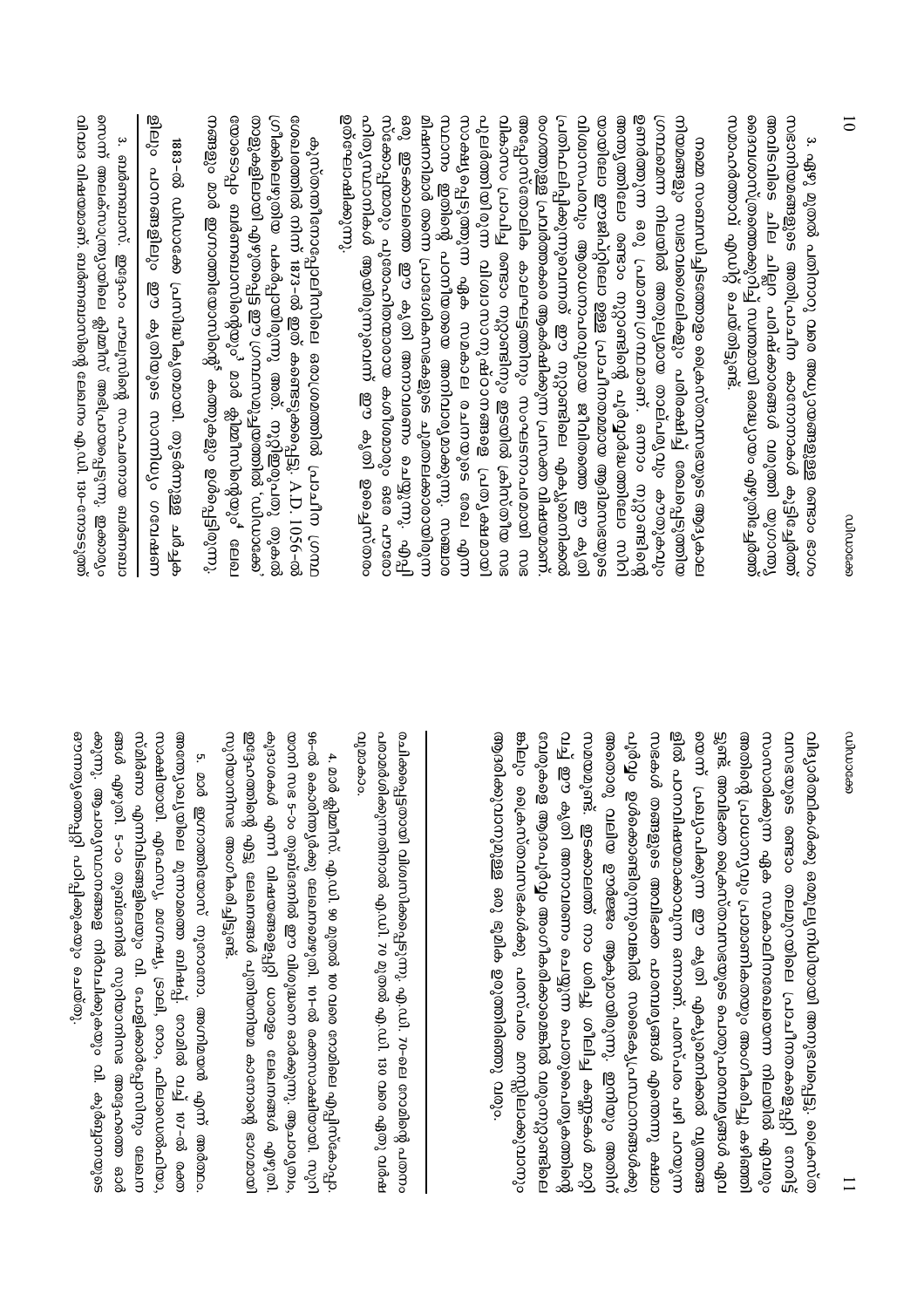ശാന്ധാക്ക

### <u> 2995600</u>

പാദിക്കുന്നു. ന്യായപ്രാണത്തിന്റെയും ഗിരിപ്രഭാഷണത്തിന്റെയും സ്നേഹിക്കേണ്ടുന്നതിനെപ്പറ്റി പ്രതിപാദിക്കുന്നു. അടുത്ത മൂന്ന് ന്ധിക്കപ്പെട്ടിരിക്കുന്നു. അധ്യായം ഒന്നാം ഭാഗത്തിന്റെ ഉപസംഹാരമെന്ന നിലയിൽ നിണ പ്പിക്കും. 5–ാം അധ്യായം മരണവഴിയെപ്പറ്റി പ്രസ്താവിക്കുന്നു. 6–ാം പത്തു കല്പനകളെയും ഗിരിപ്രഭാഷണങ്ങളെയും അനുസ്മര് രൈലിയിലാണ് അവയുടെ രചന. വിഷയാവതരണത്തിലും അവ അദ്ധ്യായങ്ങൾ പ്രൈസ്തവ സാന്മാർഗിക പ്രമാണങ്ങളെപ്പറ്റി പ്രതി ്യാദ്യ അതായായിൽ പ്രഷ്ടാവിനെന്നും അയാരാഗയും വരെത് പ്രദേശത്തിലെ അഗത്തിലും അധ്യായങ്ങളും പ്രാന്ധങ്ങൾ തന്നെ ത്തിലെ ആറ് അധ്യായങ്ങളും അതീവ ഫ്രസ്ഥങ്ങളാണ്. 7 മുതൽ 16 പ്രേക്ഷ്യം (Church Manual) എന്ന് അറിയപ്പെടുന്നു. ഒന്നാം ഭാഗ താവ്ന് 'ജീവന്റെ വഴി' എന്ന് പേർ. ശേഷിച്ച ഭാഗം സഭാപര് ആദ്യത്തെ ആറ് അദ്ധ്യായങ്ങൾ അടങ്ങിയതാണ് ഒന്നാം ഭാഗം <u>ഉള്ളടക്കം പ്രമാണിച്ച് ഡിഡാക്കേതെ രണ്ടായിട്ടുണ്ട്</u>

യായാക്കുന്നും ഭര്യയായിരുന്നു. തിത്തയാല് അന്ന യത്തോടെ ഡിഡാക്കേയുടെ രണ്ടാം ഭാഗം അവനാനിക്കുന്നു. സ്ഥാനം സെന്നിരുന്നു. അവതരിപ്പിക്കുത്തുന്ന പതിനാറാം അധു വിലപ്പെട്ട വിവരങ്ങൾ നൽകുന്നു. യുഗാന്ത ദൈവശാസ്ത്രം സംബ എപ്പിന്കോപ്പയാരെയാരാമാരാമാരെയും സംബന്ധിച്ച് ചില ത്രം . ന്നുക്രിവായത്തിൽ പ്രതിക്കുന്നു. പത് ക്ഷണങ്ങൾ അവിടെ നൽകിയിട്ടുണ്ട്. കർത്തൃദിനത്തിലെ ആരാധ പഠിക്കുന്നു. കള്ളപ്രവാകഥാകതാതെ തിരിച്ചറിയുവാനുള്ള ചില പരീ ണ്ടതെന്ന് പതിനൊന്നും പത്രണ്ടും പതിമൂന്നും അധ്യായങ്ങൾ കോക്കടേക്കും സഭ എതൊക്കെ വിധങ്ങളിലാണ് പ്രതികരിക്കേ ങ്ങളും പ്രാർത്ഥനകളുമാണ്. സഭയിലെ പ്രവാചകന്മാരോടും ഉപ അധുായങ്ങൾ വി. കുർബ്ബാനയെപ്പറ്റിയുള്ള പഠനവും നിർദ്ദേശ നയും ഉപവാനവുമാണ് ചർച്ചാവിഷയങ്ങൾ. ഒമ്പതും പത്തും പാദനം മാമ്മൂദീനായെപ്പറ്റിയാണ്. 8-ാം അധ്യായത്തിൽ പ്രാർത്ഥ രണ്ടാം ഭാഗം ഏഴാമധുയമയാടെ ആരംഭിക്കുന്നു. ആദ്യ പ്രത്

### <u> 2995600 0</u>

| വാങ്മുഖാ                      |
|-------------------------------|
|                               |
| മപോദ്ഘാതം                     |
|                               |
| once ocme                     |
| രണ്ടാം ഭാഗം: സഭാപരിപ്രേക്ഷ്യം |
| Didache: English Translation  |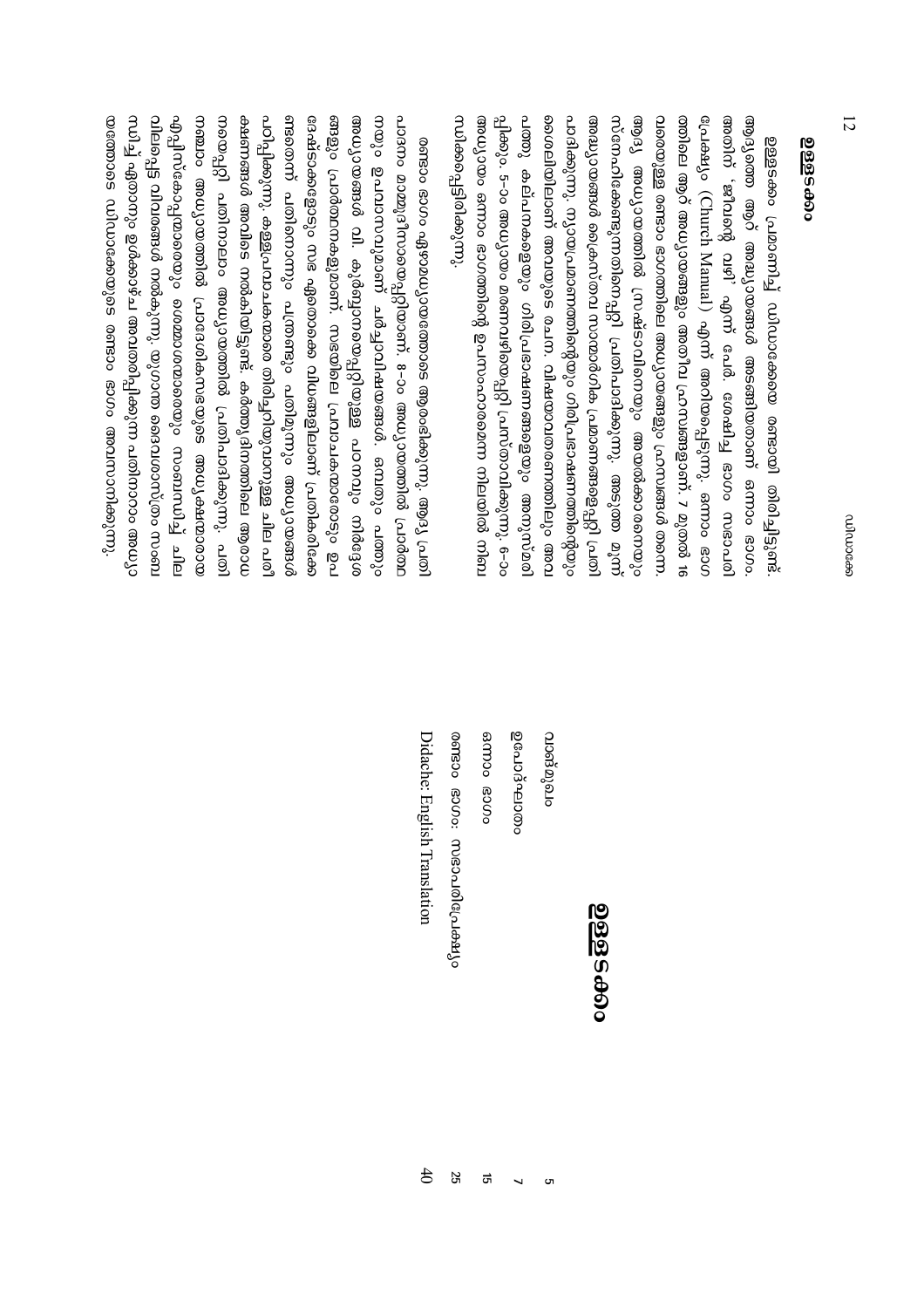### L OCOCYTEURE

## രണ്ടു വഴികൾ

രണ്ടു പാതകൾക്കും തമ്മിൽ വലിയ അന്തരമാണുള്ളത്. ജീവന്റേതും മരണത്തിന്റേതുമായ രണ്ടു വഴികൾ<sup>!</sup> ഉണ്ട്. ഈ

വേണ്ടി ഉപവസിക്കുകയും വേണം. നിങ്ങളെ സ്നേഹിക്കുന്നവർക്കു കൊൾവിൻ. ശത്രുക്കൾക്കുവേണ്ടി പ്രാർത്ഥിക്കുകയും പീഡകർക്കു ഇതാകുന്നു. നിങ്ങളെ ശപിക്കുന്നവരെ നിങ്ങൾ അനുഗ്രഹിച്ചു മറ്റൊരുവനോട് നീ ചെയ്യുത്. ഈ പ്രദേവാധനത്തിന്റെ സാരം നിന്നെപ്പോലെ സ്നേഹിക്കുക.' നിന്നോട് നീ ചെയ്യാത്തതൊന്നും ദൈവത്തെ സ്നേഹിക്കുക. രണ്ടാമതായി നിന്റെ അയൽക്കാരനെ ജീവന്റെ പാത ഇതാകുന്നു: ആദ്യമായി നിന്റെ ഗ്രാഷ്ടാവായ

യമാണ് ഡിഡാക്കേയിലെ ഈ ഭാഗം. യത്തിലെ ഈ ഗാനം രചിച്ച ഭക്തകവിയെ ശക്തമായി സ്ഥാധീനിച്ച ആശ ഭക്തന്മാർക്കനുഗാമിയുമാം കർത്താവിൻ നാമം ധന്യം.' മലങ്കര ഓർത്തഡോക്സ് സഭയുടെ ബുധനാഴ്ച പ്രഭാതനമസ്ക്കാ സേതാറാക്കാര്യ് അവശുകാർക്കാശ്രമാവും<br>പ്രാ ദുർഘടയാർഗ്ഗം കാംക്ഷിദേഹ്മാര്യയോവോടു, പടവെട്ടി സ്പ്<del>റി ബ്ര</del>ാമേതിവിയാർജ്ജിപ്പാൻ കണ്ടിരുന്നതണികൾ സഹദേന്മാർ ംഥന്തമരകിതൃമ--മകഥിജ' .

2. വി. മാർക്കോസിന്റെ സുവിശേഷം 12:30, 31.

മഹാത്മാഗാന്ധി, പു. 242). ങ്ങൾ എന്നെ അതിരില്ലാതെ ആരാജിച്ചു" ("തത്ഥിന്തയും മരവും പ മെങ്കിൽ അയാൾക്ക നിങ്ങളുടെ ലേലങ്കി കുടെ കൊടുക്കുക. ഈ ഭാഗ ചെകിടിൽ ആരെങ്കിലും അടിക്കുന്നുവെങ്കിൽ ഇടത്തേതും അവർക്കു പറയുന്നു. നിങ്ങൾ തിന്മയോടെതിർക്കാതിരിക്കുക. നിങ്ങളുടെ വലത്തേ ഞാന്നതിനെ ഗീതയോട് താരതമ്യുപ്പെടുത്തി. 'എന്നാൽ ഞാൻ നിങ്ങളോടുട പ്രത്യേ ന്നരത്തിന്തായ നേരു 2 ന്നാ കാഗ്ദയത്തിൽതന്നെ തുപ്പ പുതിയനിയമത്തിന്റെ കഥ അതല്ല, അതെന്നെ വളരെ ആകർഷിച്ചു ദാനന്ദന്റെ കൃതികൾ, പു. 268). ഗാന്ധിജി എഴുതുന്നു: "… എന്നാൽ ന്നതാണ് ഹൈന്ദവധർമ്മമെന്ന്" ഗാന്ധിജി ഗീതയെ വ്യാഖ്യാനിച്ചു (സച്ച് വ്യാഖ്യാനിച്ചത് ഗിരിപ്രദാഷണത്തെ ആധാരമാക്കിയാണ്. സച്ചിദാനന്ദൻ കാണിച്ചുകൊടുക്കുക. ആരെങ്കിലും നിങ്ങളുടെ കുപ്പായം എടുക്കുന്നു. എഴുതുന്നു: "ഒരു പേകിടത്തടിച്ചൽ മറുചെകിടും കാണിച്ചുകൊടുക്കു 3. വി. മത്തായി 5:44-48. മഹാത്മാഗാന്ധി ഭഗവത്ഗീതയെപ്പോലും

## wlwocas:

പന്ത്രണ്ട് അപ്പോസ്തോലന്മാരിലൂടെ കർത്താവ ംസ്ഥലോപ്പം നുക്കുന്നു. (ക്കപ്പോഡിഥാന

(ampo escoo)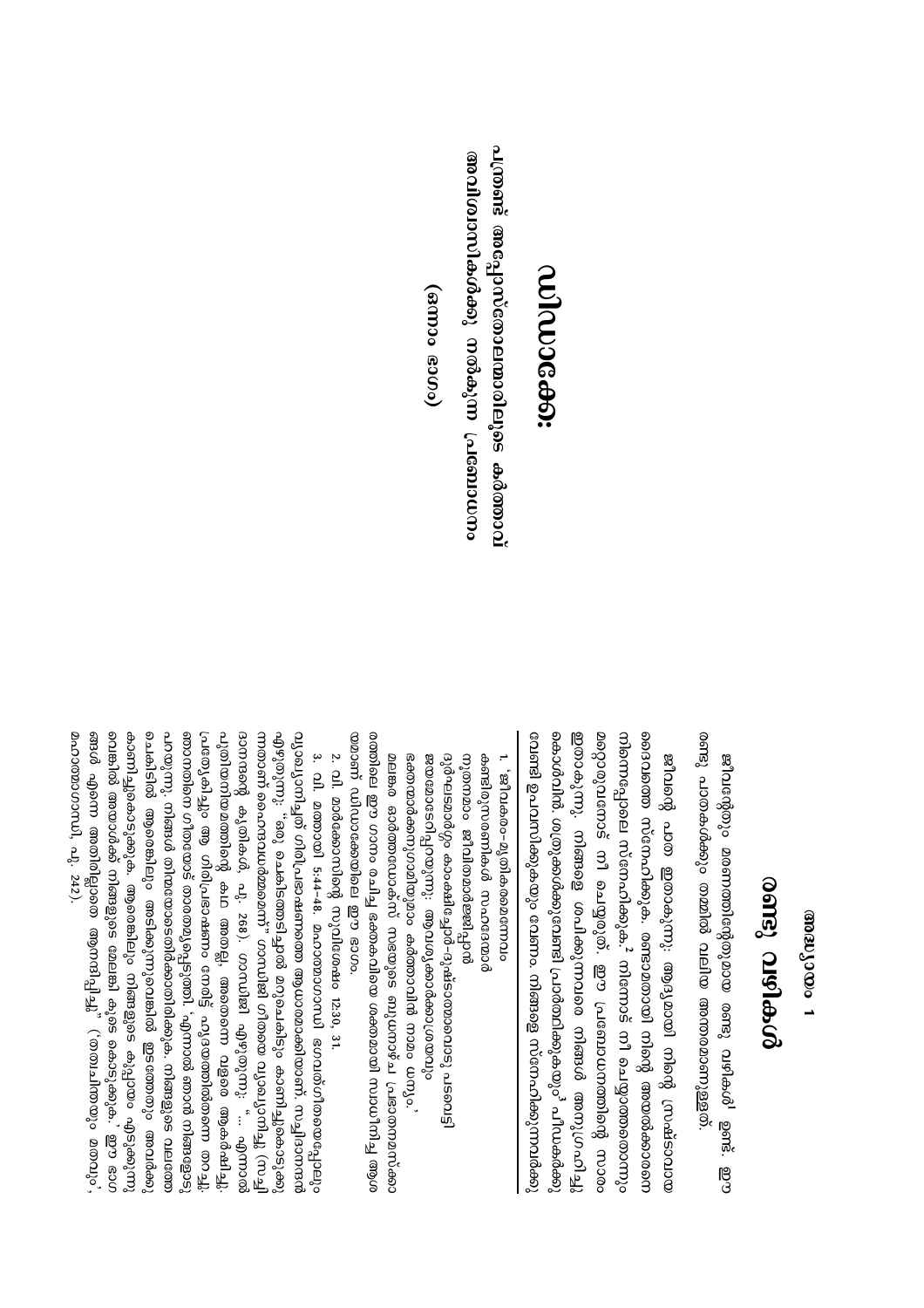| $\circ$ (ro $\circ$<br>ശോഡ് ആദ്രയോല്രാഷണത്തിലെ ചൈന്താട്ട് ഇതു പ്രത്യമാ<br>ത്തിന്റെ ഒരനുബന്ധമായി ഈ ഭാഗത്തെ കണക്കാക്കവുന്നതാണ്<br>ņ.<br>4.<br>$\bar{5}$<br>വി. മത്തായിയുടെ സുവിശേഷത്തിൽ അഞ്ചാം അദ്ധ്യായത്തിൽ<br>പ്രതിപാദനപരവുമായ സാമ്യം ശ്രദ്ധേയമാണ്.<br><b>200000000 5:38-42</b><br>നിരിപ്രദാകണ       |
|------------------------------------------------------------------------------------------------------------------------------------------------------------------------------------------------------------------------------------------------------------------------------------------------------|
| എന്നാതുന്നതുവരെ നിന്റെ ഭുതായ പ്രവർത്തനാരവിരിക്കളെ<br>ക്കാതെ അവൻ പുറത്തുവരികയില്ല. ആർക്കാണ് ദാനം ചെയ്യേണ്ടത്<br>എന്ന് ഇതു സംബന്ധമായി പറയപ്പെട്ടിരിക്കുന്നു.                                                                                                                                           |
| onmã<br>മാകും.<br>അവന്റെ ആസ്തികളും ചെയ്തികളും പരിശോധനയ്ക്കു വിധേയ<br><u>ാ്ട്രേക്ക്ലെന്നായ് കേപ്രത്താരകില്പ്രാധാം നാധാരാപ്പ</u><br>അവൻ സമാധാനം ബോധിപ്പിക്കേണ്ടി വരും. തൃപ്തികര<br>മ്പ്രസ്ത്രുട്ടാകര ംപ്രാഗം ശോക്രിപ്പിച്ചിർ ആരന്നവരാണ                                                                 |
| ക്കേണ്ടി വരും. എന്തുകൊണ്ട്, എന്തിനു വേണ്ടി ദാനം സ്വീകരിച്ചു<br>ആകുന്നു. അല്ലാത്തപക്ഷം അവൻ ന്യായവിധിയെ അഭിമുഖീകരി<br>അവൻ ദാനം സ്ഥീകരിക്കുന്നുവെങ്കിൽ അവൻ കുറ്റമില്ലാത്തവൻ<br>ദാനം സീകരിക്കുന്നവന് അയ്യോ കഷ്ടം! അത്യാവശ്യത്തെപ്രതി                                                                     |
| ദാനധർമ്മം ചെയ്യുന്നവന് ഭാഗ്യം. അവൻ നിഷ്കളങ്കനത്രേ<br>നിങ്ങളുടെ സ്ഥർഗ്ഗസനായ പിതാവ് ഇച്ഛിക്കുന്നു. കല്പനപ്രകാരം<br>അവർക്ക് കൊടുപ്പിൻ. തിരിച്ച് ആവശ്യപ്പെടരുത്. എന്തെന്നാൽ തന്റെ<br>ദാനങ്ങൾ എല്ലാവർക്കുംവേണ്ടി വിതരണം ചെയ്യപ്പെടണമെന്ന്<br>്ത്യാരങ്കിലും എന്തെങ്കിലും നിങ്ങളോട് അവശുപ്പെട്ടാൽ<br>ത്രത്ര |
| പ്പെടരുത്.<br>കുപ്പായം കൂടി കൊടുത്തേക്കണം. നിങ്ങളുടെ വസ്തുവകകൾ ആരെ<br>കുപ്പായം എടുക്കുന്നവനെ തടയരുത്. അവന് നിങ്ങളുടെ അകത്തെ<br>കിലും കൈവശപ്പെടുത്തിയാൽ അത് മടക്കിത്തരുവാൻ ആവശ്യ                                                                                                                      |
| ചെയ്യാൻ നിങ്ങൾ സന്നദ്ധത കാണിക്കണം. <sup>4</sup> നിങ്ങളുടെ പുറം<br>രുത്തന്ത്ര കിർണസ്ഥിക്കുന്നവനോടൊപ്പം രണ്ടു നാഴിക അനുയാത്ര<br>സൽഗുണ സമ്പൂർണ്ണരായിത്തീരും. ഒരു നാഴികനേരം അനുയാത്ര<br>വന്റെ നേരെ മറ്റേ കവിളും തിരിച്ചു കാണിക്കുക. അപ്പോൾ നിങ്ങൾ                                                        |
| നിന്ന് വിട്ടുമാറിക്കൊൾക. നിന്റെ വലത്തേ കവിളിൽ അടിക്കുന്ന<br>ഇല്ലാതെയാകും. ഭൗതികവും ശാരീരികവുമായ തീവ്രമോഹങ്ങളിൽ<br>ക്കുന്നവനെ സ്നേഹിച്ചുകൊൾക. അപ്പോൾ നിങ്ങൾക്കു ശത്രുക്കൾ                                                                                                                             |
| അവിഗ്നാസികളും അപ്രകാരം ചെയ്യുന്നുണ്ടല്ലോ. നിങ്ങളെ വെറു<br>സ്സേഹം തിരിച്ചു നൽകുന്നതിൽ എന്തു മഹത്വം ആണുള്ളത്?                                                                                                                                                                                          |

ലേപ്പട്ടക്കാർക്കും എന്ന് പില്ക്കാലത്ത് നിയതമായതാകാം. അമാലോഗിയാ കശ്ശീരക്കും ഡ്രൈവികരുടെ വെയു ശത്മൂനാ ർക്രികൾ പ്രായോസ ശിശുക്കൾ മാത്രമായപ്പോൾ സ്താനാർത്ഥികളുടെ മറ്റൊരു പ്രബോധനം രചിക്കേണ്ടി വന്നത്, തന്മൂലമായിരിക്കാം. സ്നാനാ ക്കുമുള്ള വിശ്വാസ്പതിയെയ്ക്കു 'ശത്മുന്നു മുദ്രിക്കുരിക കൾക്കുള്ള പ്രബോധനം ആയിരുന്നിരിക്കണം. വൈദികർക്കും മേല്പ്പെട്ട തപ്പെടുത്തുന്നു. അമാലോഗിയ അതിന്റെ രചനാകാലത്ത് സ്നാനാർത്ഥ കാണുന്ന ഉപദേശങ്ങൾക്ക് ഈ ഭാഗത്തോടുള്ള സമാനത നമ്മെ അതഭ്യ യുടേയോ പട്ടംകൊടയിൽ നടത്തുവാനുള്ള വിശ്വാസപ്പഞ്ചോധര വാള്തുമായ അതുവെടുന്നു. തിന്നുവിൽ (പൂർണ്ണംഗമാത്തുകളും) കശ്ശുദ്ധ രമാധാരായിയാനിയാണിയാളും മലങ്കരസഭയിലും ഇന്നും പ്രയോഗത്ത എന്ന് സുറിയാനിയിൽ പ്രസിദ്ധം) ഒരു യാക്കോബ് മെത്രാപ്പോലീത്താ ഞിൽ വച്ച് (കാർത്തേജ് ആവാം ഈ നഗരം. 'ദീത്തോദുസൊഹദെ 7. രക്തസാക്ഷികളുടെ നഗരം എന്ന് പ്രസിദ്ധമായ മിയാഫിർക്കാ

'ഡ്രാകർത്താവ് ഉപയോഗിച്ചിരിക്കുന്നു. തോയിയായി മതനിയമങ്ങളെ അവതരിപ്പിക്കുവാവുള്ള സായസ്ത്യം യോടുള്ള സാധർമ്മ്യം പഠനീയം. കാലദേശ പരിതഃസ്ഥിതികൾക്കനു നകശ്കു നൽകിയ ചില ഉപചട്ടങ്ങൾക്കു ഗിരിപ്രദാഷണത്തിന്റെ രെശലി േപുറപ്പാട് 20:13-18 വരെയുള്ള വാകൃങ്ങൾ ശ്രദ്ധിക്കുക. പത്തു കല്പ തന്തിരായി കുത്യന്തങ്ങൾ ആസൂത്രണം ചെയ്യുത് കളോ അഹങ്കാരികളോ ആകരുത്.' നിങ്ങളുടെ അയൽക്കാ <u>്ധ്യസം കുറിക്കാരോ കപടവേഷം അഭിനയിക്കുന്നവരോ ദുഷ്ടണുയ്യുന്</u> ത്തിൽ അവയെ സാക്ഷാത്ക്കരിക്കണം. നിങ്ങൾ അത്യാഗ്രഹികളോ നിങ്ങളുടെ ഭാഷണം, വൃർത്ഥമോ വിഫലമോ ആകാതെ കർമ്മപഥ ണവും ഉണ്ടാവരുത്. ഇരുഭാഷണം മാരകമായ കെണിയാകുന്നു കയോ ചെയ്യത്. നിങ്ങളുടെ ഇടയിൽ ഇരുഹൃദയവും ഇരുഭാഷ പ്രഖ്യാപിക്കയുത്. തിന്മ സംസാരിക്കുകയോ പക കരുതിവയ്ക്കു. കളെ ആഗ്രഹിക്കരുത്. കള്ളസാക്ഷി പറയരുത്. അസത്യശപഥങ്ങൾ ജനിച്ച ഉടനെ കൊല്ലുകയും അതുത്. അയൽക്കാരന്റെ വസ്തുവക വിദ്യകൾ അഭ്യസിക്കരുത്. ഗർഭച്ഛിദ്രം വഴി ഭ്രുണഹത്യ ചെയ്യരുത് ടരുത്, മോഷ്ടിക്കരുത്, ജാലവിദൃകൾ പരിശീലിക്കരുത്. മാന്ത്രിക പാപം ചെയ്യുത്. വിവാഹപൂർവ ലൈംഗികവേഴ്ചകളിൽ ഏർട്ടെ 'നീ കൊലാ ചെയ്യത്," അഞ്ഞിട്ടികളെ വഷളാക്കി നോദോമ്യമ  $\overline{5}$ 

controlasea

്ന്യത്രിയാത്തിലെ രണ്ടാം കല്പപ്പന ഇപ്രകാരമായിരുന്നു;

**anazujoco z**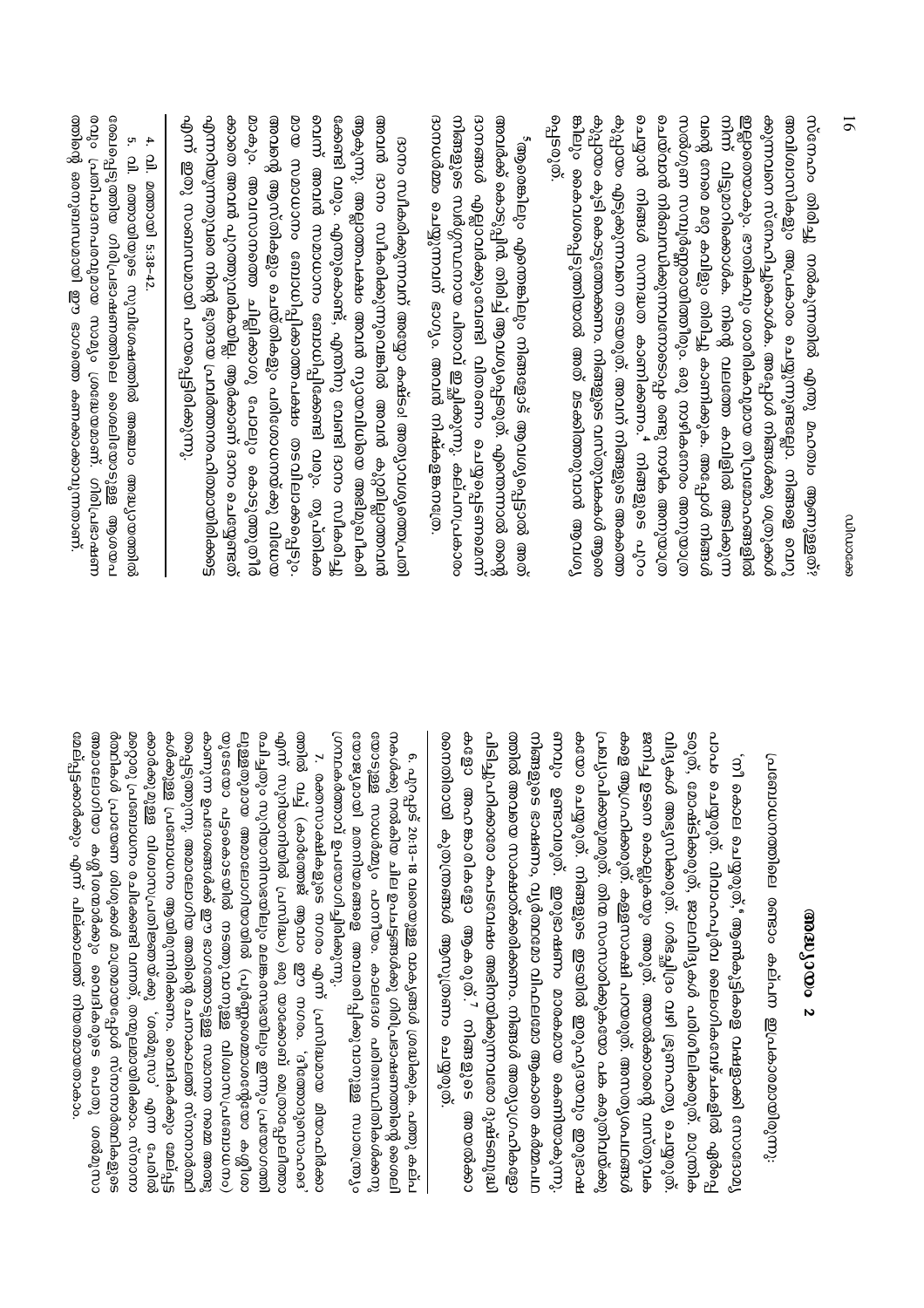$\mathbb{G}_{\text{c}}$   $\oplus$ പരിശീലിക്കേണം.<sup>8</sup> സഹിഷ്ണുത, സഹതാപം, വഞ്ചനയില്ലായ്മ<u>,</u> ണങ്ങളിലേക്കു നയിക്കും. അപ്രകാരം തന്നെ അഭിപ്രായപ്രകടന ലേക്കും അതു നിന്നെ വലിച്ചിഴയ്ക്കും. അവയുടെ സ്ഥഭാവിക കോപം കൊലപാത്രയുന്നുണ്ടാ അന്വുദയാക്കാ വാഗ്ദാദ വിട്ടു അകന്നുകൊൾക. കോപാവേശം ഉള്ളവരാകരുത്. എന്നാൽ മാണ് ഈ അധ്യായത്തിൽ കാണുന്നത് <u>തും ഉടുന്നുക്കി. പുതിയ സമാർഗു ശ്രാന്നു തിരു ശാവാനുള്ള ശ്ര</u> മകനേ, പ്രിയ മക്കളെ എന്നു തന്നെയാണ്. പഴയനിയമ കല്പനകളെ ത്രൂതന്ന രുത്. അവയും നിന്നെ അശുദ്ധ ഭാഷണങ്ങളിലേക്കു നയിക്കാവു ങ്ങളിൽ നീ ധാരാളി ആകരുത്. ദുഷ്ടചിന്തകൾ ഉള്ളിൽ വളർത്ത പരിണാമമത്രേ മോഷണം. മോഷണത്തിലേക്കു നയിക്കും. അത്യാഗ്രഹത്തിലേക്കും നിഗളത്ത് ആധ്രഹിക്കരുത്. അവ നിന്നെ വിഗ്രഹാരാധനയിലേക്കു നയി മാന്ത്രികവിദ്യകളും കാണുകയോ കേശക്കുകയോ ചെയ്യാൻ നീ വിഗ്രഹാരാധനയിലേക്കു നയിക്കും. ജാലവിദ്യയും ജോത്സ്യവും കണ്ണുവയ്ക്കുന്നവരെക്കരയും വ്യഭിചാരത്തിൽ പതിക്കും അസയ്യഭാഷണങ്ങളിലേക്ക് അതു നിന്നെ നയിച്ചേക്കും. അതിൽ അതു നിന്നെ അവിഹിതബന്ധങ്ങളിലേക്കു വഴി നടത്തിയേക്കാം യുന്നു ക്കാനിടയുണ്ട്. ഇവയെല്ലാം കൊലപാതകത്തെ ക്ഷണിച്ചു വരു ങ്ങളിലേക്കോ വികാശപരമായ അന്ധതയിലേക്കോ നിങ്ങളെ നയ് 8. വി. മത്തായി 5.5 അമലോഗിയായിലെ സംബോധനയും ആത്മീയ ഭൂമിയെ അവകാശമായി അനുഭവിക്കേണ്ടുന്നതിന് നീ സൗമ്യത മകനേ നീ പിറുപിറുക്കരുത്, ആ ശീലം നിന്നെ അവിശുദ്ധ ഭാഷ എന്റെ മകനേ നീ അസത്യഭാഷകൻ ആകരുത്. അതു നിന്നെ എന്റെ മകനേ, നീ കാമാവേശം വെടിഞ്ഞുകൊൾക. എന്തെന്നാൽ പുരെ കുഞ്ഞേ തിന്മയെയും അതിനെ ഇഷ്ടപ്പെടുന്നവരെയും എന്റെ മകനേ, നീ വിഗ്രഹവ്യാപാരി ആകരുത്. അതു നിന്നെ

ക്കാധ്യക്ക

c conclusors

തുമരുത നിനക്കു ലഭിച്ചിട്ടുള്ള ഉപദേശ വചനങ്ങളെ ബഹുമാനിപ്പാൻ മറക്ക പ്രശാന്തത, നന്മയുടെ മൂല്യങ്ങൾ എന്നിന് നിന്നിൽ സദാ വളരട്ടെ

യുള്ള വാസം എന്ന് കരുതിക്കൊള്ളണം. മ്യമാണ് സത്യസന്ധതയും വിനയവും ഉള്ള കൂട്ടുകാരോടു കൂടെ സ്തിയുള്ളവരോടു കൂടെ സഹവസിക്കുന്നതിലുമധികം അഭികാ ക്കേണം. മുൻവിധിയോടു കൂടി ആരേയും സമീപിക്കരുത്. പ്രശ ആത്മപ്രശംസാപരമായ ഭാഷണങ്ങളിൽ നിന്ന് ഒഴിഞ്ഞിരി

ഭവങ്ങളെയും നന്മ എന്ന നിലയിൽ സ്ഥീകരിക്കേണ്ട ഉറച്ച വിശ്വാസത്തോടെ നിന്നെ അഭിമുഖീകരിക്കുന്ന എല്ലാ അനു <u>ാ</u>ണ്ടാവ അറിയാതെ യാതൊന്നും സംഭവിക്കുകയില്ല എന്നുള്ള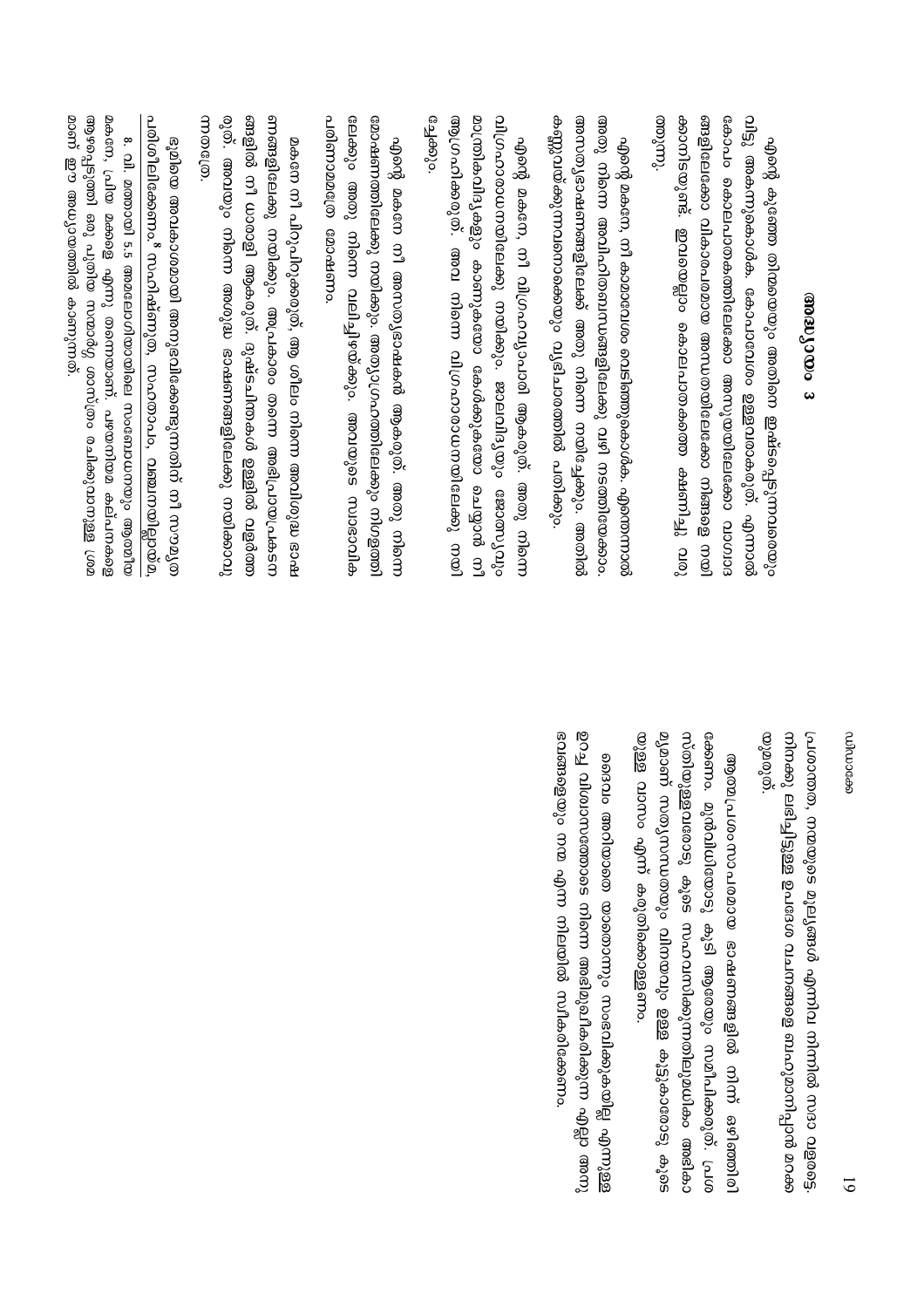<u> ലത്തിൽചാല്ലിത്തന്ന താതരയോർക്കേണം' എന്ന ഗാനം ഓർക്കുക,</u> മൊന്നിച്ച് ഓഹരിക്കാരാകാനുള്ളവരെകിൽ ഇവിടെ നശ്ചരനാമ്പാ ഉടമസ്ഥൻ നീ ആണെന്ന് ഭാവിക്കരുത്. അനശ്വരസമ്പത്തിൽ നിങ്ങ യേണ്ടിയിരിക്കുന്നു. ആവശ്യക്കാരൻ നിന്റെ മുമ്പിൽ നിന്ന് നിരാശ ക്കരുത്. എന്തെന്നാൽ നല്ല കൂലി നല്കുന്ന യജമാനനെ നീ അറ് ചെയ്യുന്നതിൽ ഉദാസീനമാകരുത്. ദാനം ചെയ്യുമ്പോൾ പിറുപിറ്റ മായ ഘട്ടങ്ങളിൽ കൈവിനൽ വലിക്കുകയും പ്യെസ്റ്റ് അളുക ദിക്കപ്പെട്ട്; ശകാരങ്ങൾ മുഖപക്ഷയോ ലയമേ കൂടാതെ ആയിരിക്കപ്പെട നിന്റെ വിധിപ്രസ്താവനകൾ നീതിയുടെ പാശ്ചാത്തലത്തിൽ ആയി ഉപനയിക്കത്തകവിധം നീ സമാധാവപ്രിയൻ ആയിരിക്കേണം തീരുകയോ ചെയ്യത്. പ്രത്യുത പടവെട്ടുന്നവരെ യോജിപ്പിലേക്കു ബുദ്ധിക്ക് ആഹാരം ആയിത്തീരുട്ട നാണ്. ദിനംപ്രതി വിശുദ്ധന്മാരുടെ മുഖം തേടി അവരുടെ കൂട്ടാ തിവ്രിന്ന വാരെ ംല്ലത്തരഭിന്നുശയേയപ്പിറസാന്ധ്വ പറാലന്ന പോലെ അവരെ ബഹുമാനിക്കണം. എന്തുകൊണ്ടെന്നാൽ ദൈവ ദ്യത്തിൽ പങ്കുകാരാകുവാൻ നിങ്ങൾക്കു എത്രയും ന്യായമാകുന്നു ത്തിലും പങ്കാളിത്വം അനുവദിക്കേണം. നിന്റെ സമ്പാദ്യങ്ങളുടെ എന്നാലോ നിന്റെ സഹോദരന് നിന്റെ എല്ലാ നന്മയിലും സമ്പാദു തോടെ അനാഥനായി പിന്തിരിഞ്ഞു പോവാൻ ഇടയോവരുത് അധർമ്മഞ്ജർക്കു പ്രായമ്പിത്തമായി ദാനം ചെയ്യേണം. ദാനം ളോട് നീ സദൃശുനാകരുത്. തുത്ത ഇരുന്നയുണ്ടുംൽ ചാഞ്ചലും നിലത്താനങ്ങളെ ദുർല്പലപ്പെടു യ്മയിൽ ചേർന്നുകൊൾക. അവരുടെ പ്രഭാഷണങ്ങൾ നിന്റെ എന്റെ മകനേ, ഓർക്കേണം.<sup>9</sup> കർത്താവിനെ ബഹുമാനിക്കുന്നതു 9. എബ്രായ ലേഖനം 13:17 ('നാം ദൈവസുതന്മാരാവാൻ ആയുഷ്ക്കാ ദാനാന്തല്ലക്കുവാർ കൈപ്പീട്ടുകയും ദാനം ചെയ്യാനാവശ്യ മാധിഭാഗീയയകളെ പ്രോത്സാഹിപ്പിക്കുകയോ വിഭജനശേഹതുവായി നിന്റെ കൈകളുടെ അധാനം ഫലസന്മൂർണ്ണമാകുന്നോൾ നിന്റെ മൈവചനം നിന്നോടു സംസാരിക്കുന്നവരെ നീ രാപകൽ ကေးထားကြမ်ားပွဲဝ രോണ്ട് വാക്യം). ജീവന്റെ മാർഗ്ഗം. മനസാക്ഷിയുമായി ആരാധനയിൽ പകെടുക്കരുത്. ഇതശ്രേ നിന്ന് അല്പമെങ്കിലും കുറച്ചുകളയുകയോ അരുത് അവഗണിക്കരുത്. ആ ഉപദേശങ്ങളെ ഭദ്രമായി പാലിച്ചുകൊ എല്ലാത്തിനേയും നീ വെറുക്കേണം. കർത്താവിന്റെ പ്രമാണങ്ങളെ ളുടെ യജമാനന്മാരെ ബഹുമാനത്തോടെ അനുസരിപ്പിൻ. " ളേളണം. അതിനോട് എന്തെങ്കിലും കൂട്ടിച്ചേർക്കുകയോ അതിത് 11. a gand mag 6.5. ്യം (ക്രിപ്പിന്നുദര്ത നവാത്ത തിയിയ ന്ന്ന് ന്യാക്കാരെ ബലവര് . ഗ പള്ളിയിൽ കുറ്റങ്ങളെപ്രതി കുമ്പസാരിക്കേണം.<sup>12</sup> അവിശുദ്ധ ന്ധകലവിധ കപടഭാവത്തേയും കർത്താവിന് പ്രസാദമല്ലാത്ത വേലക്കാരേ, ദൈവത്തിന്റെ പ്രതിനിധികളെ എന്നപോലെ നിങ്ങ

മായ പരിണാമം ഉണ്ടാകാം. അപ്പോഴും അതിന്റെ ആത്മാവ് സഭയില്യ ര്യമാണ്. അതിന്റെ സമ്പ്രദായങ്ങൾക്കും ശൈലികൾക്കും കാലോചിത ഡിഡാകേ സാക്ഷിക്കുന്നു. ജീവന്റെ പാതയിൽ കുമ്പന്നാരം അനിവാ ന്നഭയിൽ വളരെക്കാലം കഴിഞ്ഞു പ്രദവശിച്ച ഒരു ജീർണ്ണതയും എന്ന് സഭാഘടനയുടെ ഭാഗമാണ്. ചിലതെങ്കിലും ഉപദേശിക്കുന്നതുപോലെ ത്തോളം പഴക്കമുണ്ട്. പാപം ഏറ്റുപറയലും പാപമോചനവും ശൈഗ്ലഹിക <u>ധനയിൽ പകെടുക്കുക എന്ന സമ്പ്രായത്തിന് അപ്പോസ്തോലിക കാല</u> വ. പാപങ്ങൾ ഏറ്റുപറഞ്ഞു കുറ്റമില്ലാത്ത മനഃസ്സാക്ഷിയുമായി ആരാ meano porso ando. പരിശീലിപ്പിക്കേണം.<sup>10</sup> അക്കാര്യത്തിൽ ഉപേക്ഷയോ ഉദാസീന തിശ്നയായ മുതൽ നിന്റെ മകണയും മകളെയും വൈഭയത്തിൽ

 $\mathbf{v}$  case (asses)

അതലവിലുള്ള ഒരുക്കലുംതെ മുഖപക്ഷതോ സ്ഥാന വലുപ്പത്തി ഭയം അസ്തമിക്കാതിരിക്കട്ടെ. എന്തുകൊണ്ടെന്നാൽ കർത്താവ് ക്കരുത്. (നിർദ്ദയമായ നിന്റെ കല്പന മൂലം) അവരുടെ ദൈവ വീട്ടുവേലക്കാരനോടോ വേലക്കാരിയോടോ നിർദ്ദയമായി കല്പി നിനെപ്പോയെ തദെവത്തിൽ പ്രത്യാശ വച്ചിരിക്കുന്ന

ലുള്ള അന്തരേയോ നോക്കിയല്ല മനുഷ്യം വിളിപ്പാൻ വന്നത്.

ക്കാധ്യക്ക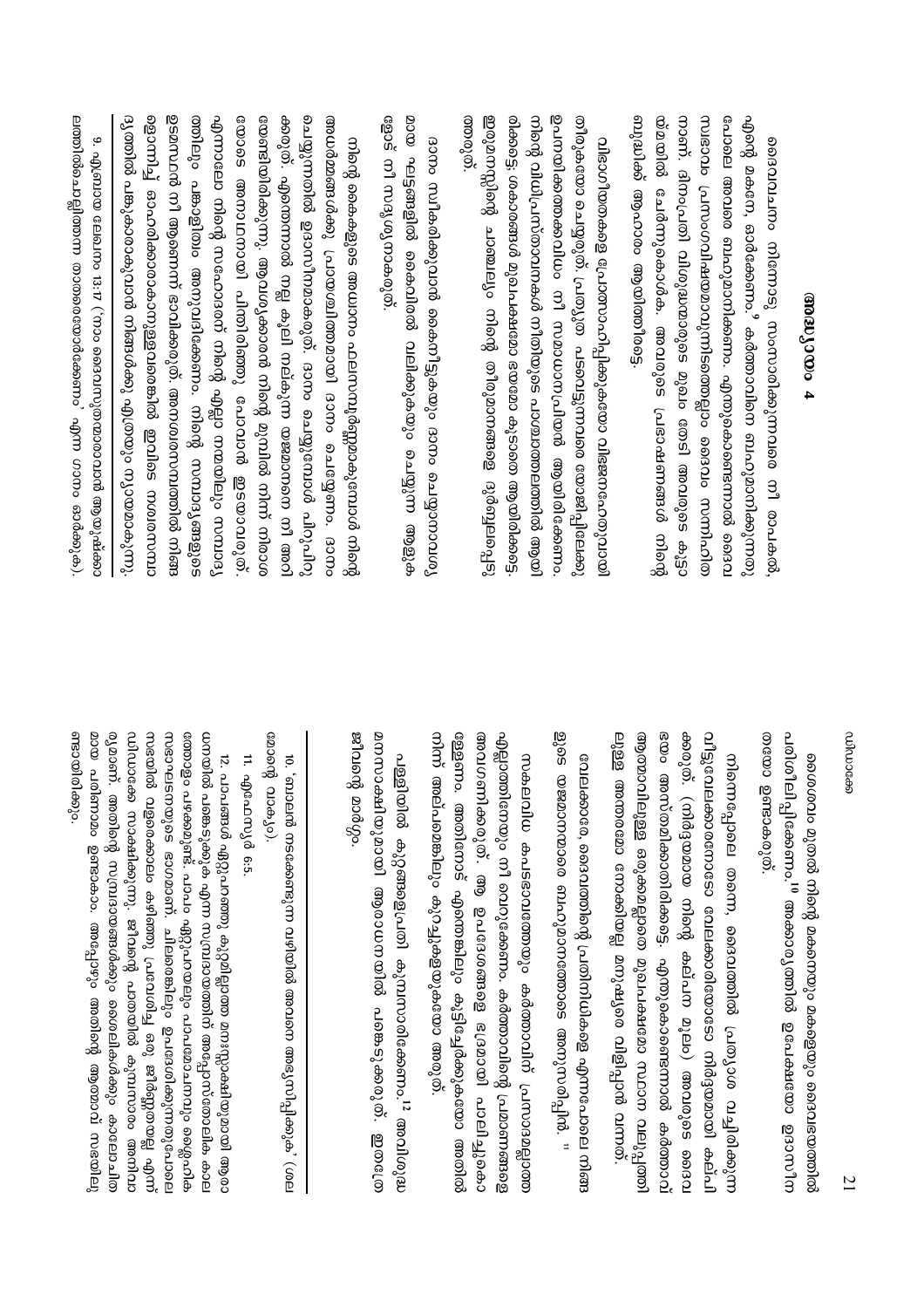| ഓർമ്മിക്കാം.<br>, <b>ം</b> യൂഗംഡമസിമ, ധിശ്രിഭാരാന്നിയ<br>എന്ന ഉള്ളൂർ കവിത ഇവിടെ                              |
|--------------------------------------------------------------------------------------------------------------|
| യാളിം തമസ്സാം അതിനടിപ്പെടാത്<br>അകാലമൃത്യുഫലം.'                                                              |
| അതിനൊരരിയാം നാസ്തിക്യം തൻ<br>ദേശ്ഥം, ലോകത്തി-                                                                |
| ്ട്രീയീണ്ടാപ്പ്രമേശന കരിക<br>പാർവണ ശശി ബിംബം.                                                                |
| $8c$ oves,<br>ാരമുണ്ടുലകിന്നുയിരാം<br>സ്നേഹമതൊന്നല്ലോ                                                        |
| സുറിയാനിസഭയുടെ ബുധനാഴ്ച നമസ്ക്കാരം, പ്രഭാതം.                                                                 |
| സാത്മത്തെ സ്വയമേ നിഹനിച്ചും.'<br>യാരാജനം തുട്ട വശംവദരാത                                                      |
| ίą.<br>ാമായായാണ്ട്.<br>ഗോനിച്ചാൽ                                                                             |
| സ്ഥാര ഗുണം വരുത്തുന്ന കാര്യങ്ങളിലേ അവർക്കു താത്പര്യ                                                          |
| ജനപ്രദ്ധുമായ യാതൊന്നില്പുറ്റിയും അവർ ഭാരംപ്പടുന്നില്ല.                                                       |
| ചെയ്യാൻ പോലും അവർക്കു കഴിവില്ലാതിരിക്കുന്നു. നല്ലതും പ്രയോ                                                   |
| ഈ വഴിയിലുണ്ട്. സൗമ്യതയെപ്പറ്റിയും ക്ഷമയെപ്പറ്റിയും ഭാവന                                                      |
| <u>ഗ്രാണം ചെയ്യാൻ ഉറക്കിക്കുന്നാൻ എന്നിങ്ങനെ ഉള്ളവർ</u>                                                      |
| വിക്കുന്നവർ, നന്മകൾ പ്രവർത്തിക്കുന്നതിലുമേറെ തിന്മകൾ ആസൂ                                                     |
| കൂടെ നില്ക്കാത്തവർ, നീതിയുടെ പിൻബലമില്ലാതെ വിധിപ്രസ്താ                                                       |
| യ്ക്കു ലഭിക്കുന്ന പ്രതിഫലമെന്തെന്ന് അറിയാത്തവർ, നന്മയുടെ                                                     |
| കൾ, അസത്യസ്നേഹികൾ, ആർജേവബോധമില്ലാത്തവർ, നന്മ                                                                 |
| നന്മ പ്രവർത്തിക്കുന്നവരെ പീഡിപ്പിക്കുന്നവർ, സത്യവിരോധി                                                       |
| ၈၅၂<br>၁၈၂ $\mathrm{S}_\mathrm{on} \mathrm{S}^{\,13}$                                                        |
| ശപഥം, ആത്മപ്രശംസ, ധിക്കാരം, അത്യാഗ്രഹം ഇവ അവയിൽ                                                              |
| ചതി, സ്ഥർത്ഥത, അസത്യഭാഷണം, അസൂയ, പിളർപ്പ്, അസത്യ<br>കവൃത്തി, കവർച്ച, കള്ളസാക്ഷ്യം, കാപട്യം, ഇരുഹൃദയം, അഹന്ത, |
| സംസർഗ്ഗങ്ങൾ, മോഷണം, വിഗ്രഹാരാധന, മായാജാലം, മാന്ത്രി                                                          |
| അത്. കൊലപാതകം, വൃഭിചാരം, കാമം, വിവാഹപൂർവ ലൈംഗിക                                                              |
| തിയേലാകുന്നു. കൂരതയുടെയും ശാപത്തിന്റെയുവ വഴിയത്രേ                                                            |
| എന്നാൽ മരണത്തിന്റെ മാർഗ്ഗം ഇതാകുന്നു. അതിന്റെ ആരംഭം                                                          |
| s confraces                                                                                                  |

### whousea

ആവശ്യക്കാരിൽ നിന്ന് മുഖംതിരിക്കുന്നു. ധനികർക്കുവേണ്ടി വ്യവ നീ വിട്ടകന്ന് നില്ക്കണം. നകമായ പാപകൃതുങ്ങളശ്രേ ഇവ. മകനേ, ഇവയിൽ നിന്നെല്ലാം ഹരിക്കുന്നു. ദരിദ്രർക്കെതിരെ അന്യായമായി വിധിക്കുന്നു. ഭയാ ദൈവസാദൃശ്യത്തെ വഷളാക്കുന്നു. തകർന്നവരെ ആക്രമിക്കുന്നു. അറിവില്ലാതിരിക്കുന്നു. അവർ ശിശുക്കളെ നശിപ്പിച്ചു കളയുന്നു. അവരുടെ വഴിയിൽ കാണുകയില്ല. സ്രഷ്ടാവിനെക്കുറിച്ച് അവർക്കു മുള്ളു. ദരിദ്രനോട് അനുകമ്പയോ വീണവനോട് സഹതാപമോ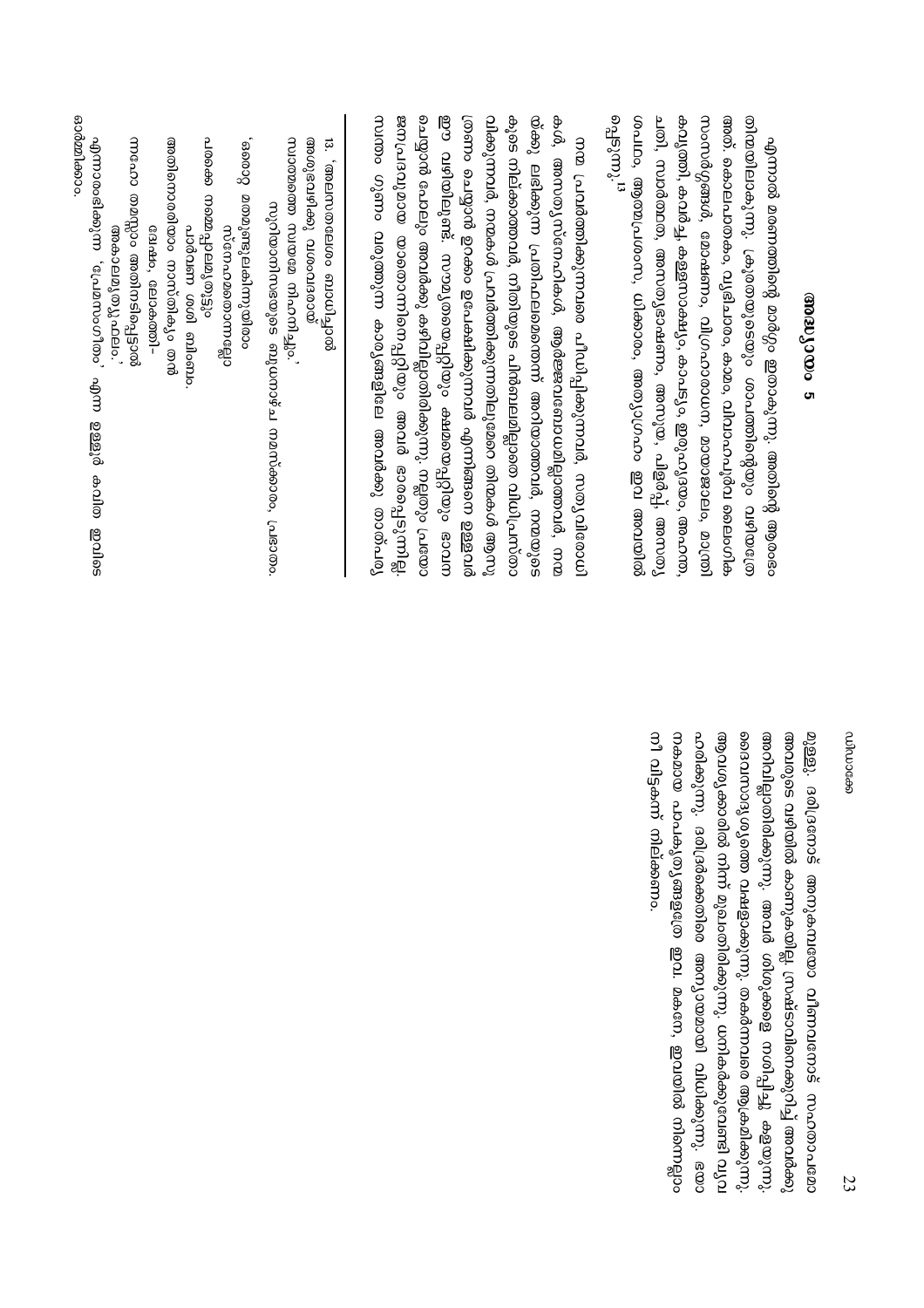### $9 \n<sub>0</sub>$   $\infty$ c $\int$  $\infty$ eve

നീ പൂർണ്ണനായിത്തീരും. സാദ്ധ്യമെങ്കിൽ അതു കഴിയുന്ന അത്ര ചുമക്കുക. ഇല്ല. നമ്മുടെ കർത്താവിന്റെ നുകം പൂർണ്ണമായും ചുമക്കുമ്പോൾ ക്കാതിരിക്കട്ടെ, എന്തുകൊണ്ടെന്നാൽ അവരുടെ വഴിയിൽ ദൈവം സത്യോപദേശ മാർഗ്ഗത്തിൽ നിന്ന് ആരും നിന്നെ വഴി തെറ്റി

നയ്ക്കു തുല്യമാകുന്നു. ന്ദ്രതുകാം സൂക്ഷിച്ചുകൊക്കേ. എന്തെന്നാൽ അത് വിഗ്രഹാരാധ സവ്യത്തി 15:28). വിഗ്രഹാർപ്പിതഭോജ്യങ്ങൾ വർജ്ജിപ്പാൻ ഭക്ഷണക്രമത്തിൽ യഥാശക്തി നിയന്ത്രണം പാലിക്കുക (അപ്പോ.

**OODS** ocalled

 $\alpha$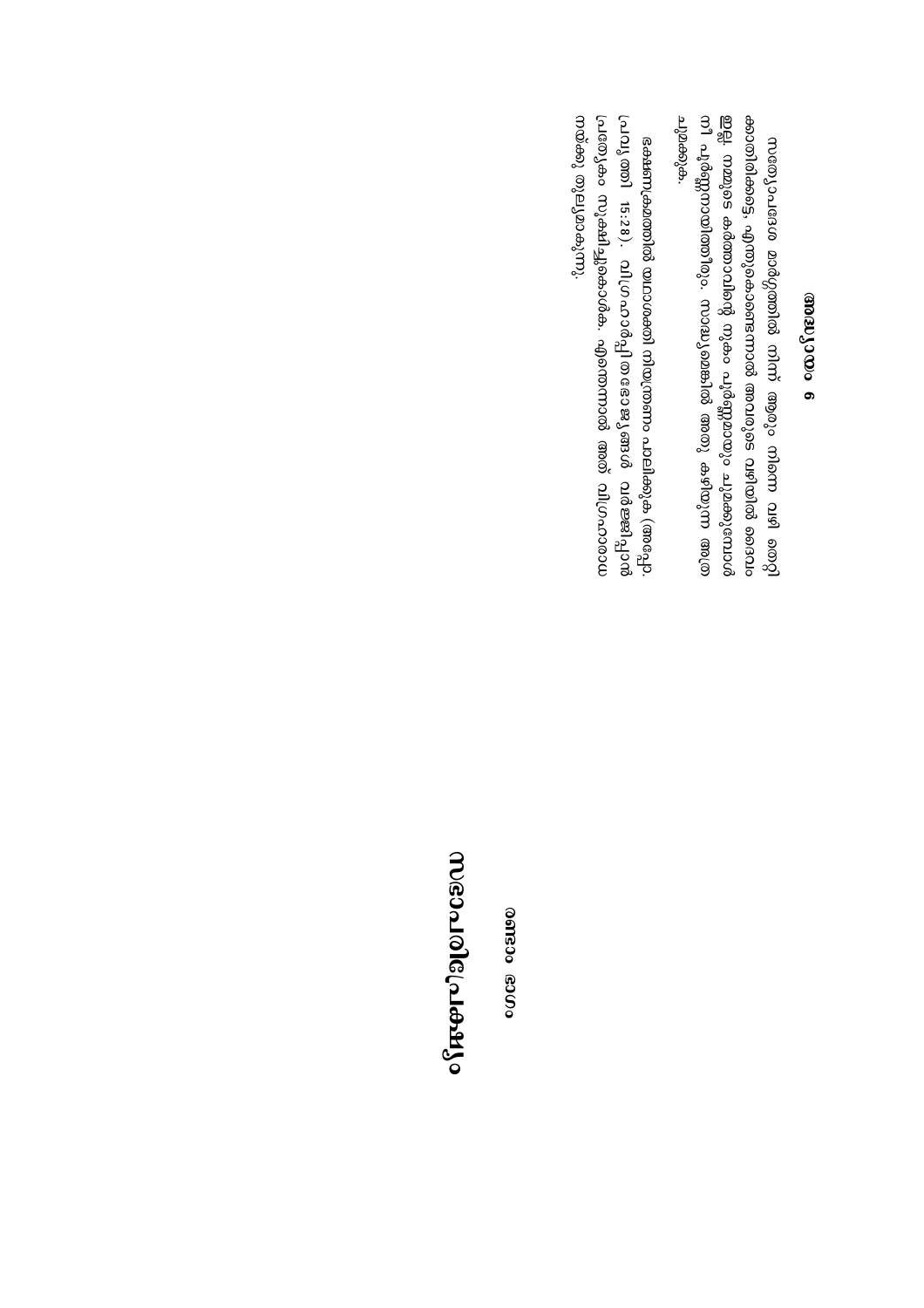2 ocoof areas

## <u> Angloe cosconferanca</u>

മ്മൂദീസാ നടത്തുന്നത് താഴെ പറയുംപ്രകാരം ആയിരിക്കട്ടെ

ന്ത്രോമ ബ. റൂഹായുടേയും നാമത്തിൽ ഒഴുക്കുതാള്ളത്തിൽ മാമോ "ഗ്രാഥ്രന് എന്നായി നിർവാപ്പുകളും പിതാവിന്റേണ്ടതും പുത്രവ

പുത്രംന്റെയും വി. റൂഹായുടെയും നാമത്തിൽ അവരുടെ നെറ്റിയിൽ മുദ്രയ് ശേഷമാണ് മാമ്മൂദീസാ കൈക്കൊള്ളുന്നത്' - ഉറഹായിലെ മാർ യാക്കൂബ് പതിയുന്നുന്നു പോര് ക്രിസ്ത്യാനിക്കളന്ന പേരിൽ വളരെക്കാലം കഴിഞ്ഞ പ്രാർത്ഥന നടത്തുന്നു. ഇതാണ് പ്രാരംഭ കാര്യങ്ങളുടെ ഗ്യുശ്രാഷാക്രമം. 'പഴയ കിസ്തുറനികളായിത്തീരുവാൻ അർഹരായി ഭവിച്ചതിലുള്ള കൃതജ്ഞതാ വി. റൂഹായിലും വിശ്വസിച്ച് ഏറ്റുപറയുകയും ചെയ്തശേഷം അവർ ക്കോട്ടു തിരിഞ്ഞ് മശിഹായെ സമ്മതിക്കുകയും അവനിലും പിതാവിലും നെയും അവന്റെ സകലത്തെയും ഉപേക്ഷിപ്പിക്കുന്നു. അതു കഴിഞ്ഞ് കിഴ ത്താമത്തിൽ ആകൽക്കുറുസാക്കെനിരായുള്ള സത്യം പെയ്യിച്ച് സാത്താ സത്യത്തിനു മുമ്പുള്ള പ്രാർത്ഥന നടത്തുന്നു. പിന്നീട് ദൈവത്തിന്റെ ഭയങ ടുന്നു. അനന്തരം സൊട്ടോ പാല്ലിയിട്ട് പട്ടക്കാരൻ പടിഞ്ഞാറോട് തിരിഞ്ഞു. ലേട്ട പ്രാർത്ഥന നടത്തി, അവരുടെ പേരുകൾ എഴുതി പിതാവിന്റെയും ഭര്യമന്ത്രിക്കവം പിന്നീടു ധുപത്തോടു കൂടി വേദം പഠിക്കുന്നവരുടെ ള്ള്യത്രിങ്ങമാര്യക്കിന്ന തംരാളും പ്രകാരാ (ക്രയ്നനത്തിന്റെ ഇപ്പേടമാ ഭര്യമന്ന വിഭജിക്കപ്പെട്ടിരിക്കുന്നു. ഒന്നാം ശുശ്രൂഷയിൽ വേദം പഠിച്ചുകൊണ്ടിരിക്കു ്നാന്തകാനോൻ. ് മായുദീസായുടെ ക്രമം ഡിഡാക്കോയുടെ കാലം മുതലേ രണ്ടായ

ഈ കാലക്കൈർ കുറവു വരുത്തവുന്നതാണ് - ഹൂദായകാനോൻ. മാമൂദീസാ കൈക്കൊള്ളണം. വിശ്വാസത്തിലുള്ള തീക്ഷ്ണതയനുസരിച്ച് ്ക്കായിരുത്തുന്ന പാറ്റം പ്രക്കാഗ്തഥാഗ്ന ന്നൂമ ബാന്ന്യക്കില്പം ലെറാ

പ്ലാംപം സോമ്പരാഗീസ് കോയാപ്പാകൊന്നിലുന്ന പത്യനായെയാ ചാട്ടി വിഹിതമല്ല. മാമ്മൂദീനാ കൈക്കൊള്ളുന്നവർ വിശ്വാസം പഠിക്കുകയും പെന **QUOCLUS** ക്കേൾപ്പിക്കേണ്ടതുമാകുന്നു.' ലവോദിക്കിയാ സുന്നഹദോസ് – ഹൂദായക: ്നെന്ന്ത്രേടന ഗ്നീദ്യന്മ്രേ പ്രകയായുക്കുകഥക്ക്ങരെ തിന്നന്താ ത്രഥ്വ്ലന്നെ '

ഇല്ലെങ്കിൽ അവരുടെ പിതാക്കൾ അവർക്കു പകരം ഏറ്റുപറയണം.' ശ്ലീഫ ാണ എറ്റുചൊല്ലുവാൻ അവർക്ക് പ്രാപ്തിയുണ്ടെങ്കിൽ അങ്ങനെ ചെയ്യാന സന്നിഹിതരാകേണം. ആദ്യം കുട്ടികൾക്കു മാമ്മൂദീസാ നൽകണം. പട്ടക്കാ ചെയ്യുപ്പമുത്തുന്ന ശനിരാഗ്രാതിരാത്രിയിൽ അവർ ഒഴുക്കുള്ള ജലത്തിന് വിക്ക പ്രദ്നേ നാഗ്നത്ത് തിരിനാന്ത മരുഗന്യരുകിരിട്ടിക്കുകളും പ്രവ

ക്കാധ്യക്ക

നില്ലെങ്കിൽ ചൂടാക്കിയ ഉപ്പോയാസ്രിക്കാം. ഇതൊന്നും ങന്നാ രണ്ടോ ദിവസം മുൻകൂട്ടി ഉപവസിക്കുവാൻ കല്പിക്കണം കഴിയുന്നത്ര മറ്റുള്ളവരും ഉപവസിക്കണം.' എന്നാൽ സ്നാനാർത്ഥി മാമൂദീസാ നല്കുന്നവനും മാമ്മൂദീസായ്ക്കു മുമ്പ് ഉപവസിക്കണം കയോ തളിക്കുകയോ ചെയ്യണം. മാമ്മൂദീസാ ഏല്ക്കുന്നവനും സ്നാനാർത്ഥിയുടെ ശിരസ്സിൽ മൂന്നു പ്രാവശ്യം വെള്ളം ഒഴിക്കു 'പായോഗികമല്ലെതിൽ പിത്യപാത്രിപാത്രമാവിന്റെ നാമത്തിൽ ണവെള്ളത്തിൻ ആവാം. തണുത്ത വെള്ളം ഉപയോഗിക്കാനാവു ദീസാ നൽകണം. ഒഴുക്കുവെള്ളം ലഭ്യമാകുന്നില്ലെങ്കിൽ സാധാര

മ്പാന്താകയാദ്യവം - 600

യൂഹാനോൻ പാത്രിയർക്കീസ് – ഹൂദായകാനോൻ. നടത്തുന്ന പട്ടക്കാരന്റെ മുഖം കിഴക്കോട്ടല്ല, പടിഞ്ഞാറോട്ടായിരിക്കണം' ത്രാത ംപ്രിയാഗ്നീ ഭൂത്രമേ ലരവംമന്നു തിളക്ഷം,രാഗ്രാ പ്ലവാകരെ റ്റ്രേ'

ലഘട്ടത്തോളം നീളുന്ന ചരിത്ര മാണുള്ളത്. ധനകളിലെ അനുഷ്ഠാനങ്ങൾക്കു വേദപുസ്തക കാനോൻ രൂപീകരണകാ നവീനോപദേശങ്ങളിൽ അഭിരമിക്കുന്നത്. ഓർത്തഡോക്സ് സഭകളുടെ ആരാ കികസ്തവസഭയുടെ ആദിമകാല ചരിത്രത്തിൽ അജ്ഞരായതുകൊണ്ടാണ് ഷ്ഠാനഭൈികൾ അവഗണിക്കുന്ന നവീകരണോത്തര സമൂഹങ്ങൾ സ്നാനം, ചൂടുവെള്ളത്തിന്റെ ഉപയോഗം, തുടങ്ങി അടിസ്ഥാനപരമായ അനു വ്യാഖ്യാനമാണ് ഹൂദായകാനോനിലുള്ളതെന്ന് ബോധ്യമാകും. ശിശു നിയമങ്ങളും താരതമും ചെയ്തു പഠിച്ചാൽ ഡിഡാക്കേയുടെ വികസിതമായ പിന്നാക്കോണിലെ മാമ്മൂദിസായുടെ നിയമങ്ങളും ഹുദായകാണാനിച്ച

എന്നാണ് കലണ്ടറിലും വേദവായനക്കുറിപ്പിലും വിശേഷിപ്പിച്ചിട്ടുള്ളത്. രംങ്ങനിട*്* റെഗോറഹ്ച് <u>ഒളുമേനത</u>്തന്നിം ' നിട ത്തുള്ഥര' ഭസ് നക്കധ്യാ സ്മരിച്ചുകൊണ്ട് ഉയ്ത്രീപ്പു മുതൽ പുതുഞായർ വരെയുള്ള ദിനങ്ങളെ ഓർത്തേ നങ്ങളിലും വൈാലയത്തിൽ സന്നിഹിതരാകുന്ന പതിവുണ്ടായിരുന്നത് അണിഞ്ഞ് ഉയിർപ്പു ഞായറാഴ്ചയും തുടർന്നുള്ള ഒരാഴ്ചയിലെ എല്ലാ ദിവ ഇതായിരുന്നു പ്രാചീന സമ്പ്രദായം. സ്നാനാർത്ഥികൾ വെള്ളവസ്ത്രം യാഴ്ച മാമ്മൂദീസായും ഉയിദ്ഗപ്പു പെരുന്നാളിൽ വി. കുർബ്ബാനുഭവവും – ന്നാളിന്റെ മുമ്പായി മാമ്മൂദീസാ നടത്തിവന്നിരുന്നത്. അറിയിപ്പിന്റെ ശന് വ്യാപ്തിയും നൽകുവാനാകാം വലിയ നോമ്പിന്റെ കാലത്ത് ഉയിർപ്പ് പെരു ഭക്ഷണപാനീയങ്ങൾ വർജ്ജിക്കുന്നു. ഈ ഒരുക്കത്തിന് കൂടുതൽ ആഴവും ദിവസം സന്ധ്യ യുത്ത് പിറ്റേറിവസം കുദാശ നിർച്ചപ്പു തന്ത്യവരാണ്ട്രി മല്ല ഒട്ടു മിക്ക കുദാശകളും ഉപവാസത്തോടു കുടിയാണ് നടത്തുന്നത്. തലേ ഒരുക്കം എന്ന നിലയിലാണ്. ഓർത്തഡോക്സ് സഭകൾ മാമ്മൂദീസാ മാത്ര <u>ഉം.</u>സ്ഥിക്കുവാൻ ഡിഡാകേ ഉപദേശിക്കുന്നത് കൂദാശാനിർവ്വഹണത്തിനുള്ള 2. മാമ്മൂദീസായ്ക്കു മുമ്പ് അതു നടത്തുന്ന കാർമ്മികരും സ്ഥകാരകരും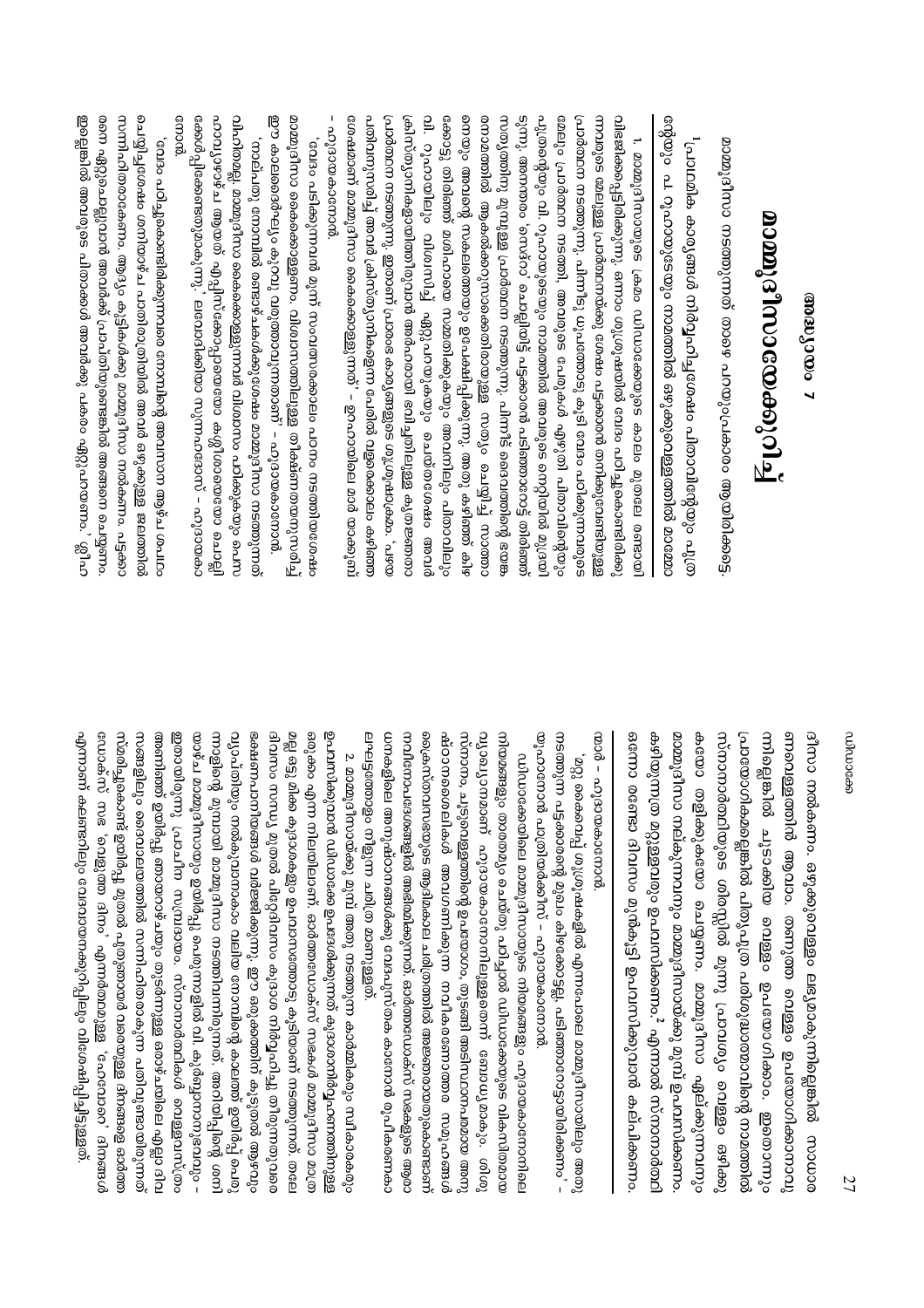ക്കാധ്യക്ക

8 COOC TREVE

# ്ത്രധായും പാർത്ഥനയും

വെള്ളിയും ആയിരിക്കട്ടെ.<sup>3</sup> എന്നീ ദിനങ്ങളിൽ ഉപവസിക്കുന്നു. നിങ്ങളുടേതോ ബുധനും ന്മാരുടെ) അതേ ദിനത്തിൽ ആകാതിരിക്കളെ. അവർ തിങ്കൾ, വ്യാഴം നിങ്ങളുടെ ഉപവാസ ദിനങ്ങൾ കപടക്കേന്മാരുടെ (യഹൂദ

കൊള്ളേണമേ. എന്തുകൊണ്ടെന്നാൽ ശക്തിയും മഹത്വവും ണമേ. നിന്റെ ഹിതം സർഗ്ഗത്തിൽ എന്ന പോലെ ഭൂമിയിലും നിറ പിതാനേ നിന്റെ നാമം പൂജിതമാകേണമേ. നിന്റെ രാജ്യം വരേ ഞ്ഞങ്ങളെ പ്രവേശിപ്പിക്കരുതേ. ദുഷ്ടനിൽ നിന്ന് ഞങ്ങളെ രക്ഷിച്ചു ഞങ്ങളുടെ കടങ്ങളും ക്ഷമിക്കേണമേ. പ്രലോഭനങ്ങളിലേക്കു ണമേ. ഞങ്ങളുടെ കടക്കാരോട് ഞങ്ങൾ ക്ഷമിക്കുന്നതുപോലെ വേറ്റപ്പെടേണമേ. ഞങ്ങൾക്കായുള്ള അപ്പം ഇന്ന് ഞങ്ങൾക്ക് തരേ ടര്യൂങ്ങതെ യാന്തന്യൻ നിർത്സി മാക്രപ്പുള് മാക്രപ്പ ക്കട്ടെ. നമ്മുടെ കർത്താവ് തന്റെ സുവിശേഷത്തിൽ കല്പിച്ചിട്ടുള്ള നിങ്ങളുടെ പ്രാർത്ഥനയും അവരുടേതിൽ നിന്ന് ഭിന്നമായിരി

3. 'ഒരു എപ്പിസ്കോപ്പായോ കശീശ്ശായോ ശെമ്മാശനേ...... വെള്ളി<br>-

യാഴ്ച ബുധനാഴ്ച ദിവസങ്ങൾ ആചരിക്കാതിരുന്നാൽ മുടക്കപ്പെടണം.

ശ്ശീഹന്മാരുടെ കാനോനാകൾ.

വിശ്വാസികളും പെന്തിക്കോസ്തിയുടെ അമ്പതു ദിവസങ്ങൾ ഒഴികെ <u>ട്ടേത്രതാവാം ചാരമാശനും ഇരുപതു വയന്റെ പായുട്ടേത്തുക്കു</u>

ള്ളതല്ല' – കുറിയാക്കോസ് പാത്രിയർക്കീസ് – ഹൂദായകാനോൻ. യുള്ള ബുധനാഴ്ചയും വെള്ളിയാഴ്ചയും നോമ്പ് ലംഘിക്കുവാൻ പാട്ടു

നിർത്തണം' – യൂഹാനോൻ പാത്രിയർക്കീസ്, ഹൂദായകാനോൻ. ബോമ്പിൽ വീഞ്ഞു കുടിക്കുകയോ ചെയ്യുന്നവരെ നിരോധനത്തിൽ ്യിലെ മാഴുകൃരകികളെ ംഗ്നംമേ ംഗ്രൂപ്രദ്ധസ്യൻ ംഗ്രൂപ്രദ്യേള്ളഥര് .

മായത്തിനു മുമ്പായി നിരോധിത ഭക്ഷണങ്ങൾ കഴിച്ചു കൂടാ' – ഹൂദായ

മാനോക

4. വി. മത്തായി 6:9-13

hodomovo pei hora (mando a)§le alegioniolabin)′ - ഹുദായ കാനോസ് കൂവുമ്പോഴും പ്രാർത്ഥിക്കേണം. ഏഴു തികയുവാൻ സൂത്താറ എന്ന സന്ധ്യാനായത്തും പകലിന്റെ അഗാമാരി ന്തീകില്പ് നാത്രിക്കുന്നതിന്നത് കൊണ്ട് ഒമ്പതാംമണി സമയത്തും രാത്രിയിലെ ആശ്വാസത്തിന് പ്പെട്ടതുകൊണ്ട് ആറാംമണി സമയത്തും സകലതും ഇളക്കി വിറച്ചതു വിസ്തരിക്കപ്പെട്ടതുകൊണ്ട് മുന്നാം മണി സമയത്തും കുരിശിൽ തൂക്ക

ത്ന്നലുന്ന ന്യപ്പിള്ളുന്നു നിയപ്പിള്ളിയായിനു നിയിാസിന്ന തുര്

'ംന്നുക്കിവത്തവം' രാങ്ങന്ന രൂഡനാ എന്നേയ്ക്കും നിനക്കുള്ളതാകുന്നു.' ഇപ്രകാരം പ്രതിദിനം മൂന്ന്

നിശ്ചയിച്ചു' – ഹൂദായ കാനോൻ. ള്ളതുകൊണ്ട് കിഴക്കോട്ട് തിരിഞ്ഞ് പ്രാർത്ഥിക്കണമെന്ന് ശ്ലീഫന്മാർ s. 'കർത്താവ് അവസാനത്തിൽ കിഴക്കുനിന്ന് പ്രചത്യപ്പടും എന്നു<br>ഇന്ത്യന്റെ പ്ര

്താഗ്ര ംത്ത്രയമ്പോ താലം) ഉണ്ടാകര്ത്രയിക്കുന്ന ംയാക്ക്വ് ഗാത്തുക്

29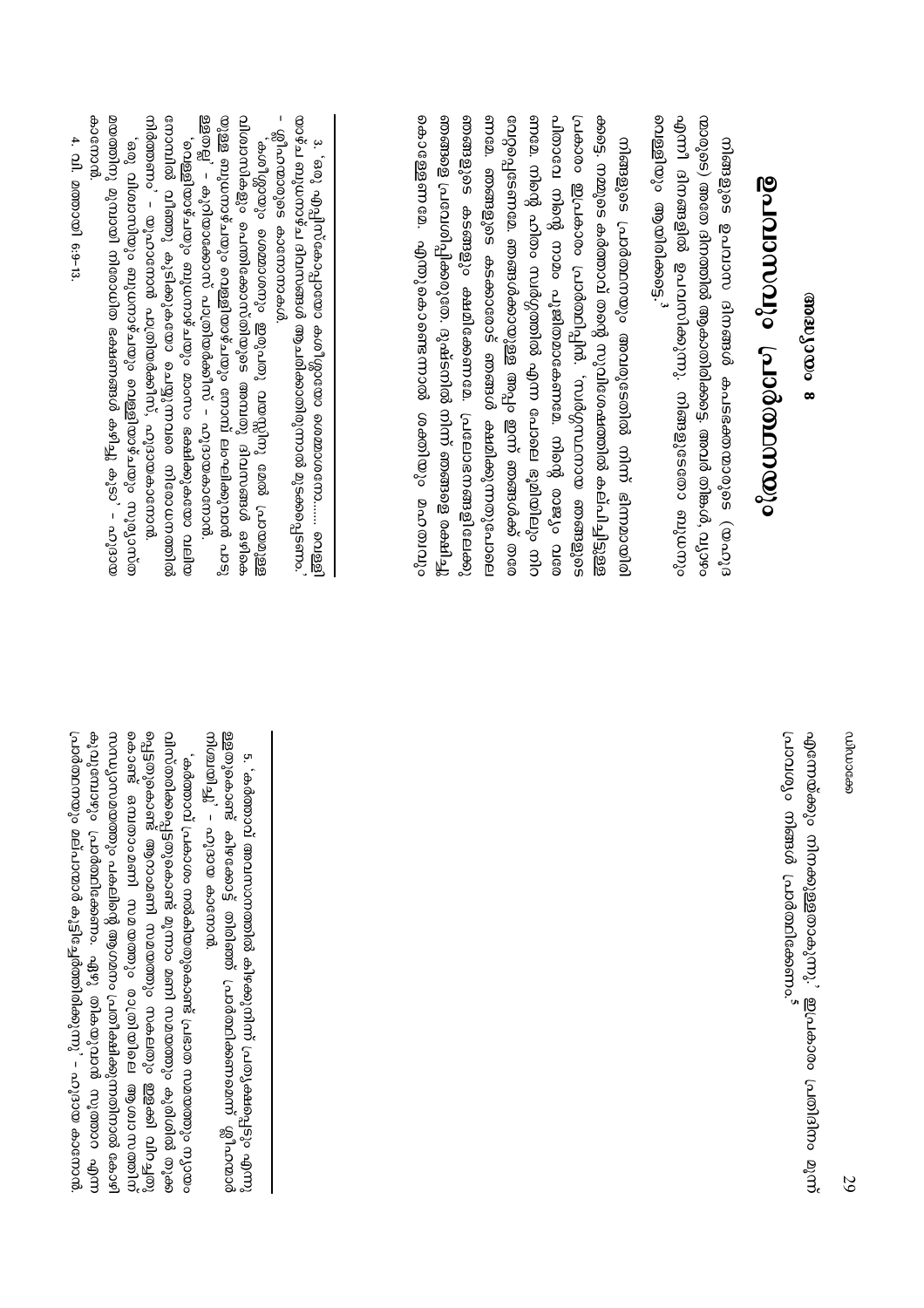പർച്ചതങ്ങളുടെ മുകളിൽ വിതരതിഥ ചെയ്യപ്പെടുന്ന അപ്പക്കക്ഷണ , തള്ളന്നുവോക്യ യോ അർത്ഥവും ലക്ഷ്യവും തന്നെയാണുള്ളത്. യുള്ളവർക്കും വെടിപ്പുള്ളവർക്കും ഈ വിശുദ്ധതകൾ നല്കപ്പെടുന്നു' എന്ന വരെ പുറത്താക്കുവാൻ പ്രദതുക നിർദേശങ്ങളും ചടങ്ങുകളും ഉണ്ട്. 'വിശുദ്ധ' ക്കാറില്ല. വി. കുർബാനയിലും മൂറോൻ കുദാശയിലും മാമ്മൂദീസാ ഏല്ക്കാത്ത ണ്യനത്ത നഗ്യാഗികിരുന്നു. തിരുതയലാവാളെ തിളകളഥാ 2രുത്താലുക മഖാത്ത ശന കുദാശയായിട്ടാണ് മാമ്മൂദീസായെ കണക്കാക്കുന്നത്. മാമ്മൂദീസാ ഏല്ക്കാ സ്തോലിക നിഷ്ഠ ഒർത്തഡോക്സ് സഭകൾ ഇന്നും നിലനിർത്തുന്നു. പ്രദേ തെന്ന് കർത്താവ് കല്പിച്ചത് ഇതിനെക്കുറിച്ചാകുന്നു. മഹത്വവും ക്രിസ്തുയേശുവിലൂടെ എന്നേയ്ക്കും നിന്റേതാകുന്നു ശിക്കുകയും ചെയ്യുമാറാകേണ്ടത്. എന്തുകൊണ്ടെന്നാൽ ശക്തിയും യുടെ മക്കൾ കൂട്ടിച്ചേർക്കപ്പെടുകയും നിന്റെ രാജ്യത്തിലേക്കു പ്രവേ ങ്ങൾ (ധാന്യമണികൾ: വിവർത്തകൻ) ശേഖരിക്കപ്പെട്ടു ഒന്നായി ത്തമായും അവിരാമമായും ഞങ്ങൾ സ്തോത്രം സമർപ്പിക്കുന്നു വെളിപ്പെടുത്തിത്തന്ന പിതാവേ, നിനക്കു സ്തോഗ്രാം. നിനക്കു അന എന്നേക്കും യോഗ്യമാകുന്നു.' അതിനെ നീ വെളിപ്പെടുത്തി. നിനക്കു സ്തുതിയും സ്തോഗ്രവും സമർപ്പിക്കുന്നു. നിന്റെ ദാസനായ യേശു മുഖാന്തിരം ഞങ്ങൾക്ക് വ്യാഖ്യാന) സ്ഥർഗ്ഗസ്ഥ പിതാവേ, ഞങ്ങൾ നിനക്കു കൃതജ്ഞത നെക്കുറിക്കുന്നു, ദൈവത്തിന്റെ സഭയെയും സൂചിപ്പിക്കുന്നു -ത്ഥന ഈ വിധം നിർവ്വഹിപ്പിൻ. പാനപാത്രം എടുത്ത് ആരംഭി കയോ അരുത്. വിശുദ്ധമായത് നായ്ക്കൾക്കു ഇട്ടുകൊടുക്കര ഈ സ്തോത്രയാഗത്തിൻ നിന്ന് ഭക്ഷിക്കുകയോ പാനം ചെയ്യ ത്തീരുന്നതുപോലെ ഭൂമിയുടെ അതിർത്തികളിൽ നിന്ന് നിന്റെ സഭ വിനെക്കുറിക്കുന്നു; വി. കുർബ്ബാനയിലെ രക്തമായിത്തീർന്ന വീഞ്ഞ് കുക െകുർബ്ബാന അനുഭവത്തിന് മുമ്പ് മാമ്മൂദീസാ ഏറ്റിരിക്കണമെന്ന അപ്പേട്ട കർത്താവിന്റെ നാമത്തിൽ മാമ്മൂറിസാ എറ്റവരല്ലാതെ അതും പിന്നീട് അപ്പത്തെക്കുറിച്ച്: ്ത്തിക്ക് ത്തലീറ) ത്ര്വപ്രതിത്തലീഗ ഉറലീവാദ യാന്നാട ഉറണ് തന്റെ ദാസനായ യേശു മുഖേന ഞങ്ങൾക്കു ജീവനും അറിവും സ്.തോ.തയാഗത്തിന്റെ 'എവുക്കസ്ത്രാ'യുടെ പ്രാർ വി. കുർബുന്നയെക്കുറിച്ച്

### 

 $6 \text{ coc}'$  are  $0$ 

ഗേഷം സ്തോത്രവാകൃമായി ഇപ്രകാരം പറവിൻ എല്ലാവരും തുപ്തി വരുവോളം അതിൽ നിന്നും പ്രചാപിച്ചതിന്

നിനക്ക് ഇപ്പോഴും എപ്പോഴും മഹത്വം.' ത്വത്തെപ്രതി പ്രമേപ്രക മായി ഞങ്ങൾ നിന്നെ സ്തുതിക്കുന്നു യങ്ങൾ യഥേഷ്ടം നീ നല്കിയിരിക്കുന്നു. നിന്റെ ശക്തിയുടെ വല്ലഭ പ്പെട്ടിരിക്കുന്നു. എല്ലാവർക്കും ആനന്ദം ഉണ്ടാകുമാറ് ഭക്ഷണപാന" ത്താവേ, നിനക്കുവേണ്ടിയും നിന്നെപ്രതിയും എല്ലാം സൃഷ്ടിക്ക ശാശ്വത മഹത്വം നിനക്കുള്ളതാകുന്നു. സർവ്വശക്തനായ കർ ന്നേത്രി സർഗ്ഗസ്ഥ പിതാവേ ഞങ്ങൾ നിനക്കു നന്ദി പറയുന്നു അനശ്ചരത്തിം ഞങ്ങൾക്കു നീ വെളിപ്പെടുത്തിത്തന്നു. ഇവയ്ക്കു മാറാക്കി. നിന്റെ ദാസനായ യേശുവിലൂടെ അറിവും വിശ്ഥസവും ക്കിന്ന് ത്രിളഞ്ഞുലൂരം ഭര്യങ്ങളുടെ പാഗ്രിന തിരിന്

 $\mathbf{m}\mathbf{a}$ 2.' മൂലം അതിനെ സമ്പന്താക്കുകയും ഗുദ്ധീകരിക്കുകയും ചെയ്യേ എല്ലാ തിന്മകളിൽ നിന്നും സ്ഥയന്ത്രയാക്കേണമേ. നിന്റെ സ്നേഹം കർത്താവേ നിന്റെ സഭയെ ഓർത്തുകൊള്ളേണമെ. അതിനെ

ശക്തിയും മഹത്ഥ്യം എന്നേക്കും നിനക്കുള്ളതാകുന്നു കളിൽ നിന്നും അതിനെ കൂട്ടിച്ചേർക്കേണമെ. എന്തുകൊണ്ടെന്നാൽ അവർക്കുവേണ്ടി നീ തയാറാക്കിയ രാജ്യപ്രേക്കു നാലു കാറ്റു

പിശുദ്ധിയുള്ളവർ അടുത്തുവരട്ട്. ട്രഘോത്ടിട്ടിക്കുകുത്തി പുക ഉണ്ണ കർത്താവേ വേഗം വരേണമേ. ആമ്മീൻ അല്ലാത്താവർ അനുതപിക്കട്ടെ ദാവീദിക്റെ വൈത്തിന് ഓശാനാ ഇൗ ലോകം കടന്നുപോകട്ടെ

അതേപടി സീകരിക്കപ്പെട്ടിട്ടുണ്ട് 7. ഓർത്തഡോക്സ് സഭയുടെ പള്ളിക്കുദാശാ ക്രമത്തിൽ ഈ ഭാഗം

നൽകപ്പെടുന്നു' എന്ന ഓർത്തഡോക്സ് കുർബ്ബാനക്രമത്തിലെ വാക്യം കുകിമ്മിക്കുക ം. 'നിശുദ്ധിയുള്ളവർക്കും വെടിപ്പുള്ളവർക്കും ഇൗ വിശുദ്ധതികൾ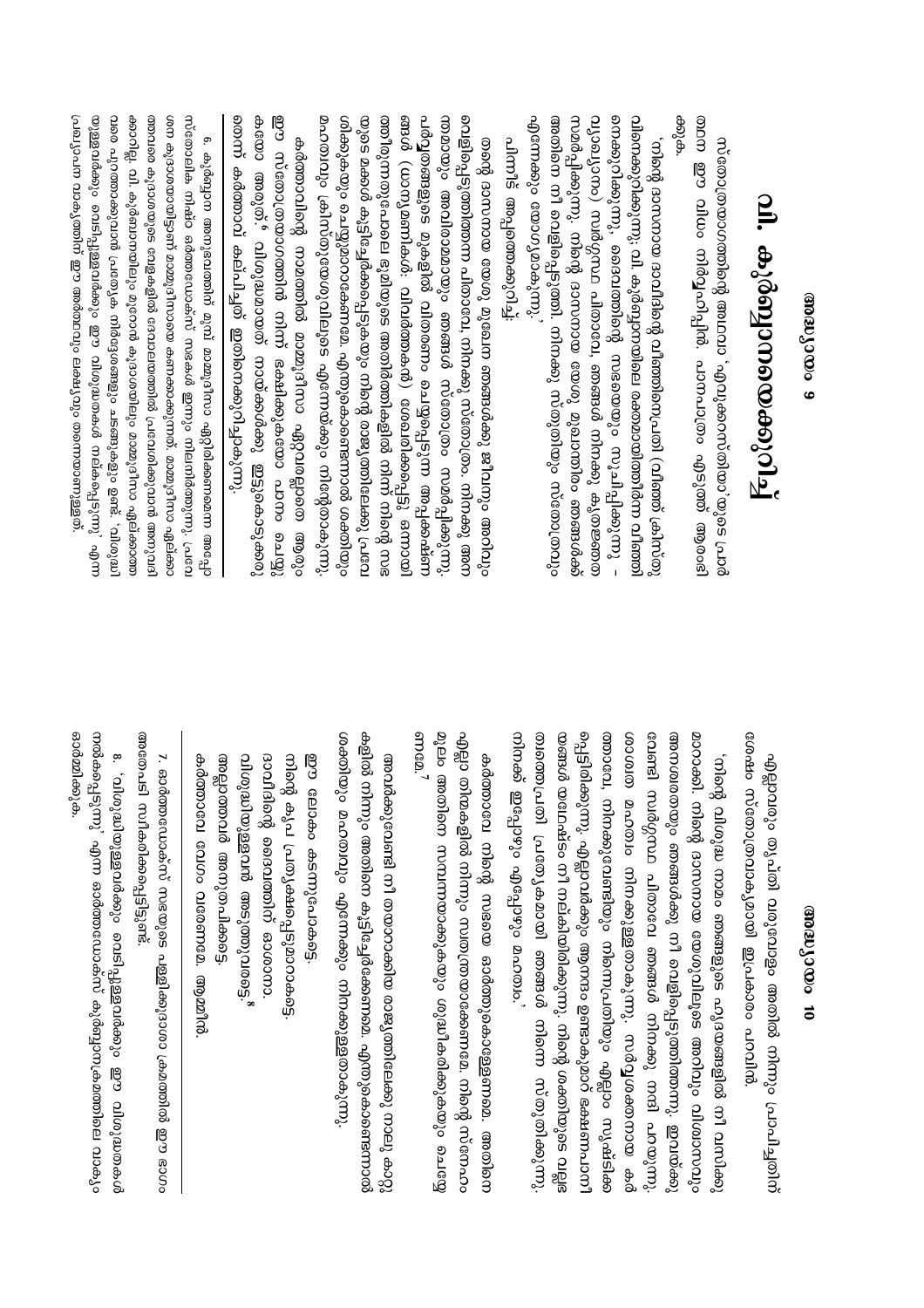|                    | ە.<br>വി. മർക്കോസ് 3:28.                                                                                         |
|--------------------|------------------------------------------------------------------------------------------------------------------|
|                    | ക്കയില്ല." ഭക്ഷിക്കുന്നുവെങ്കിൽ അദ്ദേഹം കള്ള പ്രവാചകൻ<br>ഭക്ഷണം ആവശ്യമായി വന്നാലും ഒരു പ്രവാചകൻ അത് സീകരി        |
|                    | ദായങ്ങളിലൂടെ തിരിച്ചറിയണം. ദർശന വ്യാഖ്യാനത്തിനിടയിൽ                                                              |
|                    | കളിലൂടെ അവർ നടക്കുന്നുവോ എന്ന്  അന്വേഷിച്ചു കൊൾവിൻ<br>ന്ധ്യന തിന്ദ്രജ ടരുവന്തെ ംത്രനരകഥവേപ്പ, ജറ്റ്ഥ ംത്രനരകഥവേപ |
|                    | എല്ലാവരെയും പ്രവാചകന്മാരെന്ന് എണ്ണരുത്. കർത്താവിന്റെ വഴി                                                         |
|                    | ആത്മീയ ഉണർച്ചിൽ പ്രസംഗിക്കുന്നവരായി കാണപ്പെടുന്ന                                                                 |
|                    | ങ്ങളും ക്ഷമിക്കപ്പെട്ടാലും ഈ പാപം ക്ഷമിക്കപ്പെടുകയില്ല.'<br>കയോ പരിശോധിക്കുകയോ അരുത്. മനുഷ്യരുടെ എല്ലാ പാപ       |
|                    | അഭിക്കീര് സംസാരിക്കുന്ന ഒരു പ്രവാചക്കി. പരീക്ഷിക്കു                                                              |
|                    | പകൽ ആകുന്നു                                                                                                      |
|                    | നല്കരുത്. അദ്ദേഹം പണം ആവശ്യപ്പെടുന്നുവെങ്കിൽ വ്യാജപ്രവാ                                                          |
|                    | താവാളം വരെ ഉപയോഗിക്കാനുള്ള അല്പപമല്ലാതെ മറ്റു യാതൊന്നും                                                          |
|                    | ഒരു അപ്പോസ്തോലൻ നിങ്ങളെ വിട്ടുപോകുമ്പോൾ അടുത്ത                                                                   |
|                    | മൂന്നാം ദിവസവും അദേഹം നിങ്ങളോടൊത്തു കഴിയുവാനാവ്രഹി<br>ച്ചാൽ അദ്ദേഹം വ്യാജപ്രവാകഥനത്തെന്ന് നിങ്ങൾ തിരിച്ചറിയണം    |
| കരുത്.             | ദിവസം കുടിയാകടെ നിങ്ങളോടൊത്ത് കഴിയാനിടയാകരുത്                                                                    |
| <b>D</b> occepsore | താഭദ്ദഹം ഒരു ദിവസാത്തിലേറെ – അതുവാഗുക്ഷിൽ മറ്റൊരു                                                                |
| എന്നാൽ മു          | ലനെ കർത്താവിനെ എന്ന പോലെ കൈക്കൊളേളണം. എന്നാൽ                                                                     |
| നിങ്ങളോട്          | പ്രവർത്തിക്കണം. നിങ്ങളുടെ അടുക്കൽ വരുന്ന അപ്പോസ്തോ                                                               |
|                    | യിന്റെ തുടുതാലന്മാരോടും പ്രവാചകന്മാരോടും നിങ്ങൾ ഇൗ വിധം                                                          |
| വുമാത്ര            | കിൽ കർത്താവിനെ എന്നപോണ അവരെ കൈക്കൊള്ളേണാം                                                                        |
| cocan              | വിനെക്കുറിച്ചുള്ള വിജ്ഞാനത്തേയും മുൻനിർത്തിയുള്ളതാണെ                                                             |
| மு அமை             | മാറണം. എന്നാൽ അവരുടെ പ്രഭാഷണം നീതിയെയും കർത്താ                                                                   |
| ပါစဲ(မြစ်)(စ       | സിയായങ്ങൾ പഠിപ്പിച്ചാൽ നിങ്ങൾ വരെ വിട്ടൊഴിഞ്ഞു                                                                   |
| കയും തന്           | ശാര്ത്തുന്ന ഇവയെ വിട്ട്, അവയെ നശിപ്പിക്കുമാറ് വ്യത്യസ്തമായ                                                       |
| ഭൗമിക പ്ര          | <u>രാന്നോധിപ്പിച്ചാൽ നിങ്ങൾ അവരെ സാഗതം ചെയ്യണം. എന്നാൽ</u>                                                       |
| സുപരീം             | ആരെകിലും നിങ്ങളുടെ അടുത്തുവന്ന് മേല്പ്പറഞ്ഞ കാര്യങ്ങൾ                                                            |
| வல்லி நைக          | <u>പ്രേന്നത്തെ രൈധവരാഥു</u>                                                                                      |
| ക്കിസാഗിക്         |                                                                                                                  |
| ത്രപ്പുകളു         | $\frac{1}{2}$ $\cos$ $\cos$                                                                                      |
|                    |                                                                                                                  |

 $10.$  all.  $\triangle$ l $3$  as  $\triangle$ 

ക്കാധ്ന

 $33$ 

കുന്നു. ുന്നതിനെ അചരിക്കുന്നില്ലെങ്കിൽ അദ്ദേഹം വ്യാജപ്രവാഗ ന്തുത്തിന്റെ പ്രസാഗകനായ ഒരു പ്രവാചകൻ, താൻ

<u>(പകാരം (പവർത്തിച്ചിട്ടുണ്ട്.</u> <u>്രക്വിപ്പറെ ലൈള്ളുറ്റു നല്പ്രക്ത്രത്ത യഭിത്തുവപ്പ ന</u> ക്രഥവ്രം) നത്തും താണ്ടന്നാൽ പുരാതന പ്രവാചക യും ചെയ്താൽ അവരെ നിങ്ങൾ വിധിക്കരുത്; ദൈവം ക്ഷിതന്നു സത്യസ്ഥനാത്രം ഒരു പ്രവാചകൻ സഭയുടെ തീകം എന്ന നിലയിൽ എന്തെങ്കിലും പ്രവർത്തിക്കു

ിയ്തിന് ത്തരവങ്കിൽ ആരും അട്ടേഹതെന്ന് വിമർശി  $35\overline{2}$ ള്ളവർക്കുവേണ്ടി എന്തെങ്കിലും നിങ്ങൾ കൊടുക്കാൻ ശ്ചാദിതൻ (എന്ന ഭാവത്തിൽ) പണമോ മറ്റു വല്ലതുമോ ൖഁ൛൛൴ഄൄ൶ൎ൜൛൲൷൹൹൹൹൹ൣ൛൙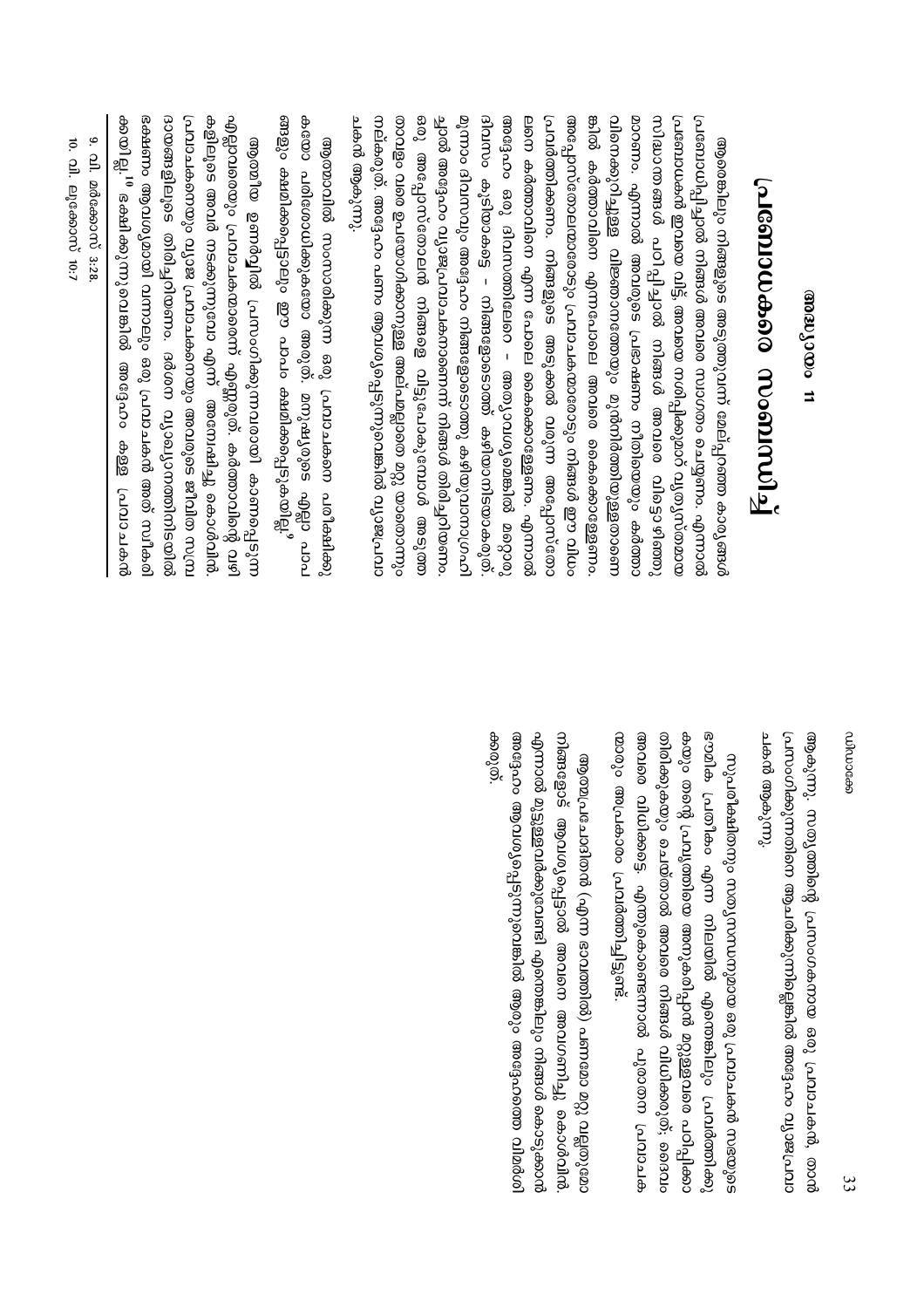### $\omega$  or  $\omega$

ഉപജീവനം തോടുവാൻ അദ്ദേഹം തയ്യാറാകുട്ടെ. തൊഴിൽ അറിയാ രിയാണെങ്കിൽ നിങ്ങൾ യഥാശക്തി സഹായിക്കണം. അദ്ദേഹം ചെയ്യസം. പിന്നീടുള്ള പരീക്ഷണങ്ങളിലൂടെ അവരെ നിങ്ങൾക്ക മിട്ടുമാറിക്കൊൾവിൻ ശാരിന്തുവിനെ ചുഷണം ചെയ്യുന്നവനെനിഞ്ഞു അട്ടേഹത്തെ ഈ നിലപാട് അദ്ദേഹത്തിന് സമ്മതമാകുന്നില്ലെങ്കിൽ അദ്ദേഹം വൻ അലസതയിൽ നിങ്ങളോടൊത്തു കഴിയുവാൻ ഇടയാകരുത് എന്തെന്നാൽ ക്രിസ്ത്യാനിയാണെന്നുള്ളതുകൊണ്ടു മാത്രം ഒര ത്തവണ്ടെത്തിൽ അവയോട് യുക്തിപ്പോലെ പ്രവർത്തിച്ചു കൊൾവിൻ ആധ്രഹിച്ചുവെങ്കിൽ, തൊഴിലറിയുന്നവനെങ്കിൽ തൊഴിൽ ചെയ്ത് താമസിക്കുവാൻ ഇടയാകരുത്. അദ്ദേഹം നിങ്ങളോട് സ്ഥിരവാസം നിങ്ങളോടൊത്ത് രണ്ടോ കൂടിയാൽ മൂന്നോ ദിവസത്തിലധികം യുവാൻ ദൈവം നിങ്ങൾക്കു ശക്തി നൽകട്ടെ. വരുന്നവൻ സഞ്ചാ തിരിച്ചറിയാറാകുമല്ലോ. തിന്മയിൽ നിന്ന് നന്മയെ വേർതിരിച്ചറി കർത്താവിന്റെ നാമത്തിൽ വരുന്ന എവരെനയും നിങ്ങൾ സാധാതം

### $\infty$ C $\cap$ C $\infty$

தின் ന്നതിലെല്ലാം ആദ്യഫലം ഉത്തമമായത് കല്പനപ്രകാരം കൊട ബ്രാഹം) പ്രാപ്പുടത്ത് സാക്കുത്തുന്നത് ആദ്യപാചക ഒക്കെയും ആദ്യത്തേത് കല്പനപ്രകാരം കൊടുപ്പീൻ. വീഞ്ഞുഭര അവ ദരിശക്കു കൊടുപ്പിൻ. നിങ്ങൾ അപ്പം ഉണ്ടാക്കുമ്പോൾ ഹിതർ അകുന്നു. പ്രവാചകന്മാർ നിങ്ങളുടെ അടുക്കൽ ഇല്ലെകിൽ ക്കുകയും വേണം." എന്തെന്നാൽ അവർ നിങ്ങളുടെ മഹാപുരോ അടുകൾ ഇവയുടെ ആദ്യപാലം ശേഖരിക്കുകയും അവർക്കു കൊടു കുന്നു.<sup>11</sup> അതുകൊണ്ടു മുന്തിരിത്തോട്ടം, കൃഷിനിലം, കാളകൾ നോക്കാരത്തിലെ ഉപദേഷ്ടാവും പ്രതിഫലത്തിന് അർഹണ കൻ ഉപജീവനത്തിനുള്ള പ്രതിഫലം ലഭിക്കുവാൻ അർഹനാകുന്നു ന്മാർക്കു കൊടുപ്പിൻ. പണമോ വസ്ത്രമോ എന്നു വേണ്ട ലഭിക്കു ഹാത്തുടെ മദ്ധ്യ വനിക്കാനാഗ്രഹിക്കുന്ന യഥാർത്ഥ പ്രവാച

11. വി. ലൂക്കോസ് 10:7. 12. ഗലാതൃർ 6:6.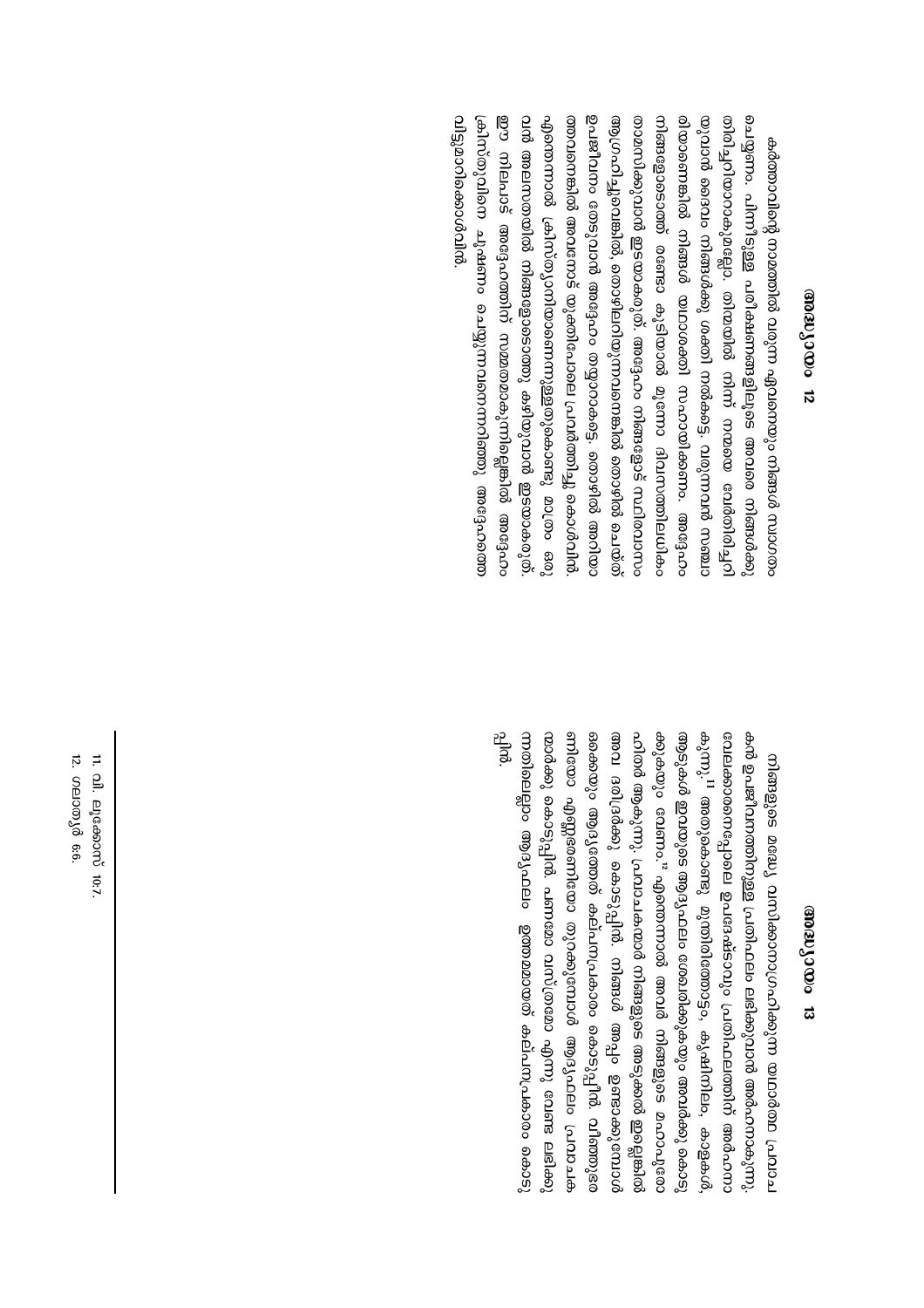### $10000$  ( $0000$

ാണ്ട്രിക്കും വിശത്തുന്നുന്ന വരുതിന് എന്നോട്ട്രിക്കുകരും ലൊരാൾക്ക് അവന്റെ കൂട്ടുകാരനോട് അകത്ച്ചയുണ്ടെങ്കിൽ അവർ ണ്ടുന്നതിന് ആദ്യമേ നിങ്ങൾ പാപങ്ങൾ ഏറ്റുപറയണം. നിങ്ങളി സ്തോത്രബലി അർപ്പിക്കണം. നിങ്ങളുടെ യാഗം വിശുദ്ധമാകേ കർത്താവിപ്രകാരം കല്പിച്ചിരിക്കുന്നു: കരുത്;<sup>14</sup> നിങ്ങളുടെ യാഗം കറയില്ലാത്തതാകേണ്ടതിന്നു തന്നെ കർത്ത്യദിവസത്തിൽ നിങ്ങൾ ഒരുമിച്ചു കൂടണം.<sup>13</sup> ആപ്പം മുറിച്ച്

ളുടെ അത്ഭുതം എന്നാകുന്നു എന്റെ നാമം.'!s യാഗം എനിക്കു സമർപ്പിപ്പിൻ. ഞാൻ മഹാരാജാവല്ലോ. ദേശങ്ങ ാരാണ്ട്രിയായ മാത്രിയ സ്ത്രീക്കാരിയിരുന്നു.

### GROCEL CODE

# $\epsilon$ ്ര്യാരാരന്മ്രഷകുധത്തിയിരാമാ $\epsilon$ ം

ഭേയും ഗണത്തിൽ ബഹുമാനുസ്ഥാനം വഹിക്കുന്നുവല്ലോ രായി ഗണിക്കരുത്. അവർ പ്രവാചകന്മാരുടെയും മല്പാന്മാരു ക്കളുടേയും ഗുശ്രൂഷ നിർവഹിക്കാനുള്ളവരാകുന്നു. അവരെ നിസ്സാ നാൽ അവർ നിങ്ങൾക്കുവേണ്ടി പ്രവാപകന്താരുടേയും ഉപദേഷ്ടാ രീക്ഷിതരും ആയവരെ നിങ്ങൾക്കു എപ്പിസ്കോപ്പന്മാരും ശെമ്മാ യുറ്റം ഗാസ് പ്രാഗ്രായില്ലാത്തായി ആരാത്യമായായുടെ മാത്ര ശ്ശന്മാരുമായി തെരഞ്ഞെടുത്തു നിയമിക്കണം.<sup>16</sup> എന്തുകൊണ്ടെ ആയതുകൊണ്ട് കർത്താവിന് കൊള്ളാവുന്നവരും സൗമ്യഹൃദ

വിൻ. ഗേഷത്തിൽ കല്പിച്ചിട്ടുള്ളവിധം എല്ലാം നൗമ്യമയോടെ ചെയ് കോപത്തിൽ പരസ്പരം അധിക്ഷേപിക്കരുത്. എന്നാലോ സുവി

തിന് ശേഷം ആകാം. അവനോട് സംസാരിക്കുക പോലും അരുത്. അവൻ അനുതപിച്ച രാത്തിലും അയൽക്കാടോടു തിന്മ പ്രവർത്തിച്ചാൽ നിങ്ങൾ

പെയ്യുന്നതെത്തും നമ്മുടെ കർത്താവ് തന്റെ സുവിശേഷത്തിൽ കല്പിച്ചതിന്റെ അടിസ്ഥാനത്തിലാവട്ടെ സ്ക്കളുടെ പ്രാർത്ഥനയും ദാസധാര് പുന്നുവേണ്ട നിങ്ങൾ

14. col. 20000000 5:23, 24. 15. 2009 1:11, 15.

13. അപ്പോസ്തോല പ്രവൃത്തികൾ 2:42

മൂന്ന് എന്ന സ്ഥിതി പിന്നീടുണ്ടായ വളർച്ചയാണ്. വൈദിക സ്ഥാനങ്ങളേ ആദിമസഭയിലുള്ളു. റീശു കൊഹനേ ചേർന്നു 16. 1 തിമോത്തിയോസ് 3:2-12. കൊഹനേ, മ്ഗെമ്ശോനേ എന്നീ രണ്ടു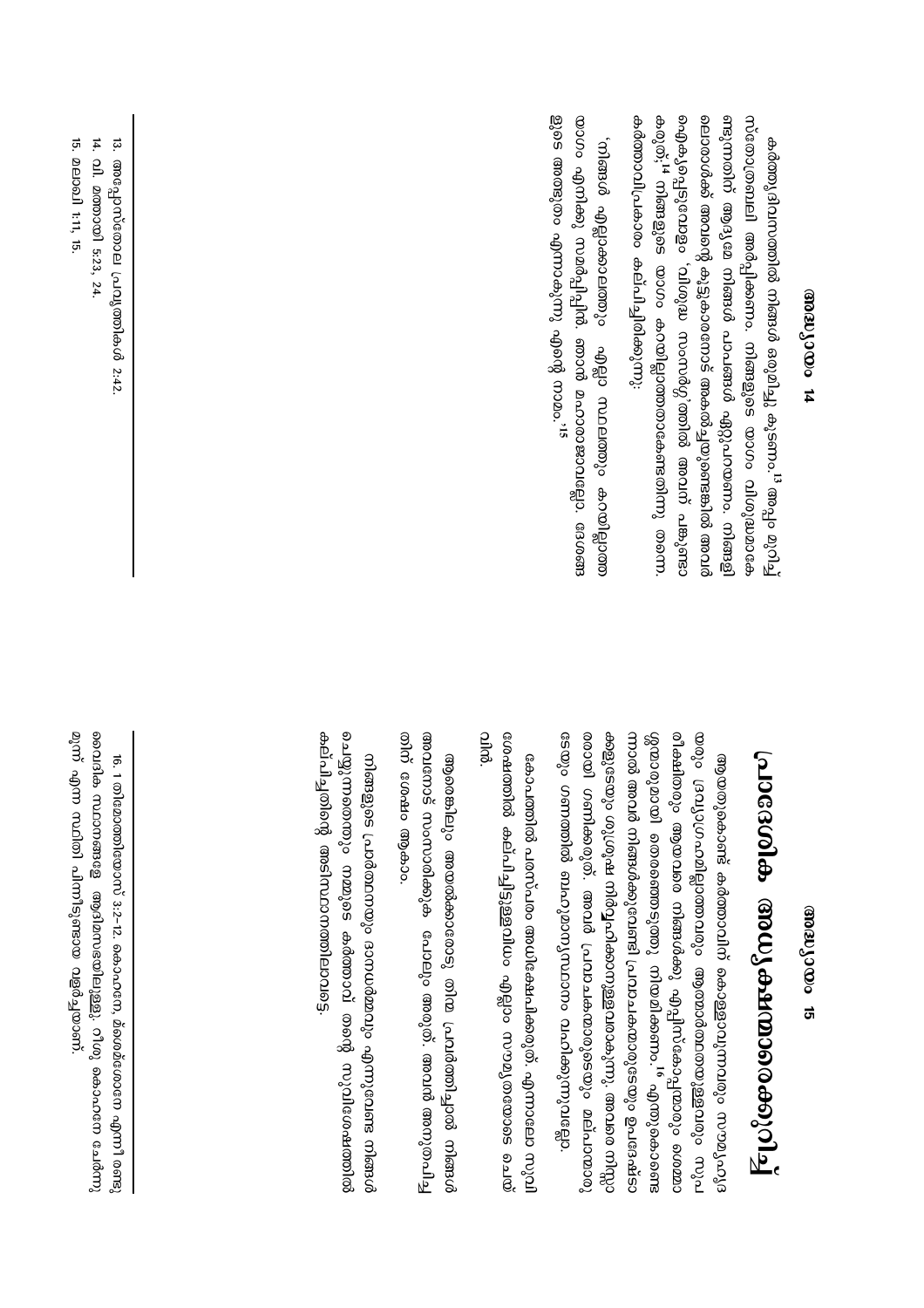| 91000000000                                                                                                                                                                                                                                                                                                                                                                                                                                                                                                                            | ത്ഥാനം ചെയ്യുന്നില്ല. കർത്ത                        |
|----------------------------------------------------------------------------------------------------------------------------------------------------------------------------------------------------------------------------------------------------------------------------------------------------------------------------------------------------------------------------------------------------------------------------------------------------------------------------------------------------------------------------------------|----------------------------------------------------|
| ൹൛ഀ൙ൕൕ൏൧൳ൖഽഀൕൕഩ                                                                                                                                                                                                                                                                                                                                                                                                                                                                                                                        | എല്ലാ വിശുദ്ധന്മാരും<br>മ്പാൾ<br>അലമാരംക്കേ<br>com |
| നിങ്ങളുടെ വിളക്കു കെട്ടുപോകാതിരിക്കപ്പെട<br>ഒരുക്കമില്ലാത്തവരായിരിക്കരുത്. <sup>17</sup> എപ്പോഴും ഒരുങ്ങിയിരിപ്പിൻ<br>ജീവിതത്തെപ്പറ്റി കരുതലോടും സൂക്ഷ്മതയോടും കൂടി ഇരിപ്പിൻ<br>നിങ്ങളുടെ കർത്താവ് വരുന്ന നാഴിക അജ്ഞാതമായതിനാൽ                                                                                                                                                                                                                                                                                                         | കാണും.                                             |
| പീഡിപ്പിക്കുകയും വഞ്ചിക്കുകയും ചെയ്യും.<br>നിയമരാഹിത്യം വർദ്ധിക്കുമ്പോൾ പരസ്പരം വെറുക്കുകയും<br>ക്കാരും പെരുകും. <sup>19</sup> അവർ ആടുകളെ ചെന്നായ്ക്കളുടെ കൂട്ടി<br>രിക്കേണം. അന്ത്യനാളുകളിൽ കള്ളപ്രവാചകന്മാരും അഴിമതി<br>ലേയ്ക്ക് വഴിതിരിച്ചുവിടും. സ്നേഹം വൈരമായി രൂപാന്തരപ്പെടും<br>ഷിക്കുന്നതിന് കൂടെക്കുടെ നിങ്ങൾ കൂടിവരവും കൂട്ടായ്മയും ആച<br>ങ്കിൽ നിങ്ങളുടെ വിശ്വാസ ജീവിതം ഫലപ്രദമായിട്ടില്ലെന്നു വരും. <sup>18</sup><br>അതുകൊണ്ട് ആരമാവിന് പ്രയോജനകരമായ കാര്യങ്ങൾ അനേ<br>അന്ത്യസമയത്ത് നിങ്ങൾ തികവുള്ളവരായി കാണപ്പെടുന്നില്ലെ |                                                    |
| പ്രതി,ക്ഷപ്പെടുകയും അത്ഭുതങ്ങളും അടയാളങ്ങളും കാണിക്കു<br>കയും ഭൂമി അവന്റെ കൈകളിൽ അമരുകയും ആദിമുതൽ ഇന്ന<br>അപ്പോൾ പോക വര്മുകയാർ വൈപുത്രൻ എന്ന നിലയിൽ                                                                                                                                                                                                                                                                                                                                                                                    |                                                    |
| <u>ഒര്തടമോ ഡ്രാത്രിക്കായി പ്രവേ</u> ക്ത പ്രവാരിക്കുന്നത്.<br>ഒര്ത്തി<br>മ്യതന്മാരുടെ പുനരുത്ഥാനം. എല്ലാ മുതന്മാരും അപ്പോൾ പുനരു<br>ങ്ങൾ പ്രത്യക്ഷമാകും. (ഒന്നാമതായി) സ്ഥർഗ്ഗത തുറക്കപ്പെടും. രണ്ടാ<br>കയും നശിക്കുകയും ചെയ്യും. വിശ്വാസസ്ഥിരതയുള്ളവരാകടെട്ട<br>അഗ്നിപരീക്ഷകളിലൂടെ കടന്നുപോകും. അനേകര് വീണുപോവു<br>ങ്ങളും അവൻ നടത്തുകയും ചെയ്യും. അതിനുശേഷം മനുഷ്യവർഗ്ഗം<br>രത്തിലെ ഉണ്ടായിട്ടില്ലാത്ത ക്രമിത്തുകയും നിയമരപ്പര് മിവർത്തന<br>മതായി കാഹള ശബ്ദങ്ങൾ കേൾക്കാനാകും. അടുത്തതായി                                                |                                                    |
| 20. ഗലാതൃർ 3:13.<br>ë.<br>17. col. accood 24:42<br>18. വി. മത്തായി 25:8<br>വി. മത്തായി 24:5-14.                                                                                                                                                                                                                                                                                                                                                                                                                                        |                                                    |

whwaseo

39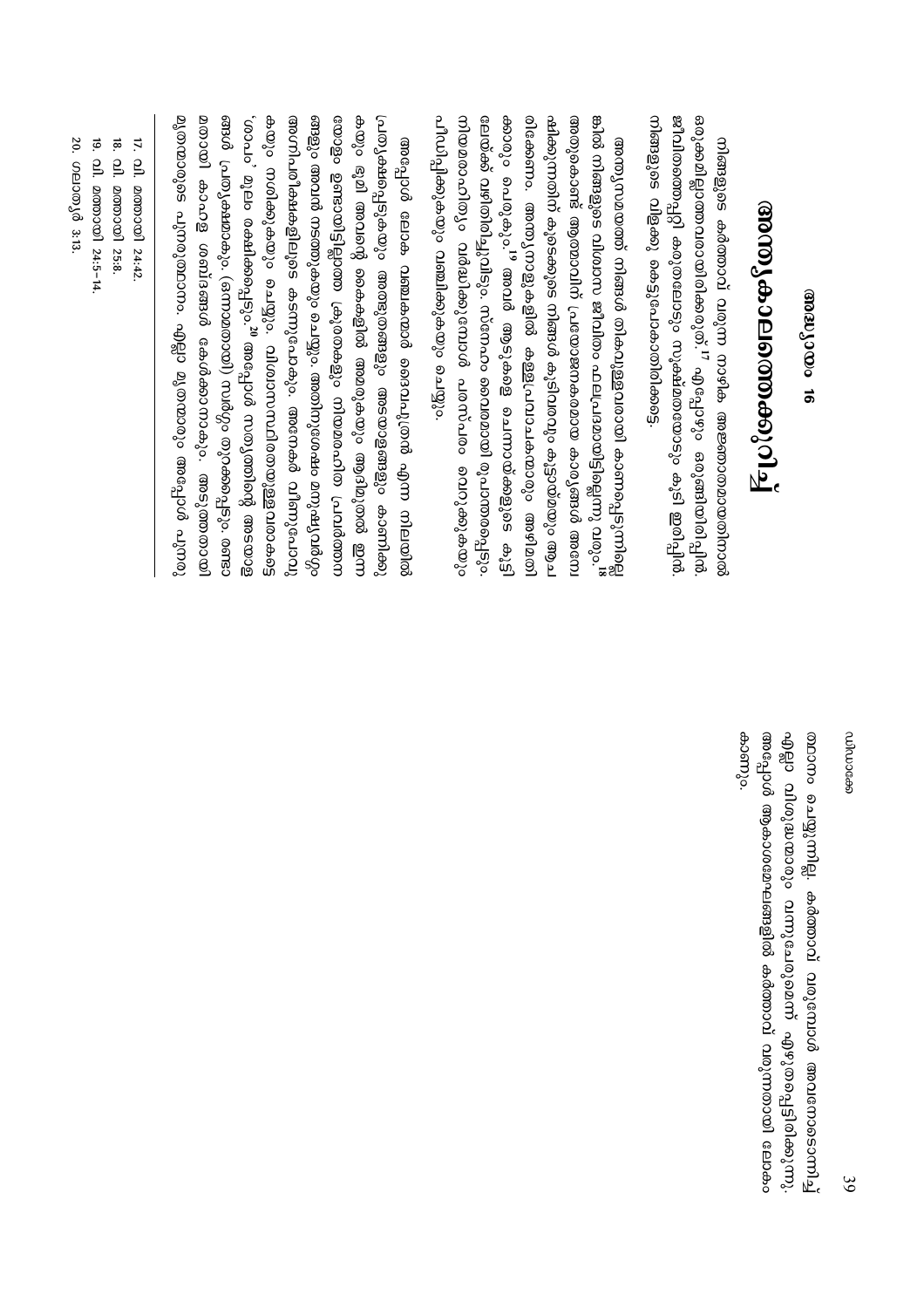# $41$ ക്കാധ്യക്ക

### **The Didache The Didache**

### The Lord's Teaching Through the Twelve **The Lord's Teaching Through the Twelve** Apostles to the Nations **Apostles to the Nations**

hands, until you know to whom you should give. also concerning this, it has been said, Let your alms sweat in your he shall not escape from there until he pays back the last penny. And he shall be examined concerning the things which he has done, and he is guiltless; but he who receives not having need shall pay the guiltless. Woe to him who receives; for if one receives who has need Happy is he who gives according to the commandment, for he is wills that to all should be given of our own blessings (free gifts) Give to every one who asks you, and ask it not back; for the Father from you what is yours, ask it not back, for indeed you are not able someone takes your cloak, give him also your coat. If someone takes perfect. If someone impresses you for one mile, go with him two. If strikes your right cheek, turn to him the other also, and you shall be have an enemy. Abstain from fleshly and worldly lusts. If someone Gentiles do the same? But love those who hate you, and you shall not what reward is there for loving those who love you? Do not the pray for your enemies, and fast for those who persecute you. For these sayings the teaching is this: Bless those who curse you, and do not do to another what you would not want done to you. And of love God who made you; second, love your neighbor as yourself, and between the two ways. The way of life, then, is this: First, you shall There are two ways, one of life and one of death, but a great difference hands, until you know to whom you should give. also concerning this, it has been said, Let your alms sweat in your he shall not escape from there until he pays back the last penny. And he shall be examined concerning the things which he has done, and penalty, why he received and for what. And coming into confinement, penalty, why he received and for what. And coming into confinement, he is guiltless; but he who receives not having need shall pay the guiltless. Woe to him who receives; for if one receives who has need, Happy is he who gives according to the commandment, for he is wills that to all should be given of our own blessings (free gifts). Give to every one who asks you, and ask it not back; for the Father from you what is yours, ask it not back, for indeed you are not able. someone takes your cloak, give him also your coat. If someone takes perfect. If someone impresses you for one mile, go with him two. If strikes your right cheek, turn to him the other also, and you shall be have an enemy. Abstain from fleshly and worldly lusts. If someone Gentiles do the same? But love those who hate you, and you shall not what reward is there for loving those who love you? Do not the pray for your enemies, and fast for those who persecute you. For these sayings the teaching is this: Bless those who curse you, and do not do to another what you would not want done to you. And of love God who made you; second, love your neighbor as yourself, and between the two ways. The way of life, then, is this: First, you shall There are two ways, one of life and one of death, but a great difference Chapter 1. The Two Ways and the First Commandment **Chapter 1. The Two Ways and the First Commandment.**

steal, you shall not practice magic, you shall not practice witchcraft you shall not murder a child by abortion nor kill that which is born commit pederasty, you shall not commit fornication, you shall no shall not commit murder, you shall not commit adultery, you shall no Forbidden. And the second commandment of the Teaching; You You shall not covet the things of your neighbor, you shall not swear You shall not covet the things of your neighbor, you shall not swear, you shall not murder a child by abortion nor kill that which is born. steal, you shall not practice magic, you shall not practice witchcraft, commit pederasty, you shall not commit fornication, you shall not shall not commit murder, you shall not commit adultery, you shall not**Forbidden.**Chapter 2. The Second Commandment: Grave Sin **Chapter 2. The Second Commandment: Grave Sin** And the second commandment of the Teaching; You

> pray, and some you shall love more than your own life. pray, and some you shall love more than your own life. man; but some you shall reprove, and concerning some you shal not take evil counsel against your neighbor. You shall not hate any rapacious, nor a hypocrite, nor evil disposed, nor haughty. You shall bear no grudge. You shall not be double-minded nor double-tongued, man; but some you shall reprove, and concerning some you shall not take evil counsel against your neighbor. You shall not hate any rapacious, nor a hypocrite, nor evil disposed, nor haughty. You shall false, nor empty, but fulfilled by deed. You shall not be covetous, nor false, nor empty, but fulfilled by deed. You shall not be covetous, nor for to be double-tongued is a snare of death. Your speech shall not be for to be double-tongued is a snare of death. Your speech shall not be bear no grudge. You shall not be double-minded nor double-tongued you shall not bear false witness, you shall not speak evil, you shal you shall not bear false witness, you shall not speak evil, you shall

engendered self-willed nor evil-minded, for out of all these blasphemies are be not a murmurer, since it leads the way to blasphemy. Be neither be not a murmurer, since it leads the way to blasphemy. Be neither nor vainglorious, for out of all these thefts are engendered. My child, child, be not a liar, since a lie leads to theft. Be neither money-loving to took at these things, for out of all these idolatry is engendered. My neither an enchanter, nor an astrologer, nor a purifier, nor be willing My child, be not an observer of omens, since it leads to idolatry. Be not a lustful one. for lust leads to fornication. Be neither a filthy anger leads to murder. Be neither jealous, nor quarrelsome, nor of evil thing, and from every likeness of it. Be not prone to anger, for engendered. self-willed nor evil-minded, for out of all these blasphemies are nor vainglorious, for out of all these thefts are engendered. My child, child, be not a liar, since a lie leads to theft. Be neither money-loving, to took at these things, for out of all these idolatry is engendered. My neither an enchanter, nor an astrologer, nor a purifier, nor be willing My child, be not an observer of omens, since it leads to idolatry. Be talker, nor of lofty eye, for out of all these adulteries are engendered talker, nor of lofty eye, for out of all these adulteries are engendered. not a lustful one. for lust leads to fornication. Be neither a filthy hot temper, for out of all these murders are engendered. My child, be hot temper, for out of all these murders are engendered. My child, be anger leads to murder. Be neither jealous, nor quarrelsome, nor of evil thing, and from every likeness of it. Be not prone to anger, for Chapter 3. Other Sins Forbidden. My child, flee from every **Chapter 3. Other Sins Forbidden.**My child, flee from every

suffering and pitful and guileless and gentle and good and always teembling at the words which you have heard. You shall not exalt yourself, nor give over-confidence to your soul. Your soul shall not be joined with lofty Rather, be meek, since the meek shall inherit the earth. Be long-Rather, be meek, since the meek shall inherit the earth. Be long-

those who contend to peace. Judge righteously, and do not respect do the Lord. For wherever the lordly rule is uttered, there is the Lord those who contend to peace. Judge righteously, and do not respect may rest upon their words. Do not long for division, but rather bring may rest upon their words. Do not long for division, but rather bring And seek out day by day the faces of the saints, in order that you And seek out day by day the faces of the saints, in order that you do the Lord. For wherever the lordly rule is uttered, there is the Lord. day him who speaks the word of God to you, and honor him as you day him who speaks the word of God to you, and honor him as you **Chapter 4. Various Precepts.** My child, remember night and **Chapter 4. Various Precepts.**My child, remember night and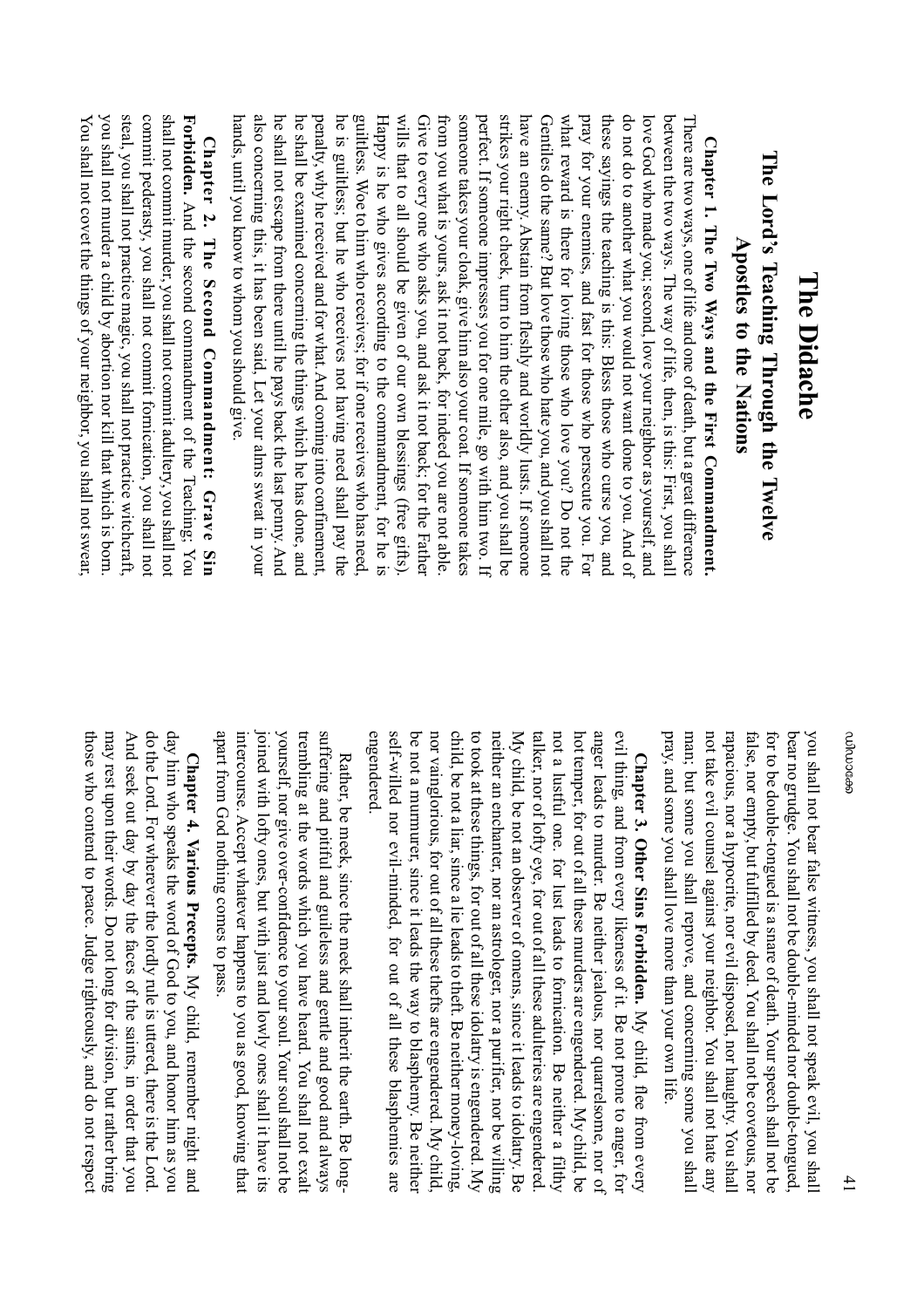ക്കാധ്യക്ക

acknowledge your transgressions, and you shall not come near for adding thereto nor taking away therefrom. In the church you shall commandments of the Lord; but keep what you have received, neither your prayer with an evil conscience. This is the way of life which is not pleasing to the Lord. Do not in any way forsake the God, in modesty and fear. You shall hate all hypocrisy and everything And you bondmen shall be subject to your masters as to a type of to the outward appearance, but to them whom the Spirit has prepared shall fear not God who is over both; for he comes not to call according bondman or maidservant, who hope in the same God, lest ever they their youth. Do not enjoin anything in your bitterness upon your from your son or daughter; rather, teach them the fear of God from much more in things which are mortal? Do not remove your hand your own. For if you are partakers in that which is immortal, how rather, share all things with your brother, and do not say that they are good repayer of the hire. Do not turn away from him who is in want to give, nor complain when you give; for you shall know who is the through your hands you shall give ransom for your sins. Do not hesitate receive and a drawer of them back to give. If you have anything whether or not it shall be. Be not a stretcher forth of the hands to persons in reproving for transgressions. You shall not be undecide your prayer with an evil conscience. This is the way of life. acknowledge your transgressions, and you shall not come near for adding thereto nor taking away therefrom. In the church you shall commandments of the Lord; but keep what you have received, neither which is not pleasing to the Lord. Do not in any way forsake the God, in modesty and fear. You shall hate all hypocrisy and everything And you bondmen shall be subject to your masters as to a type of to the outward appearance, but to them whom the Spirit has prepared. shall fear not God who is over both; for he comes not to call according bondman or maidservant, who hope in the same God, lest ever they their youth. Do not enjoin anything in your bitterness upon your from your son or daughter; rather, teach them the fear of God from much more in things which are mortal? Do not remove your hand your own. For if you are partakers in that which is immortal, how rather, share all things with your brother, and do not say that they are good repayer of the hire. Do not turn away from him who is in want; to give, nor complain when you give; for you shall know who is the through your hands you shall give ransom for your sins. Do not hesitate receive and a drawer of them back to give. If you have anything, whether or not it shall be. Be not a stretcher forth of the hands to persons in reproving for transgressions. You shall not be undecided

judges of the poor, utter sinners. Be delivered, children, from all these judges of the poor, utter sinners. Be delivered, children, from all these. want, afflicting him who is distressed, advocates of the rich, lawless destroyers of the handiwork of God, turning away from him who is in the afflicted, not knowing Him Who made them, murderers of children vanities, pursuing revenge, not pitying a poor man, not laboring for which is evil; from whom meekness and endurance are far, loving righteous judgment, watching not for that which is good, but for that knowing a reward for righteousness, not cleaving to good nor to boastfulness; persecutors of the good, hating truth, loving a lie, no greediness, filthy talking, jealousy, over-confidence, loftiness double-heartedness, deceit, haughtiness, depravity, self-will thefts, idolatries, magic arts, witchcrafts, rape, false witness, hypocrisy, First of all it is evil and accursed: murders, adultery, lust, fornication want, afflicting him who is distressed, advocates of the rich, lawless destroyers of the handiwork of God, turning away from him who is in the afflicted, not knowing Him Who made them, murderers of children, vanities, pursuing revenge, not pitying a poor man, not laboring for which is evil; from whom meekness and endurance are far, loving righteous judgment, watching not for that which is good, but for that knowing a reward for righteousness, not cleaving to good nor to boastfulness; persecutors of the good, hating truth, loving a lie, not greediness, filthy talking, jealousy, over-confidence, loftiness, double-heartedness, deceit, haughtiness, depravity, self-will, thefts, idolatries, magic arts, witchcrafts, rape, false witness, hypocrisy, First of all it is evil and accursed: murders, adultery, lust, fornication,Chapter 5. The Way of Death. And the way of death is this **Chapter 5. The Way of Death.**And the way of death is this:

 $430000$  University of the contract of the contract of the contract of the contract of the contract of the contract of the contract of the contract of the contract of the contract of the contract of the contract of the co ക്കാധ്യക്ക

careful; for it is the service of dead gods are able; but against that which is sacrificed to idols be exceedingly do this, do what you are able. And concerning food, bear what you entire yoke of the Lord, you will be perfect; but if you are not able to since apart from God it teaches you. For if you are able to bear the careful; for it is the service of dead gods. are able; but against that which is sacrificed to idols be exceedingly do this, do what you are able. And concerning food, bear what you entire yoke of the Lord, you will be perfect; but if you are not able to since apart from God it teaches you. For if you are able to bear the **Idols.** See that no one causes you to err from this way of the Teaching. Chapter 6. Against False Teachers, and Food Offered to **Chapter 6. Against False Teachers, and Food Offered to** See that no one causes you to err from this way of the Teaching,

baptized to fast one or two days before baptized to fast one or two days before. neither, pour out water three times upon the head into the name of if you cannot do so in cold water, do so in warm. But if you have water. But if you have no living water, baptize into other water; and name of the Father, and of the Son, and of the Holy Spirit, in living baptize this way: Having first said all these things, baptize into the fast, and the baptized, and whoever else can; but you shall order the fast, and the baptized, and whoever else can; but you shall order the Father and Son and Holy Spirit. But before the baptism let the baptizer Father and Son and Holy Spirit. But before the baptism let the baptizer neither, pour out water three times upon the head into the name of if you cannot do so in cold water, do so in warm. But if you have water. But if you have no living water, baptize into other water; and name of the Father, and of the Son, and of the Holy Spirit, in living baptize this way: Having first said all these things, baptize into the Chapter 7. Concerning Baptism. And concerning baptism. **Chapter 7. Concerning Baptism.**And concerning baptism,

the Lord commanded in His Gospel, like this: not your fasts be with the hypocrites, for they fast on the second and the Lord commanded in His Gospel, like this: Preparation (Friday). Do not pray like the hypocrites, but rather as Preparation (Friday). Do not pray like the hypocrites, but rather as fifth day of the week. Rather, fast on the fourth day and the fifth day of the week. Rather, fast on the fourth day and the not your fasts be with the hypocrites, for they fast on the second and Chapter 8. Fasting and Prayer (the Lord's Prayer). But let **Chapter 8. Fasting and Prayer (the Lord's Prayer).**

into temptation, but deliver us from the evil one (or, evil); for us our debt as we also forgive our debtors. And bring us not heaven. Give us today our daily (needful) bread, and forgive Thine is the power and the glory for ever. Thine is the power and the glory for ever.. into temptation, but deliver us from the evil one (or, evil); for us our debt as we also forgive our debtors. And bring us not heaven. Give us today our daily (needful) bread, and forgive Thy kingdom come. Thy will be done on earth, as it is in Thy kingdom come. Thy will be done on earth, as it is in Our Father who art in heaven, hallowed be Thy name Our Father who art in heaven, hallowed be Thy name.

Pray this three times each day Pray this three times each day.

thanks this way. First, concerning the cup thanks this way. First, concerning the cup: Chapter 9. The Eucharist. Now concerning the Eucharist, give **Chapter 9. The Eucharist.** Now concerning the Eucharist, give

Servant; to Thee be the glory for ever. servant, which You madest known to us through Jesus Thy Servant; to Thee be the glory for ever.. servant, which You madest known to us through Jesus Thy We thank thee, our Father, for the holy vine of David Thy We thank thee, our Father, for the holy vine of David Thy

And concerning the broken bread: And concerning the broken bread: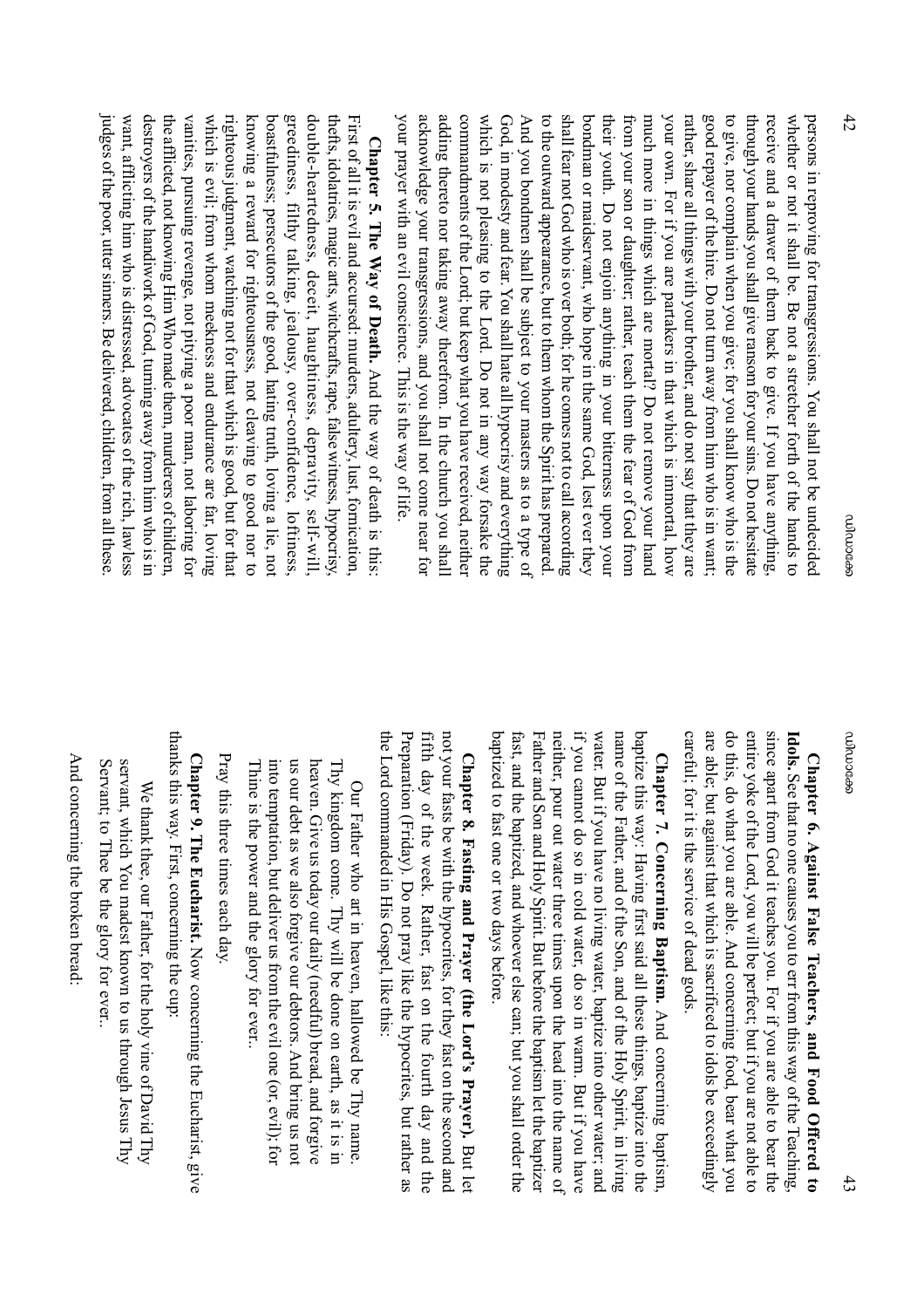ശാന്ധത

and the power through Jesus Christ for ever. the ends of the earth into Thy kingdom; for Thine is the glory became one, so let Thy Church be gathered together from scattered over the hills, and was gathered together and to Thee be the glory for ever. Even as this broken bread was which You madest known to us through Jesus Thy Servant; the ends of the earth into Thy kingdom; for Thine is the glory became one, so let Thy Church be gathered together from to Thee be the glory for ever. Even as this broken bread was which You madest known to us through Jesus Thy Servant; and the power through Jesus Christ for ever.. scattered over the hills, and was gathered together and We thank Thee, our Father, for the life and knowledge We thank Thee, our Father, for the life and knowledge

"Cive not that which is holy to the dogs." been baptized into the name of the Lord; for concerning this also the Lord has said, "Give not that which is holy to the dogs." been baptized into the name of the Lord; for concerning this also the But let no one eat or drink of your Eucharist, unless they have But let no one eat or drink of your Eucharist, unless they have

give thanks this way: give thanks this way: **Chapter 10. Prayer after Communion.** But after you are filled **Chapter 10. Prayer after Communion.**But after you are filled,

enjoyment, that they might give thanks to Thee; but to us knowledge and faith and immortality, which You modes come, and let this world pass away. Hosanna to the Goo sanctified for Thy kingdom which Thou have prepared for it not so, let him repent. Maranatha. Amen. not so, let him repent. Maranatha. Amen.  $(Son)$  of David! If any one is holy, let him come; if any one is for Thine is the power and the glory for ever. Let grace perfect in Thy love, and gather it from the four winds perfect in Thy love, and gather it from the four winds, Lord, Thy Church, to deliver it from all evil and to make it You are mighty; to Thee be the glory for ever. Remember You are mighty; to Thee be the glory for ever. Remember, through Thy Servant. Before all things we thank Thee tha through Thy Servant. Before all things we thank Thee that You didst freely give spiritual food and drink and life eterna You didst freely give spiritual food and drink and life eternal Thy name's sake; You gavest food and drink to men for for ever. Thou, Master almighty, didst create all things for known to us through Jesus Thy Servant; to Thee be the glory known to us through Jesus Thy Servant; to Thee be the glory knowledge and faith and immortality, which You modest You didst cause to tabernacle in our hearts, and for the You didst cause to tabernacle in our hearts, and for the (Son) of David! If any one is holy, let him come; if any one is come, and let this world pass away. Hosanna to the God for Thine is the power and the glory for ever. Let grace sanctified for Thy kingdom which Thou have prepared for it; Lord, Thy Church, to deliver it from all evil and to make it enjoyment, that they might give thanks to Thee; but to us Thy name's sake; You gavest food and drink to men for for ever. Thou, Master almighty, didst create all things for We thank Thee, holy Father, for Thy holy name which We thank Thee, holy Father, for Thy holy name which

desire. But permit the prophets to make Thanksgiving as much as they But permit the prophets to make Thanksgiving as much as they

and teaches another doctrine to the destruction of this, hear him not have been said before, receive him. But if the teacher himself turns and teaches another doctrine to the destruction of this, hear him not. have been said before, receive him. But if the teacher himself turns Whosoever, therefore, comes and teaches you all these things that Whosoever, therefore, comes and teaches you all these things thatChapter 11. Concerning Teachers, Apostles, and Prophets **Chapter 11. Concerning Teachers, Apostles, and Prophets.**

# 47 Universidades de la construcción de la construcción de la construcción de la construcción de la construcció ക്കാധ്യക്ക

money, he is a false prophet. And every prophet who speaks in the away, let him take nothing but bread until he lodges. If he asks for of the Lord, receive him as the Lord. But concerning the apostles me money, or something else, you shall not listen to him. But if he not be judged among you, for with God he has his judgment; for so in the world, yet not teaching others to do what he himself does, shall every prophet, proved true, working unto the mystery of the Church unless he is indeed a false prophet. And every prophet who teaches unless he is indeed a false prophet. And every prophet who teaches And every prophet who orders a meal in the Spirit does not eat it. Spirit is a prophet; but only if he holds the ways of the Lord. Therefore but this sin shall not be forgiven. But not every one who speaks in the but this sin shall not be forgiven. But not every one who speaks in the Spirit you shall neither try nor judge; for every sin shall be forgiven. remains three days, he is a false prophet. And when the apostle goes remain more than one day; or two days, if there's a need. But if he apostle who comes to you be received as the Lord. But he shall not and prophets, act according to the decree of the Gospel. Let every him. tells you to give for others' sake who are in need, let no one judge tells you to give for others' sake who are in need, let no one judge me money, or something else, you shall not listen to him. But if he did also the ancient prophets. But whoever says in the Spirit, Give did also the ancient prophets. But whoever says in the Spirit, Give not be judged among you, for with God he has his judgment; for so in the world, yet not teaching others to do what he himself does, shall every prophet, proved true, working unto the mystery of the Church the truth, but does not do what he teaches, is a false prophet. And the truth, but does not do what he teaches, is a false prophet. And And every prophet who orders a meal in the Spirit does not eat it, from their ways shall the false prophet and the prophet be known from their ways shall the false prophet and the prophet be known. Spirit is a prophet; but only if he holds the ways of the Lord. Therefore Spirit you shall neither try nor judge; for every sin shall be forgiven, money, he is a false prophet. And every prophet who speaks in the away, let him take nothing but bread until he lodges. If he asks for remains three days, he is a false prophet. And when the apostle goes remain more than one day; or two days, if there's a need. But if he apostle who comes to you be received as the Lord. But he shall not and prophets, act according to the decree of the Gospel. Let every of the Lord, receive him as the Lord. But concerning the apostles But if he teaches so as to increase righteousness and the knowledge But if he teaches so as to increase righteousness and the knowledge

a Christian, he shall not live with you idle. But if he wills not to do, he is a Christ-monger. Watch that you keep away from such if he has no trade, according to your understanding, see to it that, as he wants to stay with you, and is an artisan, let him work and eat. But not remain with you more than two or three days, if need be. But if comes is a wayfarer, assist him as far as you are able; but he shall afterward; for you shall have understanding right and left. If he who who comes in the name of the Lord, and prove and know him is a Christ-monger. Watch that you keep away from such. a Christian, he shall not live with you idle. But if he wills not to do, he if he has no trade, according to your understanding, see to it that, as he wants to stay with you, and is an artisan, let him work and eat. But not remain with you more than two or three days, if need be. But if comes is a wayfarer, assist him as far as you are able; but he shall afterward; for you shall have understanding right and left. If he who who comes in the name of the Lord, and prove and know him Chapter 12. Reception of Christians. But receive everyone **Chapter 12. Reception of Christians.**But receive everyone

wants to live among you is worthy of his support. So also a true floor, of oxen and of sheep, you shall take and give to the prophets floor, of oxen and of sheep, you shall take and give to the prophets, first-fruit, therefore, of the products of wine-press and threshing first-fruit, therefore, of the products of wine-press and threshingteacher is himself worthy, as the workman, of his support. Every teacher is himself worthy, as the workman, of his support. Every wants to live among you is worthy of his support. So also a true Chapter 13. Support of Prophets. But every true prophet who **Chapter 13. Support of Prophets.**But every true prophet who